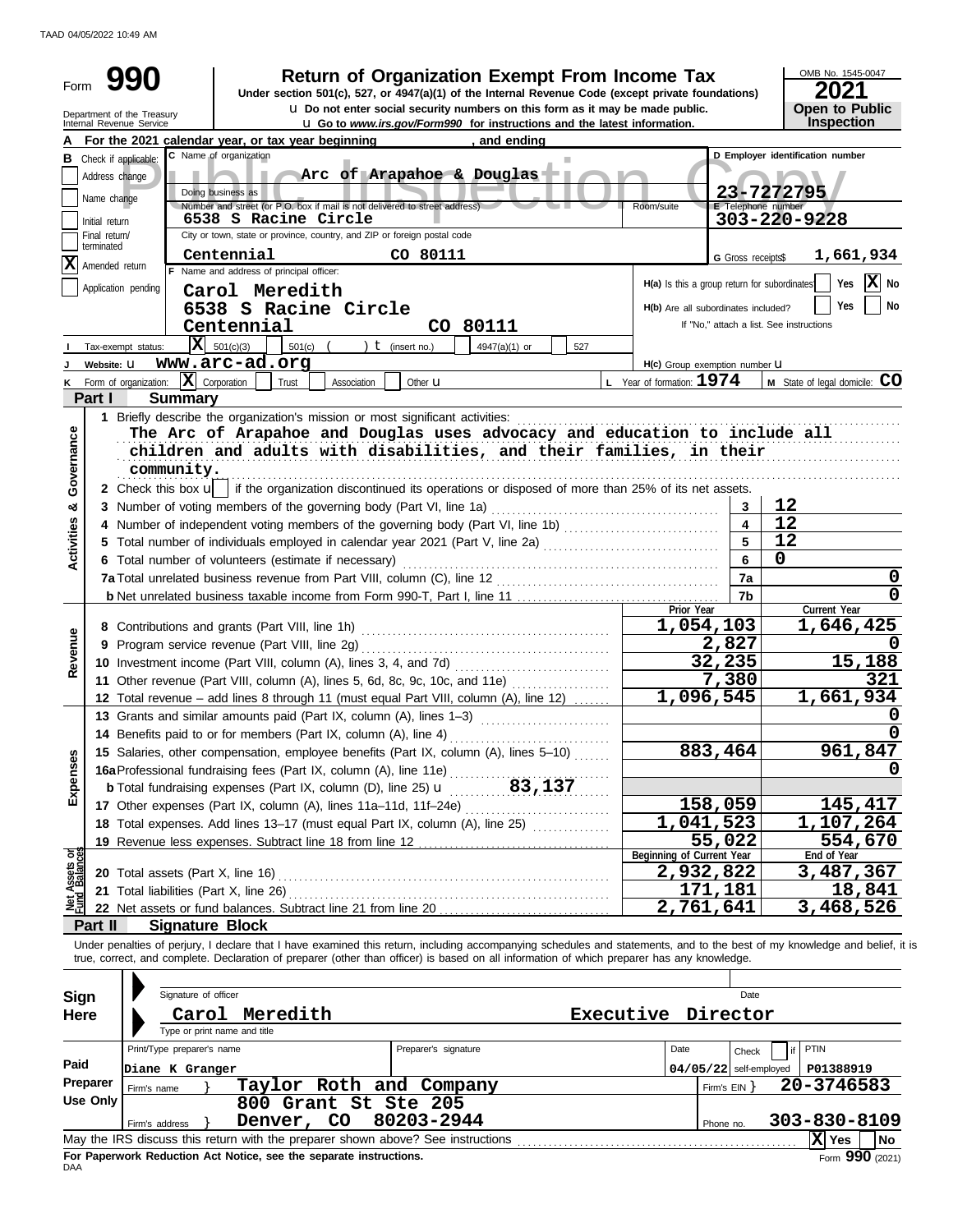|              | Form 990 (2021) Arc of Arapahoe & Douglas            |                                                                                                                                                                                                                                                                                                                                                                                                                                                   | 23-7272795  |               | Page 2                                              |
|--------------|------------------------------------------------------|---------------------------------------------------------------------------------------------------------------------------------------------------------------------------------------------------------------------------------------------------------------------------------------------------------------------------------------------------------------------------------------------------------------------------------------------------|-------------|---------------|-----------------------------------------------------|
| Part III     |                                                      | <b>Statement of Program Service Accomplishments</b>                                                                                                                                                                                                                                                                                                                                                                                               |             |               |                                                     |
|              | 1 Briefly describe the organization's mission:       |                                                                                                                                                                                                                                                                                                                                                                                                                                                   |             |               |                                                     |
|              |                                                      | The Arc of Arapahoe and Douglas uses advocacy and education to include all<br>children and adults with disabilities, and their families, in their<br>committed in the committee of the second contract of the committee of the committee of the committee of the committee of the committee of the committee of the committee of the committee of the committee of the committee of                                                               |             |               |                                                     |
|              | If "Yes," describe these new services on Schedule O. | 2 Did the organization undertake any significant program services during the year which were not listed on the                                                                                                                                                                                                                                                                                                                                    |             |               | $\sqrt{\phantom{a}}$ Yes $\overline{\mathbf{X}}$ No |
| services?    | If "Yes," describe these changes on Schedule O.      | Did the organization cease conducting, or make significant changes in how it conducts, any program                                                                                                                                                                                                                                                                                                                                                |             |               | $\Box$ Yes $\boxed{\mathbf{X}}$ No                  |
|              |                                                      | Describe the organization's program service accomplishments for each of its three largest program services, as measured by<br>expenses. Section 501(c)(3) and 501(c)(4) organizations are required to report the amount of grants and allocations to others,<br>the total expenses, and revenue, if any, for each program service reported.                                                                                                       |             |               |                                                     |
|              | members per month.                                   | 4a (Code: ) (Expenses \$937,792 including grants of \$937,792 including grants of \$937,792 including grants of \$937,792 including grants of \$91.1 \ expenses \$937,792 including grants of \$91.1 \ experimental<br>disabilities and their families who were new to our organization.<br>Additionally, we assisted 1,981 with individual advocacy. On average, our<br>organization works with 262 people with disabilities and/or their family |             |               |                                                     |
|              |                                                      |                                                                                                                                                                                                                                                                                                                                                                                                                                                   |             |               |                                                     |
|              |                                                      |                                                                                                                                                                                                                                                                                                                                                                                                                                                   |             |               |                                                     |
|              |                                                      |                                                                                                                                                                                                                                                                                                                                                                                                                                                   |             |               |                                                     |
|              |                                                      | N/A                                                                                                                                                                                                                                                                                                                                                                                                                                               |             |               |                                                     |
|              |                                                      |                                                                                                                                                                                                                                                                                                                                                                                                                                                   |             |               |                                                     |
|              |                                                      |                                                                                                                                                                                                                                                                                                                                                                                                                                                   |             |               |                                                     |
|              |                                                      |                                                                                                                                                                                                                                                                                                                                                                                                                                                   |             |               |                                                     |
| 4c (Code:    | ) (Expenses \$                                       | including grants of\$                                                                                                                                                                                                                                                                                                                                                                                                                             |             | ) (Revenue \$ |                                                     |
|              |                                                      |                                                                                                                                                                                                                                                                                                                                                                                                                                                   |             |               |                                                     |
|              |                                                      |                                                                                                                                                                                                                                                                                                                                                                                                                                                   |             |               |                                                     |
|              |                                                      |                                                                                                                                                                                                                                                                                                                                                                                                                                                   |             |               |                                                     |
|              |                                                      |                                                                                                                                                                                                                                                                                                                                                                                                                                                   |             |               |                                                     |
|              |                                                      |                                                                                                                                                                                                                                                                                                                                                                                                                                                   |             |               |                                                     |
|              |                                                      |                                                                                                                                                                                                                                                                                                                                                                                                                                                   |             |               |                                                     |
| (Expenses \$ | 4d Other program services (Describe on Schedule O.)  | including grants of\$                                                                                                                                                                                                                                                                                                                                                                                                                             | (Revenue \$ |               |                                                     |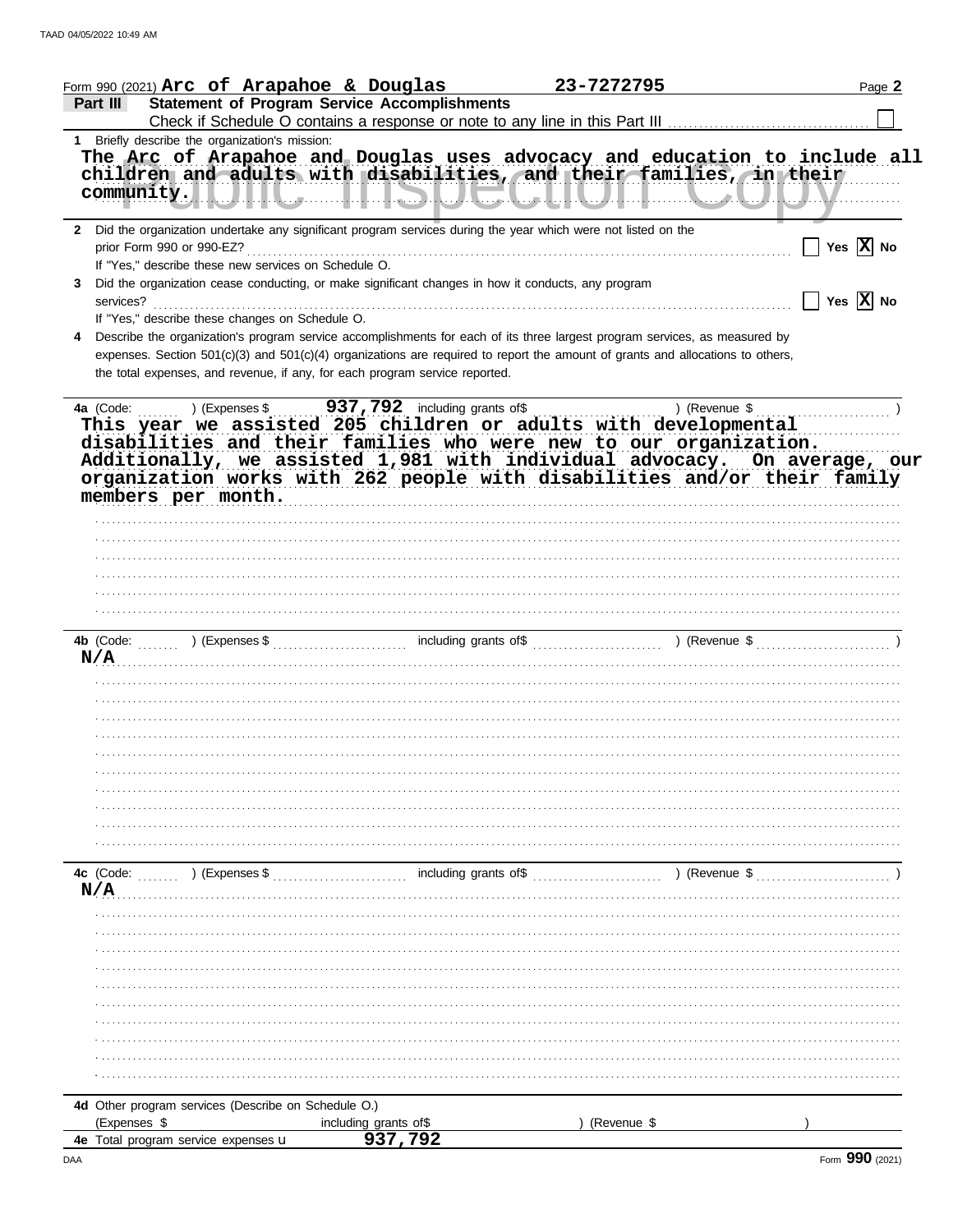|     | 23-7272795<br>Form 990 (2021) Arc of Arapahoe & Douglas                                                                                                                                                                         |                 |                         | Page 3      |
|-----|---------------------------------------------------------------------------------------------------------------------------------------------------------------------------------------------------------------------------------|-----------------|-------------------------|-------------|
|     | <b>Checklist of Required Schedules</b><br>Part IV                                                                                                                                                                               |                 |                         |             |
|     |                                                                                                                                                                                                                                 |                 |                         | Yes   No    |
| 1   | Is the organization described in section $501(c)(3)$ or $4947(a)(1)$ (other than a private foundation)? If "Yes,"                                                                                                               |                 |                         |             |
|     | complete Schedule A                                                                                                                                                                                                             | 1               | $\mathbf X$             |             |
| 2   | Is the organization required to complete Schedule B, Schedule of Contributors (see instructions)?                                                                                                                               | $\overline{2}$  | $\overline{\mathbf{X}}$ |             |
| 3   | Did the organization engage in direct or indirect political campaign activities on behalf of or in opposition to                                                                                                                |                 |                         |             |
|     | candidates for public office? If "Yes," complete Schedule C, Part I                                                                                                                                                             | 3 <sup>7</sup>  |                         | X           |
| 4   | Section 501(c)(3) organizations. Did the organization engage in lobbying activities, or have a section 501(h)                                                                                                                   |                 |                         |             |
|     | election in effect during the tax year? If "Yes," complete Schedule C, Part II                                                                                                                                                  | 4               |                         | X           |
| 5   | Is the organization a section $501(c)(4)$ , $501(c)(5)$ , or $501(c)(6)$ organization that receives membership dues,<br>assessments, or similar amounts as defined in Rev. Proc. 98-19? If "Yes," complete Schedule C, Part III | 5               |                         | X           |
| 6   | Did the organization maintain any donor advised funds or any similar funds or accounts for which donors                                                                                                                         |                 |                         |             |
|     | have the right to provide advice on the distribution or investment of amounts in such funds or accounts? If                                                                                                                     |                 |                         |             |
|     | "Yes," complete Schedule D, Part I                                                                                                                                                                                              | 6               |                         | X           |
| 7   | Did the organization receive or hold a conservation easement, including easements to preserve open space,                                                                                                                       |                 |                         |             |
|     | the environment, historic land areas, or historic structures? If "Yes," complete Schedule D, Part II                                                                                                                            | 7               |                         | X           |
| 8   | Did the organization maintain collections of works of art, historical treasures, or other similar assets? If "Yes,"                                                                                                             |                 |                         |             |
|     | complete Schedule D, Part III                                                                                                                                                                                                   | 8               |                         | X           |
| 9   | Did the organization report an amount in Part X, line 21, for escrow or custodial account liability, serve as a                                                                                                                 |                 |                         |             |
|     | custodian for amounts not listed in Part X; or provide credit counseling, debt management, credit repair, or                                                                                                                    |                 |                         |             |
|     | debt negotiation services? If "Yes," complete Schedule D, Part IV                                                                                                                                                               | 9               |                         | X           |
| 10  | Did the organization, directly or through a related organization, hold assets in donor-restricted endowments                                                                                                                    |                 |                         |             |
|     | or in quasi endowments? If "Yes," complete Schedule D, Part V                                                                                                                                                                   | 10              |                         | X           |
| 11  | If the organization's answer to any of the following questions is "Yes," then complete Schedule D, Parts VI,                                                                                                                    |                 |                         |             |
|     | VII, VIII, IX, or X, as applicable.                                                                                                                                                                                             |                 |                         |             |
| а   | Did the organization report an amount for land, buildings, and equipment in Part X, line 10? If "Yes,"                                                                                                                          |                 |                         |             |
|     | complete Schedule D, Part VI                                                                                                                                                                                                    | 11a             | X                       |             |
| b   | Did the organization report an amount for investments—other securities in Part X, line 12, that is 5% or more                                                                                                                   |                 |                         | X           |
|     | of its total assets reported in Part X, line 16? If "Yes," complete Schedule D, Part VII                                                                                                                                        | 11 <sub>b</sub> |                         |             |
| c   | Did the organization report an amount for investments—program related in Part X, line 13, that is 5% or more<br>of its total assets reported in Part X, line 16? If "Yes," complete Schedule D, Part VIII                       | 11c             |                         | X           |
| d   | Did the organization report an amount for other assets in Part X, line 15, that is 5% or more of its total assets                                                                                                               |                 |                         |             |
|     | reported in Part X, line 16? If "Yes," complete Schedule D, Part IX                                                                                                                                                             | 11d             |                         | X           |
|     | Did the organization report an amount for other liabilities in Part X, line 25? If "Yes," complete Schedule D, Part X                                                                                                           | 11e             | $\mathbf x$             |             |
| f   | Did the organization's separate or consolidated financial statements for the tax year include a footnote that addresses                                                                                                         |                 |                         |             |
|     | the organization's liability for uncertain tax positions under FIN 48 (ASC 740)? If "Yes," complete Schedule D, Part X                                                                                                          | 11f             |                         | X           |
|     | 12a Did the organization obtain separate, independent audited financial statements for the tax year? If "Yes," complete                                                                                                         |                 |                         |             |
|     | Schedule D, Parts XI and XII                                                                                                                                                                                                    | 12a             | Х                       |             |
| b   | Was the organization included in consolidated, independent audited financial statements for the tax year? If                                                                                                                    |                 |                         |             |
|     | "Yes," and if the organization answered "No" to line 12a, then completing Schedule D, Parts XI and XII is optional                                                                                                              | 12 <sub>b</sub> |                         | <u>x</u>    |
| 13  |                                                                                                                                                                                                                                 | 13              |                         | X           |
| 14a | Did the organization maintain an office, employees, or agents outside of the United States?                                                                                                                                     | 14a             |                         | X           |
| b   | Did the organization have aggregate revenues or expenses of more than \$10,000 from grantmaking,                                                                                                                                |                 |                         |             |
|     | fundraising, business, investment, and program service activities outside the United States, or aggregate                                                                                                                       |                 |                         |             |
|     | foreign investments valued at \$100,000 or more? If "Yes," complete Schedule F, Parts I and IV                                                                                                                                  | 14b             |                         | X           |
| 15  | Did the organization report on Part IX, column (A), line 3, more than \$5,000 of grants or other assistance to or                                                                                                               |                 |                         |             |
|     | for any foreign organization? If "Yes," complete Schedule F, Parts II and IV                                                                                                                                                    | 15              |                         | X           |
| 16  | Did the organization report on Part IX, column (A), line 3, more than \$5,000 of aggregate grants or other                                                                                                                      |                 |                         |             |
|     |                                                                                                                                                                                                                                 | 16              |                         | X           |
| 17  | Did the organization report a total of more than \$15,000 of expenses for professional fundraising services on                                                                                                                  |                 |                         |             |
|     |                                                                                                                                                                                                                                 | 17              |                         | X           |
| 18  | Did the organization report more than \$15,000 total of fundraising event gross income and contributions on<br>Part VIII, lines 1c and 8a? If "Yes," complete Schedule G, Part II                                               | 18              |                         | $\mathbf x$ |
| 19  | Did the organization report more than \$15,000 of gross income from gaming activities on Part VIII, line 9a?                                                                                                                    |                 |                         |             |
|     |                                                                                                                                                                                                                                 | 19              |                         | <u>x</u>    |
| 20a | Did the organization operate one or more hospital facilities? If "Yes," complete Schedule H                                                                                                                                     | 20a             |                         | X           |
| b   |                                                                                                                                                                                                                                 | 20 <sub>b</sub> |                         |             |
| 21  | Did the organization report more than \$5,000 of grants or other assistance to any domestic organization or                                                                                                                     |                 |                         |             |
|     |                                                                                                                                                                                                                                 | 21              |                         | X           |

DAA Form **990** (2021)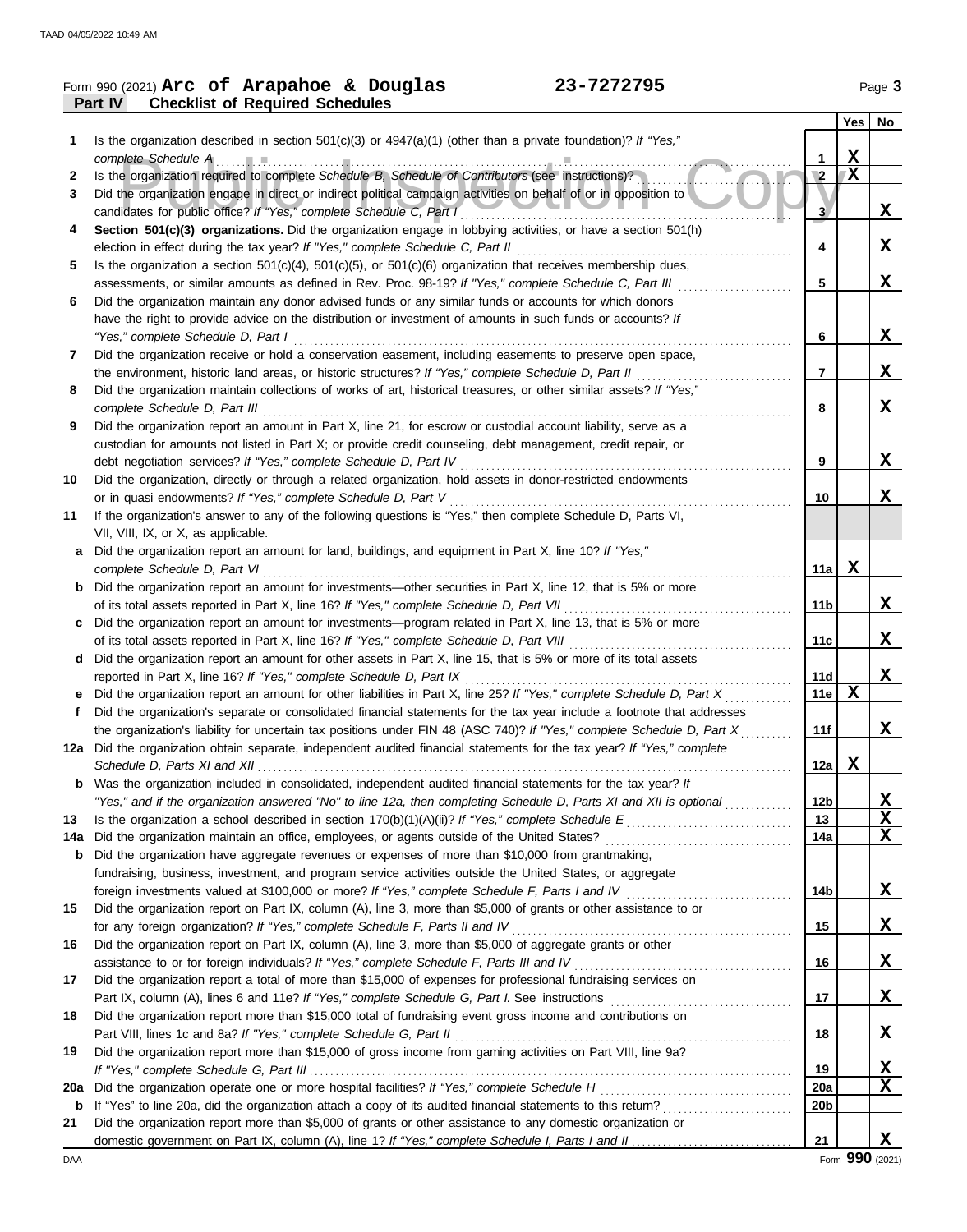|     | Form 990 (2021) Arc of Arapahoe & Douglas<br>23-7272795                                                                                                                                                              |                 |     | Page 4                  |
|-----|----------------------------------------------------------------------------------------------------------------------------------------------------------------------------------------------------------------------|-----------------|-----|-------------------------|
|     | <b>Checklist of Required Schedules (continued)</b><br>Part IV                                                                                                                                                        |                 |     |                         |
|     |                                                                                                                                                                                                                      |                 | Yes | No                      |
| 22  | Did the organization report more than \$5,000 of grants or other assistance to or for domestic individuals on                                                                                                        |                 |     |                         |
|     |                                                                                                                                                                                                                      | 22              |     | X                       |
| 23  | Did the organization answer "Yes" to Part VII, Section A, line 3, 4, or 5 about compensation of the                                                                                                                  |                 |     |                         |
|     | organization's current and former officers, directors, trustees, key employees, and highest compensated                                                                                                              |                 |     |                         |
|     | employees? If "Yes," complete Schedule J<br>24a Did the organization have a tax-exempt bond issue with an outstanding principal amount of more than                                                                  | 23              |     | X                       |
|     | \$100,000 as of the last day of the year, that was issued after December 31, 2002? If "Yes," answer lines 24b                                                                                                        |                 |     |                         |
|     | through 24d and complete Schedule K. If "No," go to line 25a                                                                                                                                                         | 24a             |     | X                       |
| b   | Did the organization invest any proceeds of tax-exempt bonds beyond a temporary period exception?                                                                                                                    | 24b             |     |                         |
| с   | Did the organization maintain an escrow account other than a refunding escrow at any time during the year                                                                                                            |                 |     |                         |
|     | to defease any tax-exempt bonds?                                                                                                                                                                                     | 24c             |     |                         |
| d   | Did the organization act as an "on behalf of" issuer for bonds outstanding at any time during the year?                                                                                                              | 24d             |     |                         |
|     | 25a Section 501(c)(3), 501(c)(4), and 501(c)(29) organizations. Did the organization engage in an excess benefit                                                                                                     |                 |     |                         |
|     | transaction with a disqualified person during the year? If "Yes," complete Schedule L, Part I                                                                                                                        | 25a             |     | X                       |
| b   | Is the organization aware that it engaged in an excess benefit transaction with a disqualified person in a prior                                                                                                     |                 |     |                         |
|     | year, and that the transaction has not been reported on any of the organization's prior Forms 990 or 990-EZ?                                                                                                         |                 |     |                         |
|     | If "Yes," complete Schedule L, Part I                                                                                                                                                                                | 25b             |     | X                       |
| 26  | Did the organization report any amount on Part X, line 5 or 22, for receivables from or payables to any current                                                                                                      |                 |     |                         |
|     | or former officer, director, trustee, key employee, creator or founder, substantial contributor, or 35%<br>controlled entity or family member of any of these persons? If "Yes," complete Schedule L, Part II        | 26              |     | X                       |
| 27  | Did the organization provide a grant or other assistance to any current or former officer, director, trustee, key                                                                                                    |                 |     |                         |
|     | employee, creator or founder, substantial contributor or employee thereof, a grant selection committee                                                                                                               |                 |     |                         |
|     | member, or to a 35% controlled entity (including an employee thereof) or family member of any of these                                                                                                               |                 |     |                         |
|     | persons? If "Yes," complete Schedule L, Part III                                                                                                                                                                     | 27              |     | X                       |
| 28  | Was the organization a party to a business transaction with one of the following parties (see the Schedule L,                                                                                                        |                 |     |                         |
|     | Part IV, instructions for applicable filing thresholds, conditions, and exceptions):                                                                                                                                 |                 |     |                         |
| a   | A current or former officer, director, trustee, key employee, creator or founder, or substantial contributor? If                                                                                                     |                 |     |                         |
|     | "Yes," complete Schedule L, Part IV<br>.                                                                                                                                                                             | 28a             |     | X                       |
|     | A family member of any individual described in line 28a? If "Yes," complete Schedule L, Part IV                                                                                                                      | 28b             |     | $\mathbf x$             |
| с   | A 35% controlled entity of one or more individuals and/or organizations described in line 28a or 28b? If                                                                                                             |                 |     |                         |
| 29  | "Yes," complete Schedule L, Part IV<br>Did the organization receive more than \$25,000 in non-cash contributions? If "Yes," complete Schedule M                                                                      | 28c<br>29       |     | <u>x</u><br>X           |
| 30  | Did the organization receive contributions of art, historical treasures, or other similar assets, or qualified                                                                                                       |                 |     |                         |
|     | conservation contributions? If "Yes," complete Schedule M                                                                                                                                                            | 30              |     | X                       |
| 31  | Did the organization liquidate, terminate, or dissolve and cease operations? If "Yes," complete Schedule N, Part I                                                                                                   | 31              |     | $\overline{\mathbf{X}}$ |
| 32  | Did the organization sell, exchange, dispose of, or transfer more than 25% of its net assets? If "Yes,"                                                                                                              |                 |     |                         |
|     | complete Schedule N, Part II                                                                                                                                                                                         | 32              |     | X                       |
| 33  | Did the organization own 100% of an entity disregarded as separate from the organization under Regulations                                                                                                           |                 |     |                         |
|     | sections 301.7701-2 and 301.7701-3? If "Yes," complete Schedule R, Part I                                                                                                                                            | 33              |     | X                       |
| 34  | Was the organization related to any tax-exempt or taxable entity? If "Yes," complete Schedule R, Part II, III,                                                                                                       |                 |     |                         |
|     | or IV, and Part V, line 1                                                                                                                                                                                            | 34              |     | X.                      |
| 35a | Did the organization have a controlled entity within the meaning of section 512(b)(13)?                                                                                                                              | 35a             |     | X                       |
| b   | If "Yes" to line 35a, did the organization receive any payment from or engage in any transaction with a<br>controlled entity within the meaning of section 512(b)(13)? If "Yes," complete Schedule R, Part V, line 2 | 35 <sub>b</sub> |     |                         |
| 36  | Section 501(c)(3) organizations. Did the organization make any transfers to an exempt non-charitable                                                                                                                 |                 |     |                         |
|     | related organization? If "Yes," complete Schedule R, Part V, line 2                                                                                                                                                  | 36              |     | X                       |
| 37  | Did the organization conduct more than 5% of its activities through an entity that is not a related organization                                                                                                     |                 |     |                         |
|     | and that is treated as a partnership for federal income tax purposes? If "Yes," complete Schedule R, Part VI                                                                                                         | 37              |     | X                       |
| 38  | Did the organization complete Schedule O and provide explanations on Schedule O for Part VI, lines 11b and                                                                                                           |                 |     |                         |
|     | 19? Note: All Form 990 filers are required to complete Schedule O.                                                                                                                                                   | 38              | X   |                         |
|     | Statements Regarding Other IRS Filings and Tax Compliance<br>Part V                                                                                                                                                  |                 |     |                         |
|     |                                                                                                                                                                                                                      |                 |     |                         |
|     |                                                                                                                                                                                                                      |                 |     | Yes   No                |
| 1a  | $\boldsymbol{0}$<br>Enter the number reported in box 3 of Form 1096. Enter -0- if not applicable<br>1a                                                                                                               |                 |     |                         |
| b   | $\mathbf 0$<br>1 <sub>b</sub><br>Enter the number of Forms W-2G included on line 1a. Enter -0- if not applicable                                                                                                     |                 |     |                         |
| c   | Did the organization comply with backup withholding rules for reportable payments to vendors and                                                                                                                     |                 |     |                         |
| DAA |                                                                                                                                                                                                                      | 1c              |     | Form 990 (2021)         |
|     |                                                                                                                                                                                                                      |                 |     |                         |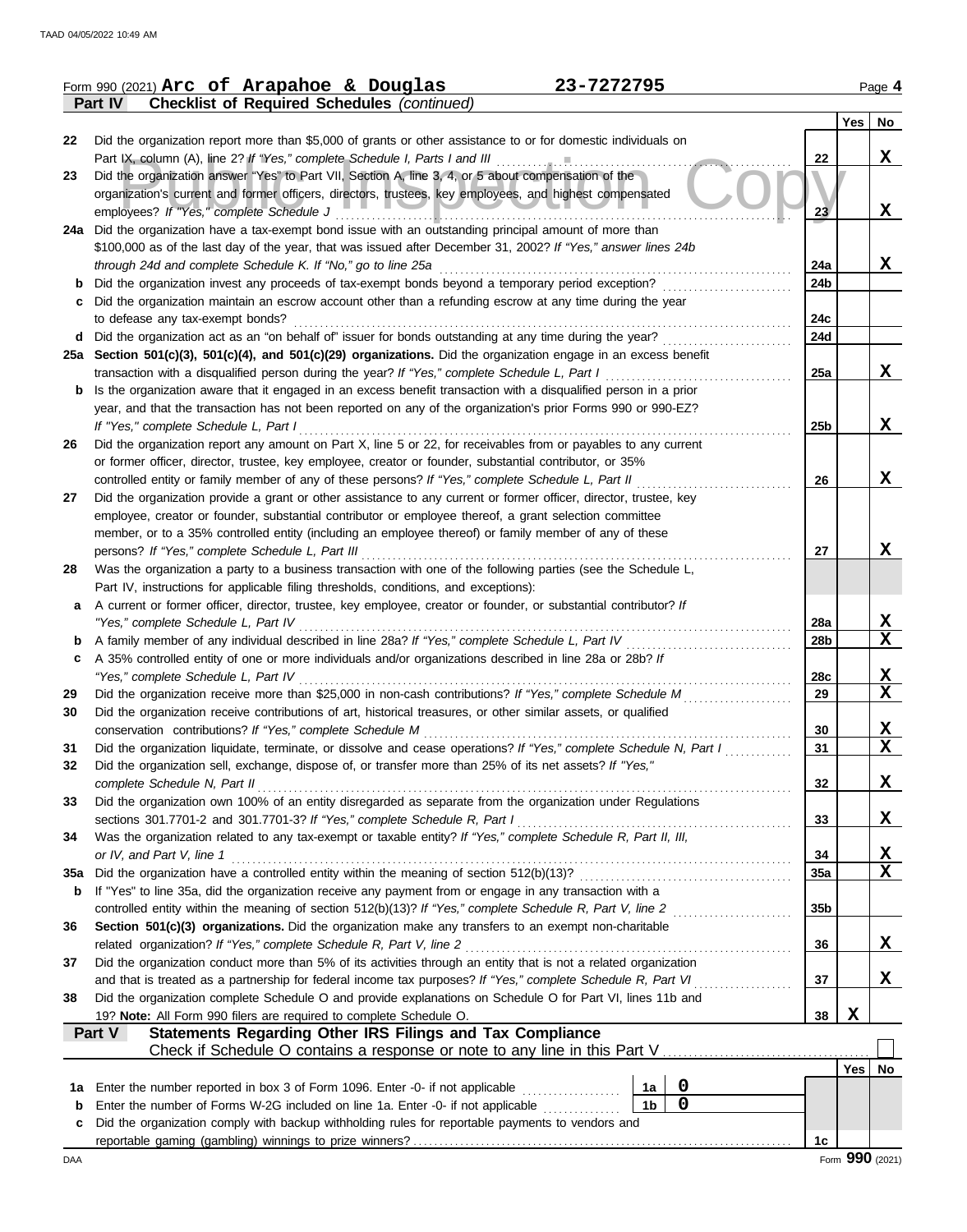|             | Form 990 (2021) Arc of Arapahoe & Douglas<br>23-7272795                                                                                                                                    |                      |             | Page 5 |
|-------------|--------------------------------------------------------------------------------------------------------------------------------------------------------------------------------------------|----------------------|-------------|--------|
|             | Statements Regarding Other IRS Filings and Tax Compliance (continued)<br>Part V                                                                                                            |                      |             | Yes No |
|             | 2a Enter the number of employees reported on Form W-3, Transmittal of Wage and Tax                                                                                                         |                      |             |        |
|             | 12<br>Statements, filed for the calendar year ending with or within the year covered by this return<br>2a                                                                                  |                      |             |        |
| b           | If at least one is reported on line 2a, did the organization file all required federal employment tax returns?<br><u>and a state</u>                                                       | 2 <sub>b</sub>       | $\mathbf X$ |        |
|             | Note: If the sum of lines 1a and 2a is greater than 250, you may be required to e-file. See instructions.                                                                                  |                      |             |        |
| За          | Did the organization have unrelated business gross income of \$1,000 or more during the year?                                                                                              | 3a                   |             | X      |
| b           | If "Yes," has it filed a Form 990-T for this year? If "No" to line 3b, provide an explanation on Schedule O                                                                                | 3 <sub>b</sub>       |             |        |
| 4a          | At any time during the calendar year, did the organization have an interest in, or a signature or other authority over,                                                                    |                      |             |        |
|             | a financial account in a foreign country (such as a bank account, securities account, or other financial account)?                                                                         | 4a                   |             | x      |
| b           | If "Yes," enter the name of the foreign country <b>u</b>                                                                                                                                   |                      |             |        |
|             | See instructions for filing requirements for FinCEN Form 114, Report of Foreign Bank and Financial Accounts (FBAR).                                                                        |                      |             |        |
| 5а          | Was the organization a party to a prohibited tax shelter transaction at any time during the tax year?                                                                                      | 5a                   |             | X      |
| b           | Did any taxable party notify the organization that it was or is a party to a prohibited tax shelter transaction?                                                                           | 5 <sub>b</sub><br>5c |             | x      |
| с           | If "Yes" to line 5a or 5b, did the organization file Form 8886-T?<br>Does the organization have annual gross receipts that are normally greater than \$100,000, and did the                |                      |             |        |
| 6a          | organization solicit any contributions that were not tax deductible as charitable contributions?                                                                                           | 6a                   |             | X      |
|             | If "Yes," did the organization include with every solicitation an express statement that such contributions or                                                                             |                      |             |        |
|             | gifts were not tax deductible?                                                                                                                                                             | 6b                   |             |        |
| 7           | Organizations that may receive deductible contributions under section 170(c).                                                                                                              |                      |             |        |
| a           | Did the organization receive a payment in excess of \$75 made partly as a contribution and partly for goods                                                                                |                      |             |        |
|             | and services provided to the payor?                                                                                                                                                        | 7a                   |             | X      |
| b           |                                                                                                                                                                                            | 7b                   |             |        |
| c           | Did the organization sell, exchange, or otherwise dispose of tangible personal property for which it was                                                                                   |                      |             |        |
|             |                                                                                                                                                                                            | 7c                   |             | X      |
| d           | 7d<br>If "Yes," indicate the number of Forms 8282 filed during the year<br>[[[[[[[[[[[[[]]]]]                                                                                              |                      |             |        |
| е           |                                                                                                                                                                                            | 7е                   |             | X      |
| Ť           | Did the organization, during the year, pay premiums, directly or indirectly, on a personal benefit contract?                                                                               | 7f                   |             | X      |
| g           | If the organization received a contribution of qualified intellectual property, did the organization file Form 8899 as required?                                                           | 7g                   |             |        |
| h           | If the organization received a contribution of cars, boats, airplanes, or other vehicles, did the organization file a Form 1098-C?                                                         | 7h                   |             |        |
| 8           | Sponsoring organizations maintaining donor advised funds. Did a donor advised fund maintained by the                                                                                       |                      |             |        |
|             | sponsoring organization have excess business holdings at any time during the year?                                                                                                         | 8                    |             |        |
| 9           | Sponsoring organizations maintaining donor advised funds.                                                                                                                                  |                      |             |        |
| a           | Did the sponsoring organization make any taxable distributions under section 4966?                                                                                                         | 9a                   |             |        |
| $\mathbf b$ | Did the sponsoring organization make a distribution to a donor, donor advisor, or related person?                                                                                          | 9b                   |             |        |
| 10          | Section 501(c)(7) organizations. Enter:<br>10a                                                                                                                                             |                      |             |        |
| a<br>p      | Initiation fees and capital contributions included on Part VIII, line 12<br>10 <sub>b</sub><br>Gross receipts, included on Form 990, Part VIII, line 12, for public use of club facilities |                      |             |        |
| 11          | Section 501(c)(12) organizations. Enter:                                                                                                                                                   |                      |             |        |
| a           | Gross income from members or shareholders<br>11a                                                                                                                                           |                      |             |        |
| b           | Gross income from other sources. (Do not net amounts due or paid to other sources                                                                                                          |                      |             |        |
|             | 11 <sub>b</sub><br>against amounts due or received from them.)                                                                                                                             |                      |             |        |
| 12a         | Section 4947(a)(1) non-exempt charitable trusts. Is the organization filing Form 990 in lieu of Form 1041?                                                                                 | 12a                  |             |        |
| b           | If "Yes," enter the amount of tax-exempt interest received or accrued during the year<br>  12b                                                                                             |                      |             |        |
| 13          | Section 501(c)(29) qualified nonprofit health insurance issuers.                                                                                                                           |                      |             |        |
| a           | Is the organization licensed to issue qualified health plans in more than one state?                                                                                                       | 13a                  |             |        |
|             | Note: See the instructions for additional information the organization must report on Schedule O.                                                                                          |                      |             |        |
| b           | Enter the amount of reserves the organization is required to maintain by the states in which                                                                                               |                      |             |        |
|             | 13b                                                                                                                                                                                        |                      |             |        |
| c           | 13 <sub>c</sub><br>Enter the amount of reserves on hand                                                                                                                                    |                      |             |        |
| 14a         | Did the organization receive any payments for indoor tanning services during the tax year?                                                                                                 | 14a                  |             | X      |
| b           | If "Yes," has it filed a Form 720 to report these payments? If "No," provide an explanation on Schedule O                                                                                  | 14b                  |             |        |
| 15          | Is the organization subject to the section 4960 tax on payment(s) of more than \$1,000,000 in remuneration or                                                                              |                      |             |        |
|             | excess parachute payment(s) during the year?                                                                                                                                               | 15                   |             | X      |
| 16          | If "Yes," see instructions and file Form 4720, Schedule N.<br>Is the organization an educational institution subject to the section 4968 excise tax on net investment income?              | 16                   |             | X      |
|             | If "Yes," complete Form 4720, Schedule O.                                                                                                                                                  |                      |             |        |
| 17          | Section 501(c)(21) organizations. Did the trust, any disqualified person, or mine operator engage in                                                                                       |                      |             |        |
|             |                                                                                                                                                                                            | 17                   |             |        |
|             | If "Yes," complete Form 6069.                                                                                                                                                              |                      |             |        |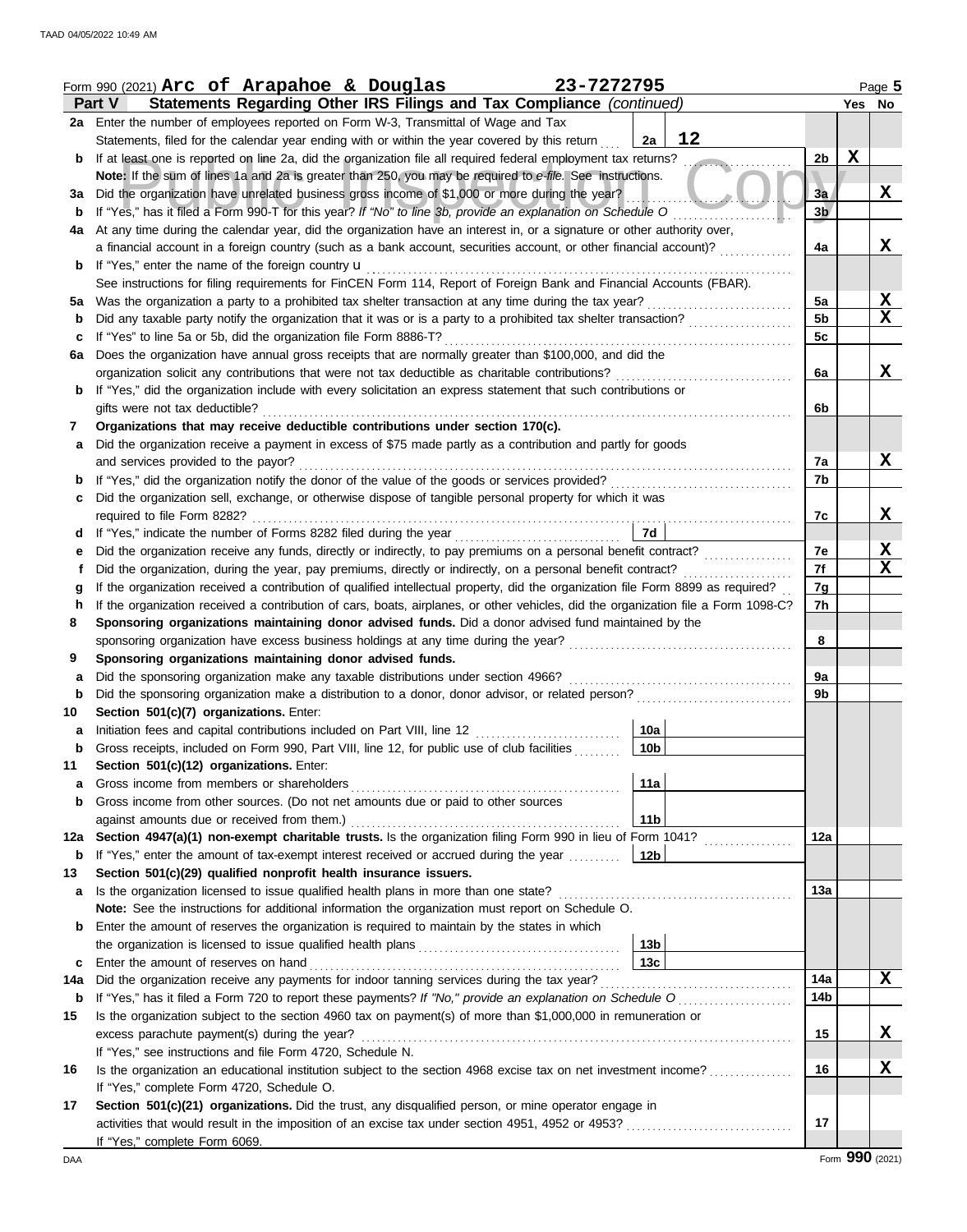|     | 23-7272795<br>Form 990 (2021) Arc of Arapahoe & Douglas                                                                             |                 |                  | Page $6$     |
|-----|-------------------------------------------------------------------------------------------------------------------------------------|-----------------|------------------|--------------|
|     | Part VI<br>Governance, Management, and Disclosure For each "Yes" response to lines 2 through 7b below, and for a "No"               |                 |                  |              |
|     | response to line 8a, 8b, or 10b below, describe the circumstances, processes, or changes on Schedule O. See instructions.           |                 |                  |              |
|     | Check if Schedule O contains a response or note to any line in this Part VI                                                         |                 |                  |              |
|     | Section A. Governing Body and Management                                                                                            |                 |                  |              |
|     |                                                                                                                                     |                 | Yes <sub>1</sub> | No.          |
| 1a  | 12<br>1a<br>Enter the number of voting members of the governing body at the end of the tax year                                     |                 |                  |              |
|     | If there are material differences in voting rights among members of the governing body, or                                          |                 |                  |              |
|     | if the governing body delegated broad authority to an executive committee or similar                                                |                 |                  |              |
|     | committee, explain on Schedule O.                                                                                                   |                 |                  |              |
| b   | 12<br>Enter the number of voting members included on line 1a, above, who are independent<br>1b                                      |                 |                  |              |
| 2   | Did any officer, director, trustee, or key employee have a family relationship or a business relationship with                      |                 |                  |              |
|     | any other officer, director, trustee, or key employee?                                                                              | $\mathbf{2}$    |                  | X            |
| 3   | Did the organization delegate control over management duties customarily performed by or under the direct                           |                 |                  |              |
|     | supervision of officers, directors, trustees, or key employees to a management company or other person?                             | 3               |                  | $\mathbf{x}$ |
| 4   | Did the organization make any significant changes to its governing documents since the prior Form 990 was filed?                    | 4               |                  | X            |
| 5   | Did the organization become aware during the year of a significant diversion of the organization's assets?                          | 5               |                  | $\mathbf X$  |
| 6   | Did the organization have members or stockholders?                                                                                  | 6               | х                |              |
| 7a  | Did the organization have members, stockholders, or other persons who had the power to elect or appoint                             |                 |                  |              |
|     | one or more members of the governing body?                                                                                          | 7a              | X                |              |
| b   | Are any governance decisions of the organization reserved to (or subject to approval by) members,                                   |                 |                  |              |
|     | stockholders, or persons other than the governing body?                                                                             | 7b              |                  | X            |
| 8   | Did the organization contemporaneously document the meetings held or written actions undertaken during the year by the following:   |                 |                  |              |
| а   | The governing body?                                                                                                                 | 8a              | x                |              |
| b   | Each committee with authority to act on behalf of the governing body?                                                               | 8b              | $\mathbf X$      |              |
| 9   | Is there any officer, director, trustee, or key employee listed in Part VII, Section A, who cannot be reached at                    |                 |                  |              |
|     |                                                                                                                                     | 9               |                  | X            |
|     | Section B. Policies (This Section B requests information about policies not required by the Internal Revenue Code.                  |                 |                  |              |
|     |                                                                                                                                     |                 | Yes              | No           |
| 10a | Did the organization have local chapters, branches, or affiliates?                                                                  | 10a             |                  | X            |
| b   | If "Yes," did the organization have written policies and procedures governing the activities of such chapters,                      |                 |                  |              |
|     | affiliates, and branches to ensure their operations are consistent with the organization's exempt purposes?                         | 10 <sub>b</sub> |                  |              |
| 11a | Has the organization provided a complete copy of this Form 990 to all members of its governing body before filing the form?         | 11a             | X                |              |
| b   | Describe on Schedule O the process, if any, used by the organization to review this Form 990.                                       |                 |                  |              |
| 12a | Did the organization have a written conflict of interest policy? If "No," go to line 13                                             | 12a             | X                |              |
| b   | Were officers, directors, or trustees, and key employees required to disclose annually interests that could give rise to conflicts? | 12 <sub>b</sub> | X                |              |
|     | Did the organization regularly and consistently monitor and enforce compliance with the policy? If "Yes,"                           |                 |                  |              |
|     | describe on Schedule O how this was done                                                                                            | 12c             | X                |              |
| 13  | Did the organization have a written whistleblower policy?                                                                           | 13              | X                |              |
| 14  | Did the organization have a written document retention and destruction policy?                                                      | 14              | $\mathbf x$      |              |
| 15  | Did the process for determining compensation of the following persons include a review and approval by                              |                 |                  |              |
|     | independent persons, comparability data, and contemporaneous substantiation of the deliberation and decision?                       |                 |                  |              |
| a   | The organization's CEO, Executive Director, or top management official                                                              | 15a             | X                |              |
| b   | Other officers or key employees of the organization                                                                                 | 15b             |                  | X            |
|     | If "Yes" to line 15a or 15b, describe the process on Schedule O. See instructions.                                                  |                 |                  |              |
| 16а | Did the organization invest in, contribute assets to, or participate in a joint venture or similar arrangement                      |                 |                  |              |
|     | with a taxable entity during the year?                                                                                              | 16a             |                  | x            |
|     | If "Yes," did the organization follow a written policy or procedure requiring the organization to evaluate its                      |                 |                  |              |
|     | participation in joint venture arrangements under applicable federal tax law, and take steps to safeguard the                       |                 |                  |              |
|     |                                                                                                                                     | 16b             |                  |              |
|     | <b>Section C. Disclosure</b>                                                                                                        |                 |                  |              |
| 17  | List the states with which a copy of this Form 990 is required to be filed $\mathbf u$ None                                         |                 |                  |              |
| 18  | Section 6104 requires an organization to make its Forms 1023 (1024 or 1024-A, if applicable), 990, and 990-T (section 501(c)        |                 |                  |              |
|     | (3)s only) available for public inspection. Indicate how you made these available. Check all that apply.                            |                 |                  |              |
|     | $ \mathbf{X} $ Own website $ \cdot $ Another's website $ \mathbf{X} $ Upon request $ \cdot $ Other (explain on Schedule O)          |                 |                  |              |
| 19  | Describe on Schedule O whether (and if so, how) the organization made its governing documents, conflict of interest policy, and     |                 |                  |              |
|     | financial statements available to the public during the tax year.                                                                   |                 |                  |              |
| 20  | State the name, address, and telephone number of the person who possesses the organization's books and records u                    |                 |                  |              |
|     | Arc of Arapahoe & Douglas<br>6538 S Racine Circle                                                                                   |                 |                  |              |
|     | CO 80111<br>Centennial<br>303-220-9228                                                                                              |                 |                  |              |
| DAA |                                                                                                                                     |                 | Form 990 (2021)  |              |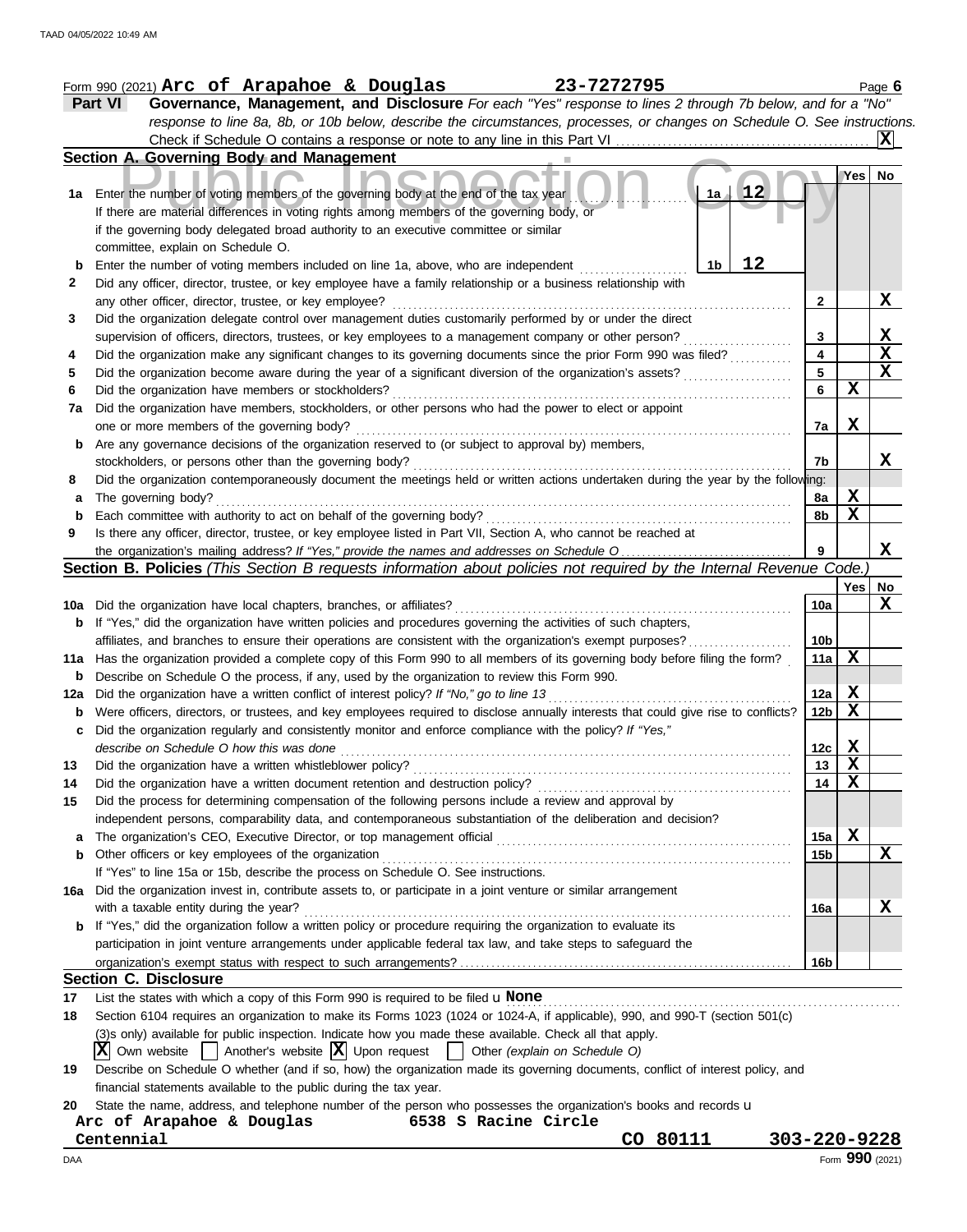| <b>Independent Contractors</b>                                                                                                                                                                                                                                                                                             |                                                                                                                                   |                           |               |                |          |                                 |        |                                                                              |                                   |                              |  |  |
|----------------------------------------------------------------------------------------------------------------------------------------------------------------------------------------------------------------------------------------------------------------------------------------------------------------------------|-----------------------------------------------------------------------------------------------------------------------------------|---------------------------|---------------|----------------|----------|---------------------------------|--------|------------------------------------------------------------------------------|-----------------------------------|------------------------------|--|--|
|                                                                                                                                                                                                                                                                                                                            |                                                                                                                                   |                           |               |                |          |                                 |        | Check if Schedule O contains a response or note to any line in this Part VII |                                   |                              |  |  |
| Section A. Officers, Directors, Trustees, Key Employees, and Highest Compensated Employees                                                                                                                                                                                                                                 |                                                                                                                                   |                           |               |                |          |                                 |        |                                                                              |                                   |                              |  |  |
| organization's tax year.                                                                                                                                                                                                                                                                                                   | 1a Complete this table for all persons required to be listed. Report compensation for the calendar year ending with or within the |                           |               |                |          |                                 |        |                                                                              |                                   |                              |  |  |
| • List all of the organization's current officers, directors, trustees (whether individuals or organizations), regardless of amount of<br>compensation. Enter -0- in columns (D), (E), and (F) if no compensation was paid.                                                                                                |                                                                                                                                   |                           |               |                |          |                                 |        |                                                                              |                                   |                              |  |  |
| • List all of the organization's current key employees, if any. See instructions for definition of "key employee."                                                                                                                                                                                                         |                                                                                                                                   |                           |               |                |          |                                 |        |                                                                              |                                   |                              |  |  |
| • List the organization's five current highest compensated employees (other than an officer, director, trustee, or key employee)<br>who received reportable compensation (box 5 of Form W-2, Form 1099-MISC, and/or box 1 of Form 1099-NEC) of more than<br>\$100,000 from the organization and any related organizations. |                                                                                                                                   |                           |               |                |          |                                 |        |                                                                              |                                   |                              |  |  |
| • List all of the organization's former officers, key employees, and highest compensated employees who received more than                                                                                                                                                                                                  |                                                                                                                                   |                           |               |                |          |                                 |        |                                                                              |                                   |                              |  |  |
| \$100,000 of reportable compensation from the organization and any related organizations.<br>• List all of the organization's former directors or trustees that received, in the capacity as a former director or trustee of the                                                                                           |                                                                                                                                   |                           |               |                |          |                                 |        |                                                                              |                                   |                              |  |  |
| organization, more than \$10,000 of reportable compensation from the organization and any related organizations.<br>See the instructions for the order in which to list the persons above.                                                                                                                                 |                                                                                                                                   |                           |               |                |          |                                 |        |                                                                              |                                   |                              |  |  |
| Check this box if neither the organization nor any related organization compensated any current officer, director, or trustee.                                                                                                                                                                                             |                                                                                                                                   |                           |               |                |          |                                 |        |                                                                              |                                   |                              |  |  |
|                                                                                                                                                                                                                                                                                                                            |                                                                                                                                   |                           |               |                | (C)      |                                 |        |                                                                              |                                   |                              |  |  |
| (A)                                                                                                                                                                                                                                                                                                                        | (B)                                                                                                                               |                           |               | Position       |          | (do not check more than one     |        | (D)                                                                          | (E)                               | (F)                          |  |  |
| Name and title                                                                                                                                                                                                                                                                                                             | Average<br>hours                                                                                                                  |                           |               |                |          | box, unless person is both an   |        | Reportable<br>compensation                                                   | Reportable<br>compensation        | Estimated amount<br>of other |  |  |
|                                                                                                                                                                                                                                                                                                                            | per week                                                                                                                          |                           |               |                |          | officer and a director/trustee) |        | from the                                                                     | from related                      | compensation                 |  |  |
|                                                                                                                                                                                                                                                                                                                            | (list any<br>hours for                                                                                                            | Individual<br>or director | Institutional | <b>Officer</b> | Key      |                                 | Former | organization (W-2/<br>1099-MISC/                                             | organizations (W-2/<br>1099-MISC/ | from the<br>organization and |  |  |
|                                                                                                                                                                                                                                                                                                                            | related                                                                                                                           |                           |               |                | employee |                                 |        | 1099-NEC)                                                                    | 1099-NEC)                         | related organizations        |  |  |
|                                                                                                                                                                                                                                                                                                                            | organizations<br>below                                                                                                            |                           |               |                |          |                                 |        |                                                                              |                                   |                              |  |  |
|                                                                                                                                                                                                                                                                                                                            | dotted line)                                                                                                                      | trustee                   | trustee       |                |          | Highest compensated<br>employee |        |                                                                              |                                   |                              |  |  |
| $(1)$ Helene Schmidt                                                                                                                                                                                                                                                                                                       |                                                                                                                                   |                           |               |                |          |                                 |        |                                                                              |                                   |                              |  |  |
|                                                                                                                                                                                                                                                                                                                            | 2.00                                                                                                                              |                           |               |                |          |                                 |        |                                                                              |                                   |                              |  |  |
| President                                                                                                                                                                                                                                                                                                                  | 0.00                                                                                                                              | X                         |               | X              |          |                                 |        | 0                                                                            | 0                                 | 0                            |  |  |
| (2) Karen Glenn                                                                                                                                                                                                                                                                                                            |                                                                                                                                   |                           |               |                |          |                                 |        |                                                                              |                                   |                              |  |  |
|                                                                                                                                                                                                                                                                                                                            | 2.00                                                                                                                              |                           |               |                |          |                                 |        |                                                                              |                                   |                              |  |  |
| Vice President<br>(3) Drew Koff                                                                                                                                                                                                                                                                                            | 0.00                                                                                                                              | X                         |               | X              |          |                                 |        | 0                                                                            | 0                                 | 0                            |  |  |
|                                                                                                                                                                                                                                                                                                                            | 2.00                                                                                                                              |                           |               |                |          |                                 |        |                                                                              |                                   |                              |  |  |
| Treasurer                                                                                                                                                                                                                                                                                                                  | 0.00                                                                                                                              | X                         |               | X              |          |                                 |        | 0                                                                            | 0                                 | 0                            |  |  |
| (4) Lynn Meyer                                                                                                                                                                                                                                                                                                             |                                                                                                                                   |                           |               |                |          |                                 |        |                                                                              |                                   |                              |  |  |
|                                                                                                                                                                                                                                                                                                                            | 2.00                                                                                                                              |                           |               |                |          |                                 |        |                                                                              |                                   |                              |  |  |
| Secretary<br>(5) Terri Barnhart                                                                                                                                                                                                                                                                                            | 0.00                                                                                                                              | X                         |               | $\mathbf x$    |          |                                 |        | 0                                                                            | 0                                 | 0                            |  |  |
|                                                                                                                                                                                                                                                                                                                            | 1.00                                                                                                                              |                           |               |                |          |                                 |        |                                                                              |                                   |                              |  |  |
| Member                                                                                                                                                                                                                                                                                                                     | 0.00                                                                                                                              | $\mathbf x$               |               |                |          |                                 |        | 0                                                                            | $\mathbf 0$                       | $\pmb{0}$                    |  |  |
| (6) Tom Francen                                                                                                                                                                                                                                                                                                            |                                                                                                                                   |                           |               |                |          |                                 |        |                                                                              |                                   |                              |  |  |
| Member                                                                                                                                                                                                                                                                                                                     | 1.00                                                                                                                              |                           |               |                |          |                                 |        |                                                                              |                                   |                              |  |  |
| (7) Hollie LaGrotta                                                                                                                                                                                                                                                                                                        | 0.00                                                                                                                              | $\mathbf x$               |               |                |          |                                 |        | $\mathbf 0$                                                                  | 0                                 | 0                            |  |  |
|                                                                                                                                                                                                                                                                                                                            | 1.00                                                                                                                              |                           |               |                |          |                                 |        |                                                                              |                                   |                              |  |  |
| Member                                                                                                                                                                                                                                                                                                                     | 0.00                                                                                                                              | $\mathbf x$               |               |                |          |                                 |        | $\mathbf 0$                                                                  | 0                                 | $\pmb{0}$                    |  |  |
| (8) Lynn Meyer                                                                                                                                                                                                                                                                                                             |                                                                                                                                   |                           |               |                |          |                                 |        |                                                                              |                                   |                              |  |  |
|                                                                                                                                                                                                                                                                                                                            | 1.00                                                                                                                              |                           |               |                |          |                                 |        |                                                                              |                                   |                              |  |  |
| Member                                                                                                                                                                                                                                                                                                                     | 0.00                                                                                                                              | $\mathbf x$               |               |                |          |                                 |        | $\mathbf 0$                                                                  | 0                                 | $\pmb{0}$                    |  |  |
| (9) Shukri Muwwakkil                                                                                                                                                                                                                                                                                                       | 1.00                                                                                                                              |                           |               |                |          |                                 |        |                                                                              |                                   |                              |  |  |
| Member                                                                                                                                                                                                                                                                                                                     | 0.00                                                                                                                              | $\mathbf x$               |               |                |          |                                 |        | 0                                                                            | 0                                 | $\pmb{0}$                    |  |  |
| $(10)$ Kian Phair                                                                                                                                                                                                                                                                                                          |                                                                                                                                   |                           |               |                |          |                                 |        |                                                                              |                                   |                              |  |  |
|                                                                                                                                                                                                                                                                                                                            | 1.00                                                                                                                              |                           |               |                |          |                                 |        |                                                                              |                                   |                              |  |  |
| Member                                                                                                                                                                                                                                                                                                                     | 0.00                                                                                                                              | X                         |               |                |          |                                 |        | 0                                                                            | 0                                 | 0                            |  |  |
| (11) Lorie Simpson                                                                                                                                                                                                                                                                                                         |                                                                                                                                   |                           |               |                |          |                                 |        |                                                                              |                                   |                              |  |  |
| Member                                                                                                                                                                                                                                                                                                                     | 1.00<br>0.00                                                                                                                      | $\mathbf x$               |               |                |          |                                 |        | $\mathbf 0$                                                                  | $\mathbf 0$                       | $\pmb{0}$                    |  |  |
|                                                                                                                                                                                                                                                                                                                            |                                                                                                                                   |                           |               |                |          |                                 |        |                                                                              |                                   |                              |  |  |

**Part VII Compensation of Officers, Directors, Trustees, Key Employees, Highest Compensated Employees, and <u>Form 990 (2021) Arc of Arapahoe & Douglas 23-7272795</u> Page 7** 

Form **990** (2021)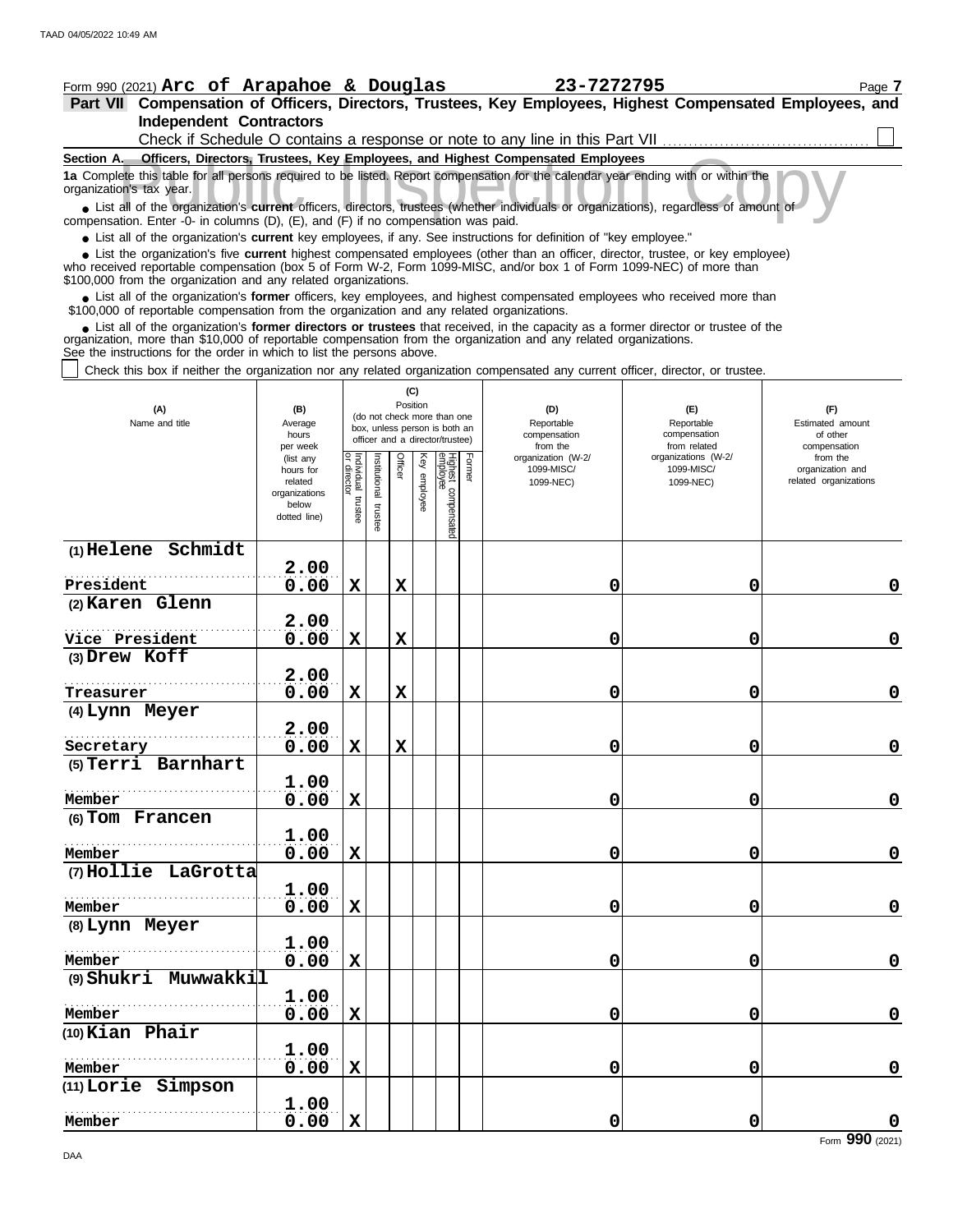TAAD 04/05/2022 10:49 AM

|      |                 | Form 990 (2021) Arc of Arapahoe & Douglas               |                                                                                         |                                                                                                                    |                       |         |              |                                                                        |        | 23-7272795                                                                                                                                                                                                                                             |                                                                |                                                                       | Page 8              |
|------|-----------------|---------------------------------------------------------|-----------------------------------------------------------------------------------------|--------------------------------------------------------------------------------------------------------------------|-----------------------|---------|--------------|------------------------------------------------------------------------|--------|--------------------------------------------------------------------------------------------------------------------------------------------------------------------------------------------------------------------------------------------------------|----------------------------------------------------------------|-----------------------------------------------------------------------|---------------------|
|      | <b>Part VII</b> |                                                         |                                                                                         |                                                                                                                    |                       |         |              |                                                                        |        | Section A. Officers, Directors, Trustees, Key Employees, and Highest Compensated Employees (continued)                                                                                                                                                 |                                                                |                                                                       |                     |
|      |                 | (A)<br>Name and title                                   | (B)<br>Average<br>hours                                                                 | (C)<br>Position<br>(do not check more than one<br>box, unless person is both an<br>officer and a director/trustee) |                       |         |              | (D)<br>(E)<br>Reportable<br>Reportable<br>compensation<br>compensation |        |                                                                                                                                                                                                                                                        | (F)<br>Estimated amount<br>of other                            |                                                                       |                     |
|      |                 | Pul                                                     | per week<br>(list any<br>hours for<br>related<br>organizations<br>below<br>dotted line) | Individual trustee<br>or director                                                                                  | Institutional trustee | Officer | Key employee | Highest compensatec<br>employee                                        | Former | from the<br>organization (W-2/<br>1099-MISC/<br>1099-NEC)                                                                                                                                                                                              | from related<br>organizations (W-2/<br>1099-MISC/<br>1099-NEC) | compensation<br>from the<br>organization and<br>related organizations |                     |
| (12) |                 | Tim Yoakum                                              |                                                                                         |                                                                                                                    |                       |         |              |                                                                        |        |                                                                                                                                                                                                                                                        |                                                                |                                                                       |                     |
|      | Member          |                                                         | 1.00<br>0.00                                                                            | $\mathbf X$                                                                                                        |                       |         |              |                                                                        |        | 0                                                                                                                                                                                                                                                      | 0                                                              |                                                                       | 0                   |
| (13) |                 | Carol Meredith                                          |                                                                                         |                                                                                                                    |                       |         |              |                                                                        |        |                                                                                                                                                                                                                                                        |                                                                |                                                                       |                     |
|      |                 | Executive Director                                      | 40.00<br>0.00                                                                           |                                                                                                                    |                       | х       |              |                                                                        |        | 130,300                                                                                                                                                                                                                                                | $\mathbf 0$                                                    |                                                                       | 17,220              |
|      |                 |                                                         |                                                                                         |                                                                                                                    |                       |         |              |                                                                        |        |                                                                                                                                                                                                                                                        |                                                                |                                                                       |                     |
|      |                 |                                                         |                                                                                         |                                                                                                                    |                       |         |              |                                                                        |        |                                                                                                                                                                                                                                                        |                                                                |                                                                       |                     |
|      |                 |                                                         |                                                                                         |                                                                                                                    |                       |         |              |                                                                        |        |                                                                                                                                                                                                                                                        |                                                                |                                                                       |                     |
|      |                 |                                                         |                                                                                         |                                                                                                                    |                       |         |              |                                                                        |        |                                                                                                                                                                                                                                                        |                                                                |                                                                       |                     |
|      |                 |                                                         |                                                                                         |                                                                                                                    |                       |         |              |                                                                        |        |                                                                                                                                                                                                                                                        |                                                                |                                                                       |                     |
|      |                 |                                                         |                                                                                         |                                                                                                                    |                       |         |              |                                                                        |        |                                                                                                                                                                                                                                                        |                                                                |                                                                       |                     |
|      |                 |                                                         |                                                                                         |                                                                                                                    |                       |         |              |                                                                        | u      | 130,300                                                                                                                                                                                                                                                |                                                                |                                                                       | 17,220              |
|      |                 | c Total from continuation sheets to Part VII, Section A |                                                                                         |                                                                                                                    |                       |         |              |                                                                        | u      |                                                                                                                                                                                                                                                        |                                                                |                                                                       |                     |
| d    |                 |                                                         |                                                                                         |                                                                                                                    |                       |         |              |                                                                        | u      | 130,300                                                                                                                                                                                                                                                |                                                                |                                                                       | 17,220              |
| 2    |                 | reportable compensation from the organization $ul$      |                                                                                         |                                                                                                                    |                       |         |              |                                                                        |        | Total number of individuals (including but not limited to those listed above) who received more than \$100,000 of                                                                                                                                      |                                                                |                                                                       |                     |
|      |                 |                                                         |                                                                                         |                                                                                                                    |                       |         |              |                                                                        |        |                                                                                                                                                                                                                                                        |                                                                |                                                                       | Yes<br>No.          |
| 3    |                 |                                                         |                                                                                         |                                                                                                                    |                       |         |              |                                                                        |        | Did the organization list any former officer, director, trustee, key employee, or highest compensated                                                                                                                                                  |                                                                | 3                                                                     | X                   |
| 4    |                 |                                                         |                                                                                         |                                                                                                                    |                       |         |              |                                                                        |        | For any individual listed on line 1a, is the sum of reportable compensation and other compensation from the<br>organization and related organizations greater than \$150,000? If "Yes," complete Schedule J for such                                   |                                                                |                                                                       |                     |
| 5    |                 |                                                         |                                                                                         |                                                                                                                    |                       |         |              |                                                                        |        | Did any person listed on line 1a receive or accrue compensation from any unrelated organization or individual                                                                                                                                          |                                                                | 4                                                                     | X                   |
|      |                 |                                                         |                                                                                         |                                                                                                                    |                       |         |              |                                                                        |        |                                                                                                                                                                                                                                                        |                                                                | 5                                                                     | X                   |
|      |                 | Section B. Independent Contractors                      |                                                                                         |                                                                                                                    |                       |         |              |                                                                        |        |                                                                                                                                                                                                                                                        |                                                                |                                                                       |                     |
| 1    |                 |                                                         |                                                                                         |                                                                                                                    |                       |         |              |                                                                        |        | Complete this table for your five highest compensated independent contractors that received more than \$100,000 of<br>compensation from the organization. Report compensation for the calendar year ending with or within the organization's tax year. |                                                                |                                                                       |                     |
|      |                 |                                                         | (A)<br>Name and business address                                                        |                                                                                                                    |                       |         |              |                                                                        |        |                                                                                                                                                                                                                                                        | (B)<br>Description of services                                 |                                                                       | (C)<br>Compensation |
|      |                 |                                                         |                                                                                         |                                                                                                                    |                       |         |              |                                                                        |        |                                                                                                                                                                                                                                                        |                                                                |                                                                       |                     |
|      |                 |                                                         |                                                                                         |                                                                                                                    |                       |         |              |                                                                        |        |                                                                                                                                                                                                                                                        |                                                                |                                                                       |                     |
|      |                 |                                                         |                                                                                         |                                                                                                                    |                       |         |              |                                                                        |        |                                                                                                                                                                                                                                                        |                                                                |                                                                       |                     |
|      |                 |                                                         |                                                                                         |                                                                                                                    |                       |         |              |                                                                        |        |                                                                                                                                                                                                                                                        |                                                                |                                                                       |                     |
|      |                 |                                                         |                                                                                         |                                                                                                                    |                       |         |              |                                                                        |        |                                                                                                                                                                                                                                                        |                                                                |                                                                       |                     |
| 2    |                 |                                                         |                                                                                         |                                                                                                                    |                       |         |              |                                                                        |        | Total number of independent contractors (including but not limited to those listed above) who                                                                                                                                                          |                                                                |                                                                       |                     |

|     | TULAI HUITIDEL OL IHUEDEHUEHI COHTACIOIS (IHCIUUIHU DUL HOL IIHIILEU LO LIIOSE IISLEU ADOVE).<br>טווע נ<br>received more than \$100,000 of compensation from the organization $\mathbf u$ |                                   |
|-----|-------------------------------------------------------------------------------------------------------------------------------------------------------------------------------------------|-----------------------------------|
| DAA |                                                                                                                                                                                           | 990<br>$F_{\text{O}}$ m<br>(2021) |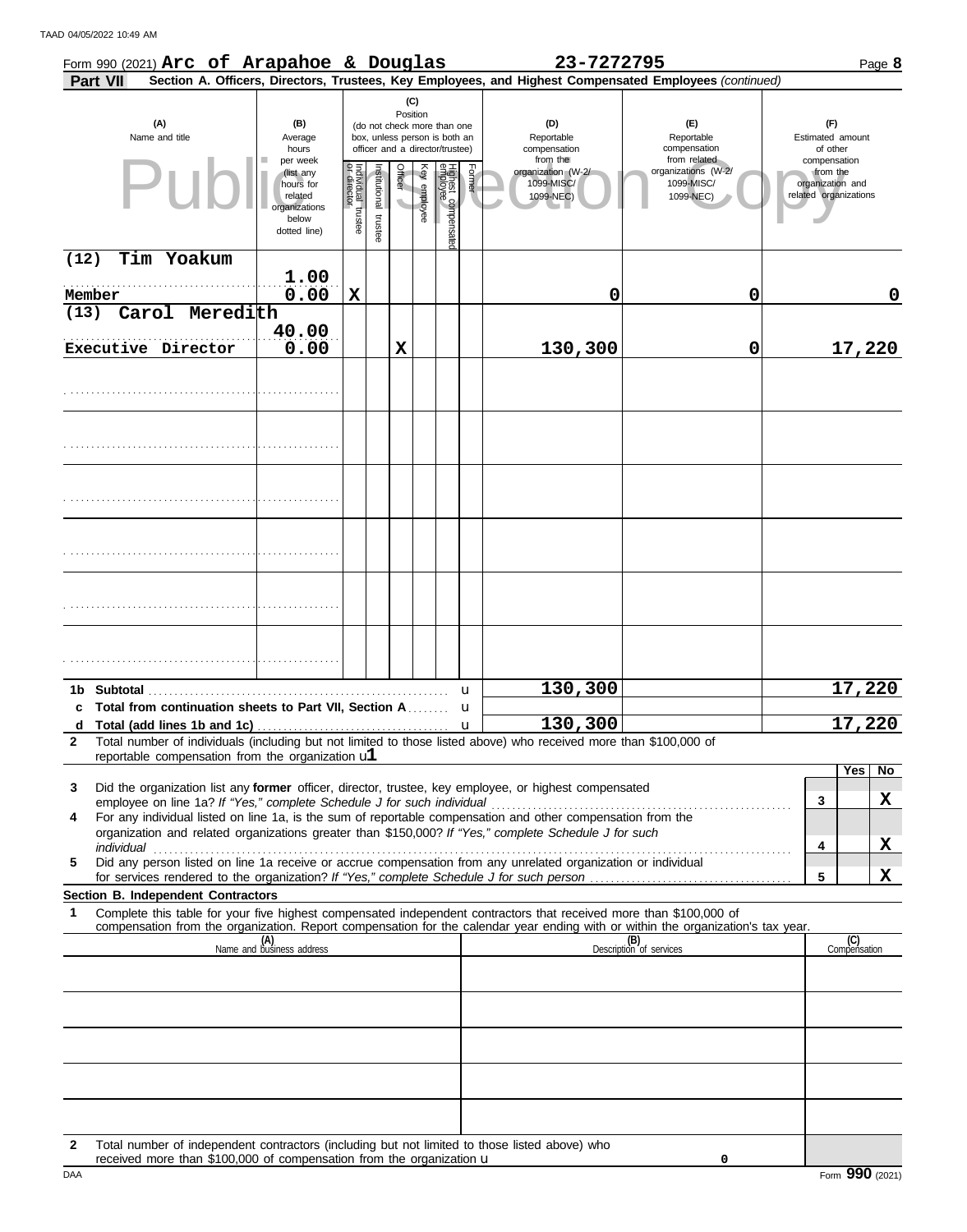|                                                           |                  | Form 990 (2021) Arc of Arapahoe & Douglas                                        |    |                             |                 |  |                      |                      | 23-7272795               |                                                                               | Page 9                             |  |
|-----------------------------------------------------------|------------------|----------------------------------------------------------------------------------|----|-----------------------------|-----------------|--|----------------------|----------------------|--------------------------|-------------------------------------------------------------------------------|------------------------------------|--|
|                                                           | <b>Part VIII</b> |                                                                                  |    | <b>Statement of Revenue</b> |                 |  |                      |                      |                          |                                                                               |                                    |  |
|                                                           |                  |                                                                                  |    |                             |                 |  |                      |                      |                          | Check if Schedule O contains a response or note to any line in this Part VIII |                                    |  |
|                                                           |                  |                                                                                  |    |                             |                 |  |                      | (A)<br>Total revenue | (B)<br>Related or exempt | (C)<br>Unrelated                                                              | (D)<br>Revenue excluded            |  |
|                                                           |                  |                                                                                  |    |                             |                 |  |                      |                      | function revenue         | business revenue                                                              | from tax under<br>sections 512-514 |  |
|                                                           |                  |                                                                                  |    |                             |                 |  |                      |                      |                          |                                                                               |                                    |  |
|                                                           |                  | 1a Federated campaigns                                                           |    |                             | 1a              |  |                      |                      |                          |                                                                               |                                    |  |
|                                                           |                  | <b>b</b> Membership dues                                                         |    |                             | 1 <sub>b</sub>  |  | 2,244                |                      |                          |                                                                               |                                    |  |
| Contributions, Gifts, Grants<br>and Other Similar Amounts |                  | c Fundraising events                                                             |    |                             | 1 <sub>c</sub>  |  |                      |                      |                          |                                                                               |                                    |  |
|                                                           |                  | d Related organizations                                                          |    |                             | 1 <sub>d</sub>  |  |                      |                      |                          |                                                                               |                                    |  |
|                                                           |                  | e Government grants (contributions)<br>f All other contributions, gifts, grants, |    |                             | 1e              |  | 298,200              |                      |                          |                                                                               |                                    |  |
|                                                           |                  | and similar amounts not included above                                           |    |                             | 1f              |  | 1,345,981            |                      |                          |                                                                               |                                    |  |
|                                                           |                  | g Noncash contributions included in                                              |    |                             | $1g$ \$         |  |                      |                      |                          |                                                                               |                                    |  |
|                                                           |                  |                                                                                  |    |                             |                 |  | $\mathbf{u}$         | 1,646,425            |                          |                                                                               |                                    |  |
|                                                           |                  |                                                                                  |    |                             |                 |  | <b>Business Code</b> |                      |                          |                                                                               |                                    |  |
|                                                           | 2a               |                                                                                  |    |                             |                 |  |                      |                      |                          |                                                                               |                                    |  |
| Program Service<br>Revenue                                | b                |                                                                                  |    |                             |                 |  |                      |                      |                          |                                                                               |                                    |  |
|                                                           |                  |                                                                                  |    |                             |                 |  |                      |                      |                          |                                                                               |                                    |  |
|                                                           | d                |                                                                                  |    |                             |                 |  |                      |                      |                          |                                                                               |                                    |  |
|                                                           |                  |                                                                                  |    |                             |                 |  |                      |                      |                          |                                                                               |                                    |  |
|                                                           |                  | f All other program service revenue                                              |    |                             |                 |  |                      |                      |                          |                                                                               |                                    |  |
|                                                           |                  |                                                                                  |    |                             |                 |  | $\mathbf{u}$         |                      |                          |                                                                               |                                    |  |
|                                                           |                  | 3 Investment income (including dividends, interest, and                          |    |                             |                 |  |                      |                      |                          |                                                                               |                                    |  |
|                                                           |                  | other similar amounts)                                                           |    |                             |                 |  | u                    | 15,188               |                          |                                                                               | 15,188                             |  |
|                                                           | 4                | Income from investment of tax-exempt bond proceeds                               |    |                             |                 |  | u                    |                      |                          |                                                                               |                                    |  |
|                                                           | 5                |                                                                                  |    |                             |                 |  | u                    |                      |                          |                                                                               |                                    |  |
|                                                           |                  |                                                                                  |    | (i) Real                    |                 |  | (ii) Personal        |                      |                          |                                                                               |                                    |  |
|                                                           |                  | 6a Gross rents                                                                   | 6a |                             |                 |  |                      |                      |                          |                                                                               |                                    |  |
|                                                           |                  | <b>b</b> Less: rental expenses                                                   | 6b |                             |                 |  |                      |                      |                          |                                                                               |                                    |  |
|                                                           |                  | <b>c</b> Rental inc. or (loss)                                                   | 6c |                             |                 |  |                      |                      |                          |                                                                               |                                    |  |
|                                                           |                  | <b>d</b> Net rental income or (loss)<br><b>7a</b> Gross amount from              |    |                             |                 |  | u                    |                      |                          |                                                                               |                                    |  |
|                                                           |                  | sales of assets                                                                  |    | (i) Securities              |                 |  | (ii) Other           |                      |                          |                                                                               |                                    |  |
|                                                           |                  | other than inventory                                                             | 7a |                             |                 |  |                      |                      |                          |                                                                               |                                    |  |
|                                                           |                  | <b>b</b> Less: cost or other                                                     |    |                             |                 |  |                      |                      |                          |                                                                               |                                    |  |
| Revenue                                                   |                  | basis and sales exps.<br>c Gain or (loss)                                        | 7b |                             |                 |  |                      |                      |                          |                                                                               |                                    |  |
|                                                           |                  |                                                                                  | 7c |                             |                 |  |                      |                      |                          |                                                                               |                                    |  |
| Other                                                     |                  | 8a Gross income from fundraising events                                          |    |                             |                 |  |                      |                      |                          |                                                                               |                                    |  |
|                                                           |                  |                                                                                  |    |                             |                 |  |                      |                      |                          |                                                                               |                                    |  |
|                                                           |                  | of contributions reported on line                                                |    |                             |                 |  |                      |                      |                          |                                                                               |                                    |  |
|                                                           |                  | 1c). See Part IV, line 18                                                        |    |                             | 8a              |  |                      |                      |                          |                                                                               |                                    |  |
|                                                           |                  | <b>b</b> Less: direct expenses                                                   |    |                             | 8b              |  |                      |                      |                          |                                                                               |                                    |  |
|                                                           |                  | <b>c</b> Net income or (loss) from fundraising events                            |    |                             |                 |  | u                    |                      |                          |                                                                               |                                    |  |
|                                                           |                  | 9a Gross income from gaming                                                      |    |                             |                 |  |                      |                      |                          |                                                                               |                                    |  |
|                                                           |                  | activities. See Part IV, line 19                                                 |    |                             | 9а              |  |                      |                      |                          |                                                                               |                                    |  |
|                                                           |                  | <b>b</b> Less: direct expenses                                                   |    |                             | 9b              |  |                      |                      |                          |                                                                               |                                    |  |
|                                                           |                  | c Net income or (loss) from gaming activities                                    |    |                             |                 |  | u                    |                      |                          |                                                                               |                                    |  |
|                                                           |                  | 10a Gross sales of inventory, less                                               |    |                             |                 |  |                      |                      |                          |                                                                               |                                    |  |
|                                                           |                  | returns and allowances                                                           |    |                             | 10a             |  |                      |                      |                          |                                                                               |                                    |  |
|                                                           |                  | <b>b</b> Less: cost of goods sold                                                |    |                             | 10 <sub>b</sub> |  |                      |                      |                          |                                                                               |                                    |  |
|                                                           |                  | c Net income or (loss) from sales of inventory                                   |    |                             |                 |  | u                    |                      |                          |                                                                               |                                    |  |
|                                                           |                  |                                                                                  |    |                             |                 |  | <b>Business Code</b> |                      |                          |                                                                               |                                    |  |
|                                                           |                  | 11a Miscellaneous income                                                         |    |                             |                 |  | 900099               | 321                  | 321                      |                                                                               |                                    |  |
| Miscellaneous<br>Revenue                                  | b                |                                                                                  |    |                             |                 |  |                      |                      |                          |                                                                               |                                    |  |
|                                                           | с                |                                                                                  |    |                             |                 |  |                      |                      |                          |                                                                               |                                    |  |
|                                                           |                  |                                                                                  |    |                             |                 |  |                      |                      |                          |                                                                               |                                    |  |
|                                                           |                  |                                                                                  |    |                             |                 |  |                      | 321<br>1,661,934     | 321                      | 0                                                                             |                                    |  |
|                                                           | 12               |                                                                                  |    |                             |                 |  | $\mathbf{u}$         |                      |                          |                                                                               | 15,188                             |  |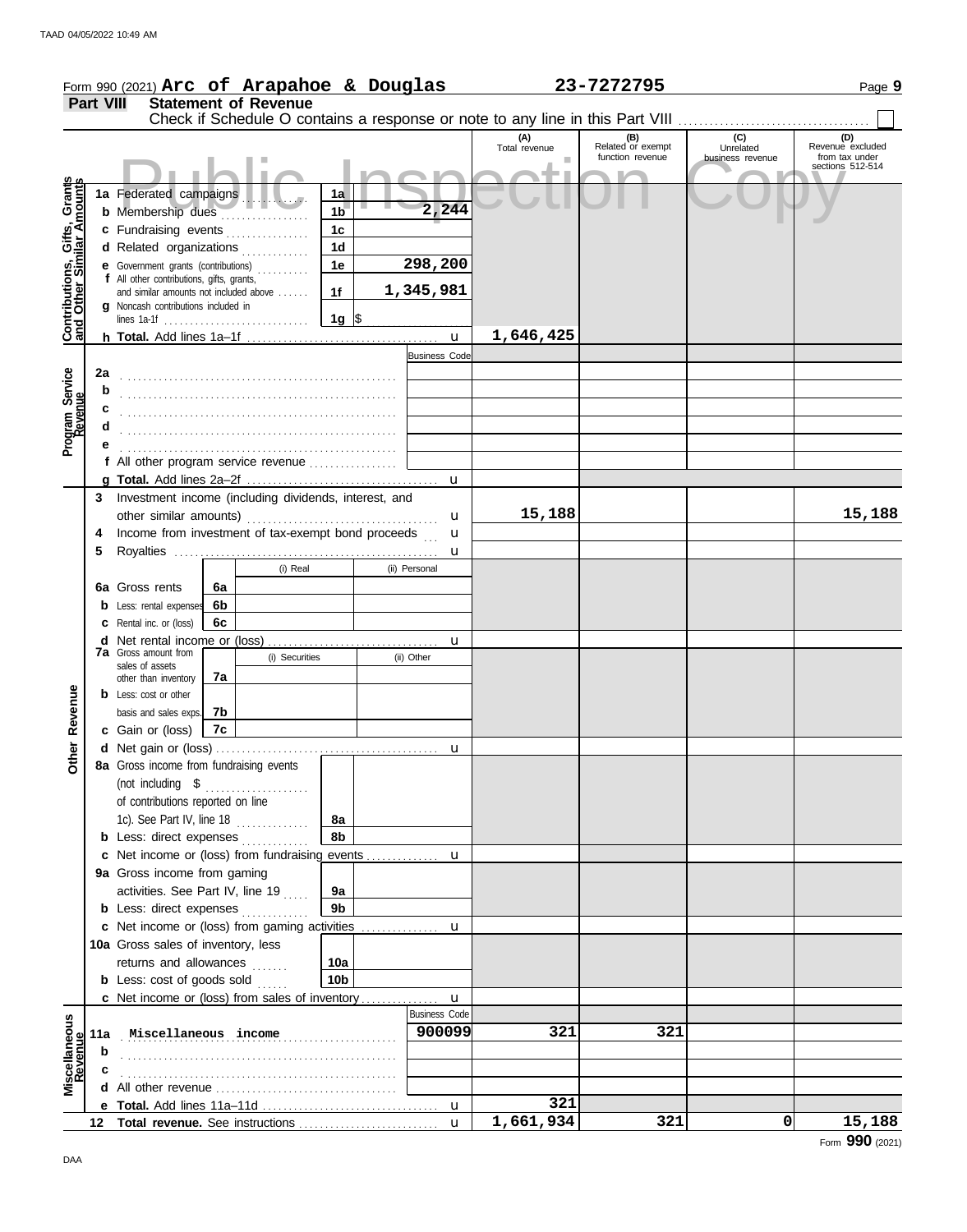## Form 990 (2021) Page **10 Arc of Arapahoe & Douglas 23-7272795**

**Part IX Statement of Functional Expenses**

|                       | Section 501(c)(3) and 501(c)(4) organizations must complete all columns. All other organizations must complete column (A).                                                                                                                                                              |                       |                                    |                                           |                                |  |  |  |  |  |  |  |  |
|-----------------------|-----------------------------------------------------------------------------------------------------------------------------------------------------------------------------------------------------------------------------------------------------------------------------------------|-----------------------|------------------------------------|-------------------------------------------|--------------------------------|--|--|--|--|--|--|--|--|
|                       | Check if Schedule O contains a response or note to any line in this Part IX                                                                                                                                                                                                             |                       |                                    |                                           |                                |  |  |  |  |  |  |  |  |
|                       | Do not include amounts reported on lines 6b, $\n $ tb,<br>8b, 9b, and 10b of Part VIII.                                                                                                                                                                                                 | (A)<br>Total expenses | (B)<br>Program service<br>expenses | (C)<br>Management and<br>general expenses | (D)<br>Fundraising<br>expenses |  |  |  |  |  |  |  |  |
| 1.                    | Grants and other assistance to domestic organizations<br>and domestic governments. See Part IV, line 21                                                                                                                                                                                 |                       |                                    |                                           |                                |  |  |  |  |  |  |  |  |
| 2                     | Grants and other assistance to domestic<br>individuals. See Part IV, line 22                                                                                                                                                                                                            |                       |                                    |                                           |                                |  |  |  |  |  |  |  |  |
| 3                     | Grants and other assistance to foreign                                                                                                                                                                                                                                                  |                       |                                    |                                           |                                |  |  |  |  |  |  |  |  |
|                       | organizations, foreign governments, and                                                                                                                                                                                                                                                 |                       |                                    |                                           |                                |  |  |  |  |  |  |  |  |
|                       | foreign individuals. See Part IV, lines 15 and 16                                                                                                                                                                                                                                       |                       |                                    |                                           |                                |  |  |  |  |  |  |  |  |
| 4                     | Benefits paid to or for members                                                                                                                                                                                                                                                         |                       |                                    |                                           |                                |  |  |  |  |  |  |  |  |
| 5                     | Compensation of current officers, directors,                                                                                                                                                                                                                                            |                       |                                    |                                           |                                |  |  |  |  |  |  |  |  |
|                       | trustees, and key employees                                                                                                                                                                                                                                                             | 147,520               | 125,392                            | 10,326                                    | 11,802                         |  |  |  |  |  |  |  |  |
| 6                     | Compensation not included above to disqualified                                                                                                                                                                                                                                         |                       |                                    |                                           |                                |  |  |  |  |  |  |  |  |
|                       | persons (as defined under section 4958(f)(1)) and<br>persons described in section 4958(c)(3)(B)                                                                                                                                                                                         |                       |                                    |                                           |                                |  |  |  |  |  |  |  |  |
| 7                     | Other salaries and wages                                                                                                                                                                                                                                                                | 730,785               | 621,167                            | 51,155                                    | 58,463                         |  |  |  |  |  |  |  |  |
| 8                     | .<br>Pension plan accruals and contributions (include                                                                                                                                                                                                                                   |                       |                                    |                                           |                                |  |  |  |  |  |  |  |  |
|                       | section 401(k) and 403(b) employer contributions)                                                                                                                                                                                                                                       | 30,075                | <u>25,563</u>                      | 2,106                                     | 2,406                          |  |  |  |  |  |  |  |  |
| 9                     | Other employee benefits                                                                                                                                                                                                                                                                 | 50,049                | 42,542                             | 3,503                                     | $\frac{4,004}{273}$            |  |  |  |  |  |  |  |  |
| 10                    | Payroll taxes                                                                                                                                                                                                                                                                           | 3,418                 | 2,906                              | 239                                       |                                |  |  |  |  |  |  |  |  |
| 11                    | Fees for services (nonemployees):                                                                                                                                                                                                                                                       |                       |                                    |                                           |                                |  |  |  |  |  |  |  |  |
| a                     |                                                                                                                                                                                                                                                                                         |                       |                                    |                                           |                                |  |  |  |  |  |  |  |  |
| b                     |                                                                                                                                                                                                                                                                                         |                       |                                    |                                           |                                |  |  |  |  |  |  |  |  |
| c                     |                                                                                                                                                                                                                                                                                         | 8,250                 |                                    | 8,250                                     |                                |  |  |  |  |  |  |  |  |
|                       | Lobbying<br>e Professional fundraising services. See Part IV, line                                                                                                                                                                                                                      |                       |                                    |                                           |                                |  |  |  |  |  |  |  |  |
|                       | Investment management fees                                                                                                                                                                                                                                                              |                       |                                    |                                           |                                |  |  |  |  |  |  |  |  |
| a                     | Other. (If line 11g amount exceeds 10% of line 25, column                                                                                                                                                                                                                               |                       |                                    |                                           |                                |  |  |  |  |  |  |  |  |
|                       | (A) amount, list line 11g expenses on Schedule O.)                                                                                                                                                                                                                                      |                       |                                    |                                           |                                |  |  |  |  |  |  |  |  |
|                       | 12 Advertising and promotion                                                                                                                                                                                                                                                            | 2,402                 | 2,234                              | 168                                       |                                |  |  |  |  |  |  |  |  |
| 13                    |                                                                                                                                                                                                                                                                                         | 26,314                | $\overline{22}$ , 354              | 3,680                                     | 280                            |  |  |  |  |  |  |  |  |
| 14                    | Information technology                                                                                                                                                                                                                                                                  | 4,650                 | 4,405                              | 245                                       |                                |  |  |  |  |  |  |  |  |
| 15                    |                                                                                                                                                                                                                                                                                         | 28,147                |                                    |                                           | 2,253                          |  |  |  |  |  |  |  |  |
| 16<br>17 <sub>2</sub> |                                                                                                                                                                                                                                                                                         | 1,761                 | 23,924<br>1,638                    | 1,970<br>$\overline{123}$                 |                                |  |  |  |  |  |  |  |  |
|                       | Travel <u>with an alleger and the set of the set of the set of the set of the set of the set of the set of the set of the set of the set of the set of the set of the set of the set of the set of the set of the set of the set</u><br>18 Payments of travel or entertainment expenses |                       |                                    |                                           |                                |  |  |  |  |  |  |  |  |
|                       | for any federal, state, or local public officials                                                                                                                                                                                                                                       |                       |                                    |                                           |                                |  |  |  |  |  |  |  |  |
| 19                    | Conferences, conventions, and meetings                                                                                                                                                                                                                                                  | 1,015                 |                                    | 710                                       | 305                            |  |  |  |  |  |  |  |  |
| 20                    | Interest                                                                                                                                                                                                                                                                                | 559                   | 475                                | 39                                        | 45                             |  |  |  |  |  |  |  |  |
| 21                    | Payments to affiliates                                                                                                                                                                                                                                                                  |                       |                                    |                                           |                                |  |  |  |  |  |  |  |  |
| 22                    | Depreciation, depletion, and amortization                                                                                                                                                                                                                                               | 32,482                | 27,610                             | 2,273                                     | 2,599                          |  |  |  |  |  |  |  |  |
| 23                    |                                                                                                                                                                                                                                                                                         | 8,841                 | 7,515                              | 619                                       | 707                            |  |  |  |  |  |  |  |  |
| 24                    | Other expenses. Itemize expenses not covered<br>above (List miscellaneous expenses on line 24e. If                                                                                                                                                                                      |                       |                                    |                                           |                                |  |  |  |  |  |  |  |  |
|                       | line 24e amount exceeds 10% of line 25, column                                                                                                                                                                                                                                          |                       |                                    |                                           |                                |  |  |  |  |  |  |  |  |
|                       | (A) amount, list line 24e expenses on Schedule O.)                                                                                                                                                                                                                                      |                       |                                    |                                           |                                |  |  |  |  |  |  |  |  |
| a                     | <b>Events</b><br>.                                                                                                                                                                                                                                                                      | 8,954                 | 8,327                              | 627                                       |                                |  |  |  |  |  |  |  |  |
| b                     | Staff development                                                                                                                                                                                                                                                                       | 5,326                 | 5,326                              |                                           |                                |  |  |  |  |  |  |  |  |
| c                     | Awards and gifts                                                                                                                                                                                                                                                                        | 5,210                 | 5,210                              |                                           |                                |  |  |  |  |  |  |  |  |
| d                     | Professional affiliations                                                                                                                                                                                                                                                               | 3,731                 | 3,470                              | 261                                       |                                |  |  |  |  |  |  |  |  |
| е                     | All other expenses                                                                                                                                                                                                                                                                      | 7,775                 | 7,734                              | 41                                        |                                |  |  |  |  |  |  |  |  |
| <u>25</u>             | Total functional expenses. Add lines 1 through 24e<br>26 Joint costs. Complete this line only if the                                                                                                                                                                                    | 1,107,264             | 937,792                            | 86,335                                    | 83,137                         |  |  |  |  |  |  |  |  |
|                       | organization reported in column (B) joint costs<br>from a combined educational campaign and<br>fundraising solicitation. Check here $\mathbf{u}$<br>following SOP 98-2 (ASC 958-720)                                                                                                    |                       |                                    |                                           |                                |  |  |  |  |  |  |  |  |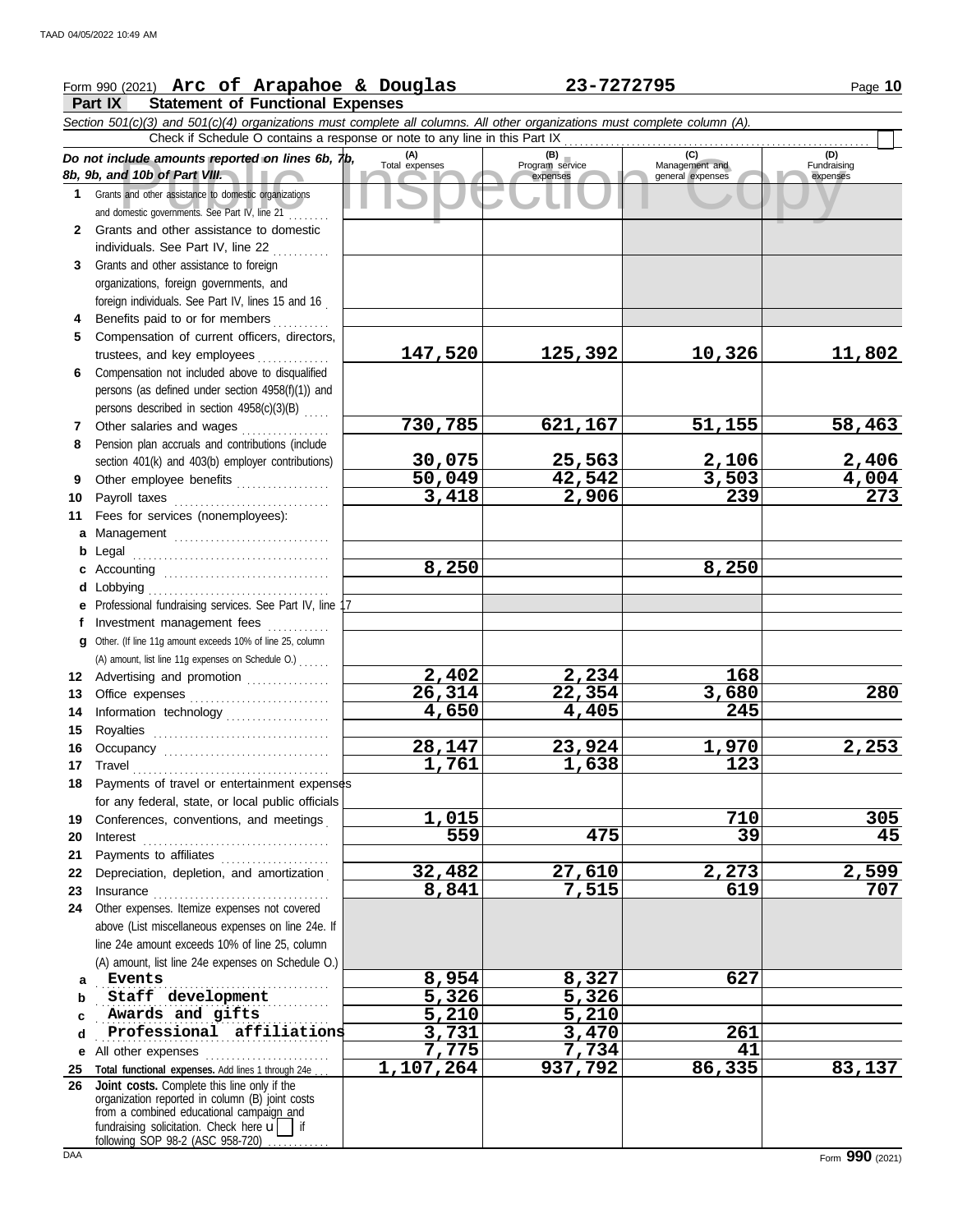|                      |        | Form 990 (2021) Arc of Arapahoe & Douglas                                      | 23-7272795      | Page 11          |                          |                         |                    |
|----------------------|--------|--------------------------------------------------------------------------------|-----------------|------------------|--------------------------|-------------------------|--------------------|
|                      | Part X | <b>Balance Sheet</b>                                                           |                 |                  |                          |                         |                    |
|                      |        |                                                                                |                 |                  |                          |                         |                    |
|                      |        |                                                                                |                 |                  | (A)<br>Beginning of year |                         | (B)<br>End of year |
|                      | 1      | <u>a na ala a atil</u><br>Cash-non-interest-bearing                            |                 |                  | 193,808                  | $\blacktriangleleft$    | 168,589            |
|                      | 2      |                                                                                |                 |                  | 535,999                  | $\vert$ 2               | 767,439            |
|                      | 3      |                                                                                |                 |                  |                          | $\overline{\mathbf{3}}$ |                    |
|                      | 4      |                                                                                |                 |                  |                          | $\overline{\mathbf{4}}$ |                    |
|                      | 5      | Loans and other receivables from any current or former officer, director,      |                 |                  |                          |                         |                    |
|                      |        | trustee, key employee, creator or founder, substantial contributor, or 35%     |                 |                  |                          |                         |                    |
|                      |        | controlled entity or family member of any of these persons                     |                 | 5                |                          |                         |                    |
|                      | 6      | Loans and other receivables from other disqualified persons (as defined        |                 |                  |                          |                         |                    |
|                      |        | under section 4958(f)(1)), and persons described in section $4958(c)(3)(B)$    |                 |                  |                          | 6                       |                    |
| Assets               | 7      |                                                                                |                 |                  |                          | $\overline{7}$          |                    |
|                      | 8      | Inventories for sale or use                                                    |                 |                  |                          | 8                       |                    |
|                      | 9      | Prepaid expenses and deferred charges                                          |                 |                  |                          | 9                       | 6, 253             |
|                      |        | 10a Land, buildings, and equipment: cost or other                              |                 |                  |                          |                         |                    |
|                      |        |                                                                                |                 | <u>1,106,490</u> |                          |                         |                    |
|                      |        |                                                                                | 10 <sub>b</sub> | 189,024          | $933,709$ 10c            |                         | 917,466            |
|                      | 11     |                                                                                |                 |                  | 1,240,356                | $-11$                   | 1,598,670          |
|                      | 12     |                                                                                |                 | 12               |                          |                         |                    |
|                      | 13     |                                                                                |                 | 13               |                          |                         |                    |
|                      | 14     | Intangible assets                                                              |                 | 14               |                          |                         |                    |
|                      | 15     |                                                                                | 28,950          | 15               | 28,950                   |                         |                    |
|                      | 16     |                                                                                |                 |                  | 2,932,822                | 16                      | 3,487,367          |
|                      | 17     |                                                                                |                 |                  | $\overline{11,365}$      | 17                      | 11,203             |
|                      | 18     |                                                                                |                 | 18               |                          |                         |                    |
|                      | 19     | Deferred revenue                                                               |                 |                  |                          | 19                      |                    |
|                      | 20     | Tax-exempt bond liabilities                                                    |                 |                  |                          | 20                      |                    |
|                      | 21     | Escrow or custodial account liability. Complete Part IV of Schedule D          |                 |                  |                          | 21                      |                    |
|                      | 22     | Loans and other payables to any current or former officer, director,           |                 |                  |                          |                         |                    |
|                      |        | trustee, key employee, creator or founder, substantial contributor, or 35%     |                 |                  |                          |                         |                    |
| Liabilities          |        | controlled entity or family member of any of these persons                     |                 |                  |                          | 22                      |                    |
|                      | 23     | Secured mortgages and notes payable to unrelated third parties                 |                 |                  |                          | 23                      |                    |
|                      | 24     | Unsecured notes and loans payable to unrelated third parties                   |                 |                  |                          | 24                      |                    |
|                      | 25     | Other liabilities (including federal income tax, payables to related third     |                 |                  |                          |                         |                    |
|                      |        | parties, and other liabilities not included on lines 17-24). Complete Part X   |                 |                  |                          |                         |                    |
|                      |        | of Schedule D                                                                  |                 |                  | 159,816                  | 25                      | <u>7,638</u>       |
|                      | 26     |                                                                                |                 |                  | 171,181                  | 26                      | 18,841             |
|                      |        | Organizations that follow FASB ASC 958, check here $\boxed{\text{X}}$          |                 |                  |                          |                         |                    |
|                      |        | and complete lines 27, 28, 32, and 33.                                         |                 |                  |                          |                         |                    |
|                      | 27     | Net assets without donor restrictions                                          | 2,734,254       | 27               | 3,438,273<br>30,253      |                         |                    |
| <b>Fund Balances</b> | 28     | Net assets with donor restrictions                                             |                 |                  | 27,387                   | 28                      |                    |
|                      |        | Organizations that do not follow FASB ASC 958, check here $\sqrt{\phantom{a}}$ |                 |                  |                          |                         |                    |
|                      |        | and complete lines 29 through 33.                                              |                 |                  |                          |                         |                    |
| Assets or            | 29     | Capital stock or trust principal, or current funds                             |                 |                  |                          | 29                      |                    |
|                      | 30     |                                                                                |                 |                  |                          | 30                      |                    |
|                      | 31     | Retained earnings, endowment, accumulated income, or other funds               |                 |                  |                          | 31                      |                    |
| <b>Net</b>           | 32     |                                                                                |                 |                  | $\overline{2,761,641}$   | 32                      | 3,468,526          |
|                      | 33     |                                                                                |                 |                  | 2,932,822                | 33                      | 3,487,367          |

Form **990** (2021)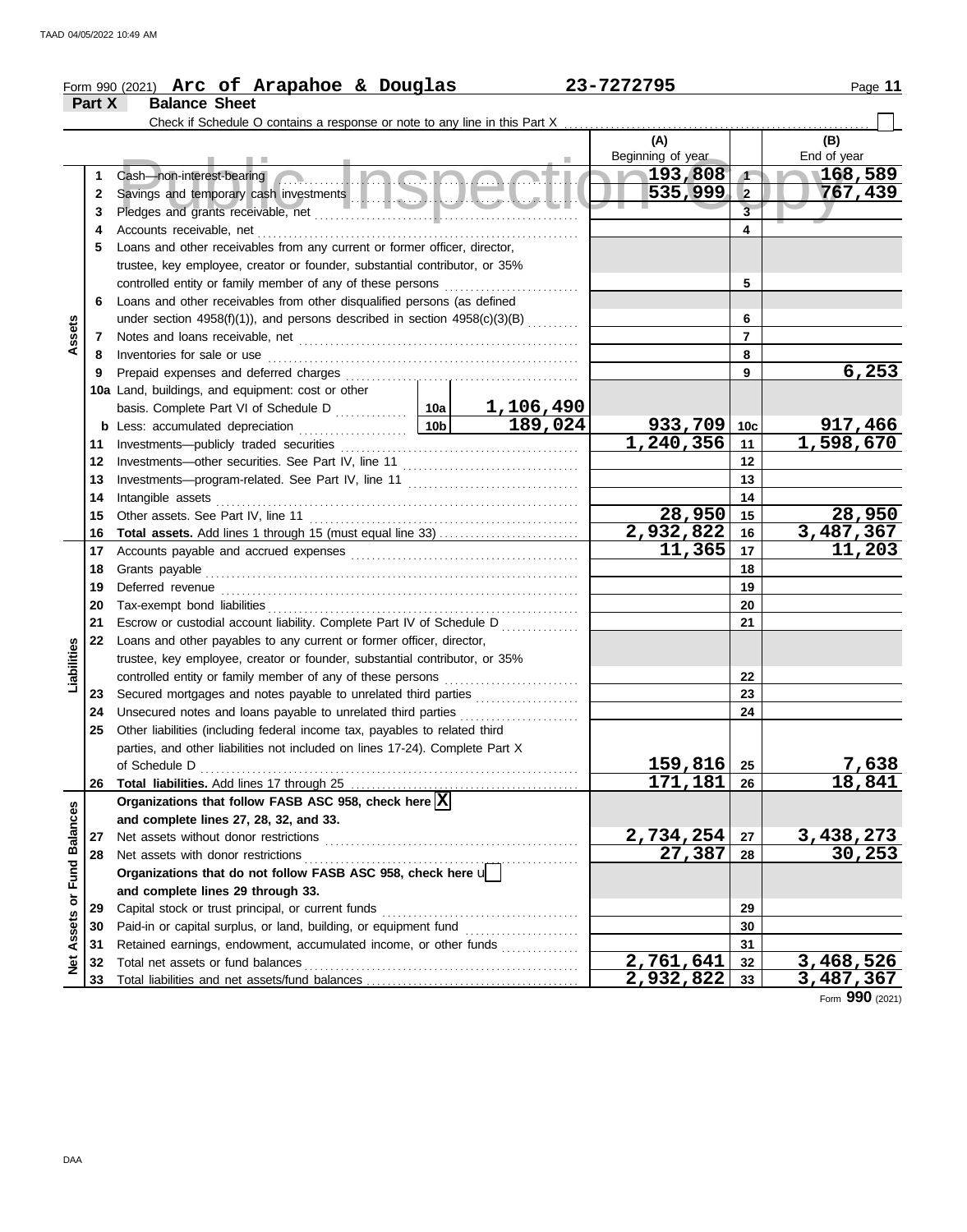|    | 23-7272795<br>Form 990 (2021) Arc of Arapahoe & Douglas                                                                                                                                                                        |                         |                |            | Page 12 |
|----|--------------------------------------------------------------------------------------------------------------------------------------------------------------------------------------------------------------------------------|-------------------------|----------------|------------|---------|
|    | <b>Reconciliation of Net Assets</b><br>Part XI                                                                                                                                                                                 |                         |                |            |         |
|    |                                                                                                                                                                                                                                |                         |                |            |         |
| 1  | Total revenue (must equal Part VIII, column (A), line 12)                                                                                                                                                                      | $\mathbf{1}$            | 1,661,934      |            |         |
| 2  |                                                                                                                                                                                                                                | $\overline{2}$          | 1,107,264      |            |         |
| 3  | Revenue less expenses. Subtract line 2 from line 1                                                                                                                                                                             | 3                       |                | 554,670    |         |
| 4  | Net assets or fund balances at beginning of year (must equal Part X, line 32, column (A))                                                                                                                                      | $\overline{4}$          | 2,761,641      |            |         |
| 5  | Net unrealized gains (losses) on investments                                                                                                                                                                                   | $\overline{\mathbf{5}}$ |                | 152,215    |         |
| 6  |                                                                                                                                                                                                                                | 6                       |                |            |         |
| 7  | Investment expenses                                                                                                                                                                                                            | $\overline{7}$          |                |            |         |
| 8  | Prior period adjustments [11, 12] and the contract of the contract of the contract of the contract of the contract of the contract of the contract of the contract of the contract of the contract of the contract of the cont | 8                       |                |            |         |
| 9  | Other changes in net assets or fund balances (explain on Schedule O)                                                                                                                                                           | 9                       |                |            |         |
| 10 | Net assets or fund balances at end of year. Combine lines 3 through 9 (must equal Part X, line                                                                                                                                 |                         |                |            |         |
|    | 32, column (B))                                                                                                                                                                                                                | 10                      | 3,468,526      |            |         |
|    | <b>Financial Statements and Reporting</b><br>Part XII                                                                                                                                                                          |                         |                |            |         |
|    |                                                                                                                                                                                                                                |                         |                |            |         |
|    |                                                                                                                                                                                                                                |                         |                | <b>Yes</b> | No      |
| 1. | $ \mathbf{X} $ Accrual<br>Accounting method used to prepare the Form 990:     Cash<br>Other                                                                                                                                    |                         |                |            |         |
|    | If the organization changed its method of accounting from a prior year or checked "Other," explain on                                                                                                                          |                         |                |            |         |
|    | Schedule O.                                                                                                                                                                                                                    |                         |                |            |         |
|    | 2a Were the organization's financial statements compiled or reviewed by an independent accountant?                                                                                                                             |                         | 2a             |            | X       |
|    | If "Yes," check a box below to indicate whether the financial statements for the year were compiled or                                                                                                                         |                         |                |            |         |
|    | reviewed on a separate basis, consolidated basis, or both:                                                                                                                                                                     |                         |                |            |         |
|    | Both consolidated and separate basis<br>Separate basis     Consolidated basis<br>$\mathbf{1}$                                                                                                                                  |                         |                |            |         |
|    | <b>b</b> Were the organization's financial statements audited by an independent accountant?                                                                                                                                    |                         | 2 <sub>b</sub> | X          |         |
|    | If "Yes," check a box below to indicate whether the financial statements for the year were audited on a                                                                                                                        |                         |                |            |         |
|    | separate basis, consolidated basis, or both:                                                                                                                                                                                   |                         |                |            |         |
|    | $ \mathbf{X} $ Separate basis $ \cdot $ Consolidated basis<br>  Both consolidated and separate basis                                                                                                                           |                         |                |            |         |
|    | c If "Yes" to line 2a or 2b, does the organization have a committee that assumes responsibility for oversight of                                                                                                               |                         |                |            |         |
|    | the audit, review, or compilation of its financial statements and selection of an independent accountant?                                                                                                                      |                         | 2с             | x          |         |
|    | If the organization changed either its oversight process or selection process during the tax year, explain on                                                                                                                  |                         |                |            |         |
|    | Schedule O.                                                                                                                                                                                                                    |                         |                |            |         |
|    | 3a As a result of a federal award, was the organization required to undergo an audit or audits as set forth in the                                                                                                             |                         |                |            |         |
|    | Single Audit Act and OMB Circular A-133?                                                                                                                                                                                       |                         | 3a             |            | X       |
|    | b If "Yes," did the organization undergo the required audit or audits? If the organization did not undergo the                                                                                                                 |                         |                |            |         |
|    | required audit or audits, explain why on Schedule O and describe any steps taken to undergo such audits                                                                                                                        |                         | 3 <sub>b</sub> |            |         |

Form **990** (2021)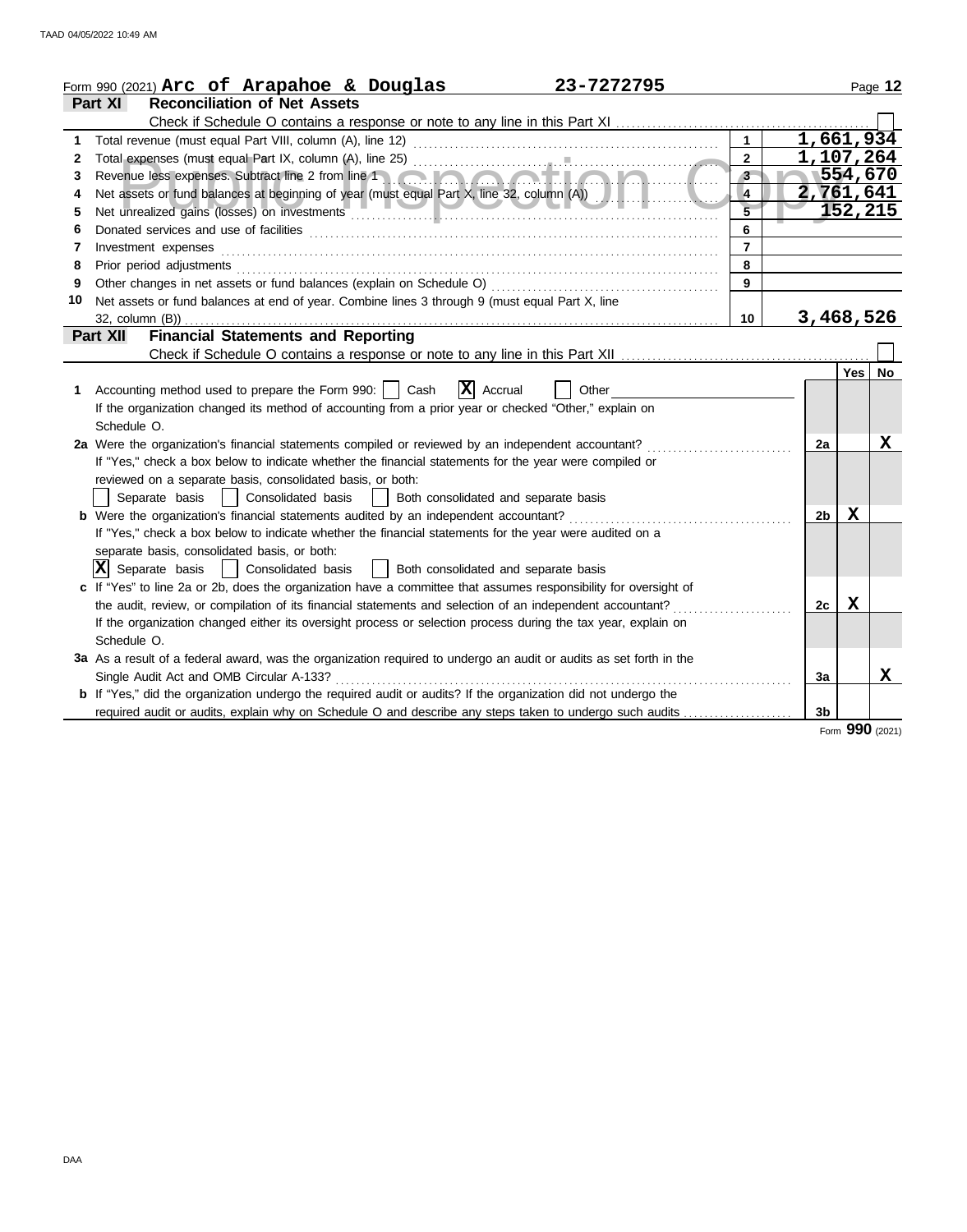|            | <b>SCHEDULE A</b>                                                                                                                                                   |                                                            | <b>Public Charity Status and Public Support</b>                                                                                                                                                                                                                 |                          |                                        | OMB No. 1545-0047                    |  |  |  |  |  |
|------------|---------------------------------------------------------------------------------------------------------------------------------------------------------------------|------------------------------------------------------------|-----------------------------------------------------------------------------------------------------------------------------------------------------------------------------------------------------------------------------------------------------------------|--------------------------|----------------------------------------|--------------------------------------|--|--|--|--|--|
| (Form 990) |                                                                                                                                                                     |                                                            | Complete if the organization is a section $501(c)(3)$ organization or a section $4947(a)(1)$ nonexempt charitable trust.                                                                                                                                        |                          |                                        | 2021                                 |  |  |  |  |  |
|            | Department of the Treasury                                                                                                                                          |                                                            | u Attach to Form 990 or Form 990-EZ.                                                                                                                                                                                                                            |                          |                                        |                                      |  |  |  |  |  |
|            | Internal Revenue Service                                                                                                                                            |                                                            | <b>u</b> Go to <i>www.irs.gov/Form990</i> for instructions and the latest information.                                                                                                                                                                          |                          |                                        | <b>Open to Public</b><br>Inspection  |  |  |  |  |  |
|            | Name of the organization                                                                                                                                            |                                                            | Arc of Arapahoe & Douglas                                                                                                                                                                                                                                       |                          | 23-7272795                             | Employer identification number       |  |  |  |  |  |
| Part I     |                                                                                                                                                                     |                                                            | Reason for Public Charity Status. (All organizations must complete this part.) See instructions.                                                                                                                                                                |                          |                                        |                                      |  |  |  |  |  |
|            |                                                                                                                                                                     |                                                            | The organization is not a private foundation because it is: (For lines 1 through 12, check only one box.)                                                                                                                                                       |                          |                                        |                                      |  |  |  |  |  |
| 1          |                                                                                                                                                                     |                                                            | A church, convention of churches, or association of churches described in section 170(b)(1)(A)(i).                                                                                                                                                              |                          |                                        |                                      |  |  |  |  |  |
| 2          |                                                                                                                                                                     |                                                            | A school described in section 170(b)(1)(A)(ii). (Attach Schedule E (Form 990).)                                                                                                                                                                                 |                          |                                        |                                      |  |  |  |  |  |
| 3          |                                                                                                                                                                     |                                                            | A hospital or a cooperative hospital service organization described in section 170(b)(1)(A)(iii).                                                                                                                                                               |                          |                                        |                                      |  |  |  |  |  |
|            | A medical research organization operated in conjunction with a hospital described in section 170(b)(1)(A)(iii). Enter the hospital's name,<br>4<br>city, and state: |                                                            |                                                                                                                                                                                                                                                                 |                          |                                        |                                      |  |  |  |  |  |
| 5          |                                                                                                                                                                     |                                                            | An organization operated for the benefit of a college or university owned or operated by a governmental unit described in                                                                                                                                       |                          |                                        |                                      |  |  |  |  |  |
|            |                                                                                                                                                                     | section 170(b)(1)(A)(iv). (Complete Part II.)              |                                                                                                                                                                                                                                                                 |                          |                                        |                                      |  |  |  |  |  |
| 6          |                                                                                                                                                                     |                                                            | A federal, state, or local government or governmental unit described in section 170(b)(1)(A)(v).                                                                                                                                                                |                          |                                        |                                      |  |  |  |  |  |
| X<br>7     |                                                                                                                                                                     | described in section 170(b)(1)(A)(vi). (Complete Part II.) | An organization that normally receives a substantial part of its support from a governmental unit or from the general public                                                                                                                                    |                          |                                        |                                      |  |  |  |  |  |
| 8          |                                                                                                                                                                     |                                                            | A community trust described in section 170(b)(1)(A)(vi). (Complete Part II.)                                                                                                                                                                                    |                          |                                        |                                      |  |  |  |  |  |
| 9          | university:                                                                                                                                                         |                                                            | An agricultural research organization described in section 170(b)(1)(A)(ix) operated in conjunction with a land-grant college<br>or university or a non-land-grant college of agriculture (see instructions). Enter the name, city, and state of the college or |                          |                                        |                                      |  |  |  |  |  |
| 10         |                                                                                                                                                                     |                                                            | An organization that normally receives (1) more than 33 1/3% of its support from contributions, membership fees, and gross                                                                                                                                      |                          |                                        |                                      |  |  |  |  |  |
|            |                                                                                                                                                                     |                                                            | receipts from activities related to its exempt functions, subject to certain exceptions; and (2) no more than 331/3% of its                                                                                                                                     |                          |                                        |                                      |  |  |  |  |  |
|            |                                                                                                                                                                     |                                                            | support from gross investment income and unrelated business taxable income (less section 511 tax) from businesses<br>acquired by the organization after June 30, 1975. See section 509(a)(2). (Complete Part III.)                                              |                          |                                        |                                      |  |  |  |  |  |
| 11         |                                                                                                                                                                     |                                                            | An organization organized and operated exclusively to test for public safety. See section 509(a)(4).                                                                                                                                                            |                          |                                        |                                      |  |  |  |  |  |
| 12         |                                                                                                                                                                     |                                                            | An organization organized and operated exclusively for the benefit of, to perform the functions of, or to carry out the purposes of                                                                                                                             |                          |                                        |                                      |  |  |  |  |  |
|            |                                                                                                                                                                     |                                                            | one or more publicly supported organizations described in section 509(a)(1) or section 509(a)(2). See section 509(a)(3). Check                                                                                                                                  |                          |                                        |                                      |  |  |  |  |  |
|            |                                                                                                                                                                     |                                                            | the box on lines 12a through 12d that describes the type of supporting organization and complete lines 12e, 12f, and 12g.                                                                                                                                       |                          |                                        |                                      |  |  |  |  |  |
| a          |                                                                                                                                                                     |                                                            | Type I. A supporting organization operated, supervised, or controlled by its supported organization(s), typically by giving<br>the supported organization(s) the power to regularly appoint or elect a majority of the directors or trustees of the             |                          |                                        |                                      |  |  |  |  |  |
|            |                                                                                                                                                                     |                                                            | supporting organization. You must complete Part IV, Sections A and B.                                                                                                                                                                                           |                          |                                        |                                      |  |  |  |  |  |
| b          |                                                                                                                                                                     |                                                            | Type II. A supporting organization supervised or controlled in connection with its supported organization(s), by having                                                                                                                                         |                          |                                        |                                      |  |  |  |  |  |
|            |                                                                                                                                                                     |                                                            | control or management of the supporting organization vested in the same persons that control or manage the supported                                                                                                                                            |                          |                                        |                                      |  |  |  |  |  |
| с          |                                                                                                                                                                     |                                                            | organization(s). You must complete Part IV, Sections A and C.<br>Type III functionally integrated. A supporting organization operated in connection with, and functionally integrated with,                                                                     |                          |                                        |                                      |  |  |  |  |  |
|            |                                                                                                                                                                     |                                                            | its supported organization(s) (see instructions). You must complete Part IV, Sections A, D, and E.                                                                                                                                                              |                          |                                        |                                      |  |  |  |  |  |
| d          |                                                                                                                                                                     |                                                            | Type III non-functionally integrated. A supporting organization operated in connection with its supported organization(s)                                                                                                                                       |                          |                                        |                                      |  |  |  |  |  |
|            |                                                                                                                                                                     |                                                            | that is not functionally integrated. The organization generally must satisfy a distribution requirement and an attentiveness<br>requirement (see instructions). You must complete Part IV, Sections A and D, and Part V.                                        |                          |                                        |                                      |  |  |  |  |  |
| е          |                                                                                                                                                                     |                                                            | Check this box if the organization received a written determination from the IRS that it is a Type I, Type II, Type III                                                                                                                                         |                          |                                        |                                      |  |  |  |  |  |
|            |                                                                                                                                                                     |                                                            | functionally integrated, or Type III non-functionally integrated supporting organization.                                                                                                                                                                       |                          |                                        |                                      |  |  |  |  |  |
| f          |                                                                                                                                                                     | Enter the number of supported organizations                |                                                                                                                                                                                                                                                                 |                          |                                        |                                      |  |  |  |  |  |
| g          | (i) Name of supported                                                                                                                                               | (ii) EIN                                                   | Provide the following information about the supported organization(s).                                                                                                                                                                                          | (iv) Is the organization |                                        |                                      |  |  |  |  |  |
|            | organization                                                                                                                                                        |                                                            | (iii) Type of organization<br>(described on lines 1-10                                                                                                                                                                                                          | listed in your governing | (v) Amount of monetary<br>support (see | (vi) Amount of<br>other support (see |  |  |  |  |  |
|            |                                                                                                                                                                     |                                                            | above (see instructions))                                                                                                                                                                                                                                       | document?                | instructions)                          | instructions)                        |  |  |  |  |  |
|            |                                                                                                                                                                     |                                                            |                                                                                                                                                                                                                                                                 | Yes<br>No                |                                        |                                      |  |  |  |  |  |
| (A)        |                                                                                                                                                                     |                                                            |                                                                                                                                                                                                                                                                 |                          |                                        |                                      |  |  |  |  |  |
| (B)        |                                                                                                                                                                     |                                                            |                                                                                                                                                                                                                                                                 |                          |                                        |                                      |  |  |  |  |  |
| (C)        |                                                                                                                                                                     |                                                            |                                                                                                                                                                                                                                                                 |                          |                                        |                                      |  |  |  |  |  |
|            |                                                                                                                                                                     |                                                            |                                                                                                                                                                                                                                                                 |                          |                                        |                                      |  |  |  |  |  |
| (D)        |                                                                                                                                                                     |                                                            |                                                                                                                                                                                                                                                                 |                          |                                        |                                      |  |  |  |  |  |
| (E)        |                                                                                                                                                                     |                                                            |                                                                                                                                                                                                                                                                 |                          |                                        |                                      |  |  |  |  |  |
| Total      |                                                                                                                                                                     |                                                            |                                                                                                                                                                                                                                                                 |                          |                                        |                                      |  |  |  |  |  |
|            |                                                                                                                                                                     |                                                            | For Paperwork Reduction Act Notice, see the Instructions for Form 990 or 990-EZ.                                                                                                                                                                                |                          |                                        | Schedule A (Form 990) 2021           |  |  |  |  |  |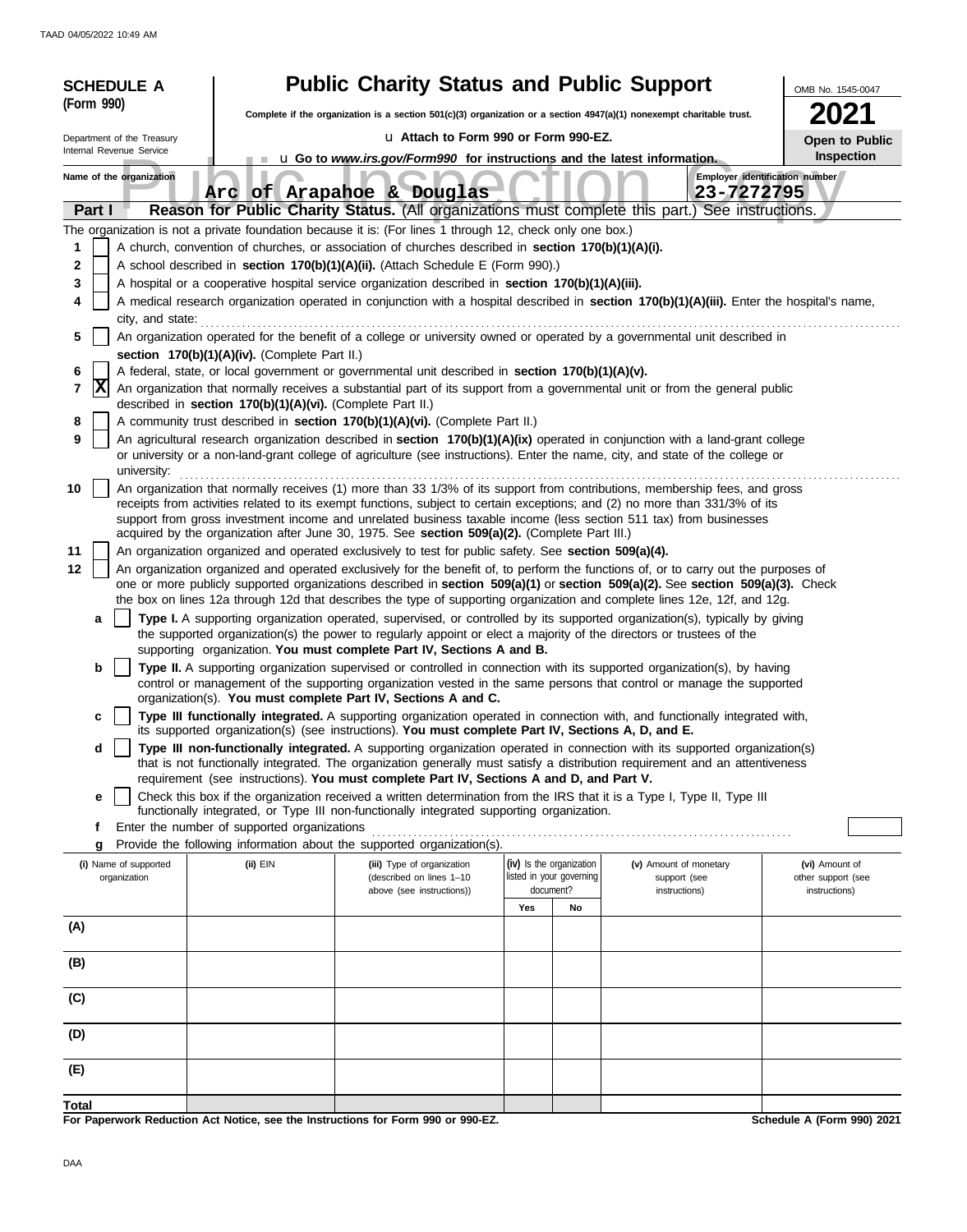|                | Schedule A (Form 990) 2021<br>Support Schedule for Organizations Described in Sections 170(b)(1)(A)(iv) and 170(b)(1)(A)(vi)<br>Part II                                                                                      | Arc of Arapahoe & Douglas |           |            |            | 23-7272795  | Page 2                          |
|----------------|------------------------------------------------------------------------------------------------------------------------------------------------------------------------------------------------------------------------------|---------------------------|-----------|------------|------------|-------------|---------------------------------|
|                | (Complete only if you checked the box on line 5, 7, or 8 of Part I or if the organization failed to qualify under<br>Part III. If the organization fails to qualify under the tests listed below, please complete Part III.) |                           |           |            |            |             |                                 |
|                | Section A. Public Support                                                                                                                                                                                                    |                           |           |            |            |             |                                 |
|                | Calendar year (or fiscal year beginning in) u                                                                                                                                                                                | (a) 2017                  | (b) 2018  | $(c)$ 2019 | $(d)$ 2020 | (e) $2021/$ | (f) Total                       |
| 1              | Gifts, grants, contributions, and<br>membership fees received. (Do not                                                                                                                                                       |                           |           |            |            |             |                                 |
|                | include any "unusual grants.")                                                                                                                                                                                               | 1,106,933                 | 1,193,529 | 1,284,204  | 1,054,103  | 1,646,425   | 6,285,194                       |
| $\mathbf{2}$   | Tax revenues levied for the<br>organization's benefit and either paid<br>to or expended on its behalf                                                                                                                        |                           |           |            |            |             |                                 |
| 3              | The value of services or facilities<br>furnished by a governmental unit to the<br>organization without charge                                                                                                                |                           |           |            |            |             |                                 |
| 4              | Total. Add lines 1 through 3                                                                                                                                                                                                 | 1,106,933                 | 1,193,529 | 1,284,204  | 1,054,103  | 1,646,425   | 6,285,194                       |
| 5              | The portion of total contributions by<br>each person (other than a<br>governmental unit or publicly<br>supported organization) included on<br>line 1 that exceeds 2% of the amount<br>shown on line 11, column (f)           |                           |           |            |            |             |                                 |
| 6              | Public support. Subtract line 5 from line 4                                                                                                                                                                                  |                           |           |            |            |             | 6,285,194                       |
|                | <b>Section B. Total Support</b>                                                                                                                                                                                              |                           |           |            |            |             |                                 |
|                | Calendar year (or fiscal year beginning in) <b>u</b>                                                                                                                                                                         | (a) 2017                  | (b) 2018  | $(c)$ 2019 | $(d)$ 2020 | (e) $2021$  | (f) Total                       |
| $\overline{7}$ | Amounts from line 4                                                                                                                                                                                                          | 1,106,933                 | 1,193,529 | 1,284,204  | 1,054,103  | 1,646,425   | 6,285,194                       |
| 8              | Gross income from interest, dividends,<br>payments received on securities loans,<br>rents, royalties, and income from<br>similar sources                                                                                     | 12,660                    | 21,808    | 35,242     | 32,235     | 15,188      | 117,133                         |
| 9              | Net income from unrelated business<br>activities, whether or not the business<br>is regularly carried on                                                                                                                     |                           |           |            |            |             |                                 |
| 10             | Other income. Do not include gain or<br>loss from the sale of capital assets<br>(Explain in Part VI.)                                                                                                                        |                           |           |            |            |             |                                 |
| 11             | Total support. Add lines 7 through 10                                                                                                                                                                                        |                           |           |            |            |             | 6,402,327                       |
| 12             | Gross receipts from related activities, etc. (see instructions)                                                                                                                                                              |                           |           |            |            | 12          | 155,684                         |
| 13             | First 5 years. If the Form 990 is for the organization's first, second, third, fourth, or fifth tax year as a section 501(c)(3)                                                                                              |                           |           |            |            |             |                                 |
|                | Section C. Computation of Public Support Percentage                                                                                                                                                                          |                           |           |            |            |             |                                 |
|                |                                                                                                                                                                                                                              |                           |           |            |            | 14          |                                 |
| 14<br>15       | Public support percentage from 2020 Schedule A, Part II, line 14                                                                                                                                                             |                           |           |            |            | 15          | 98.17%<br>98.22%                |
| 16a            | 33 1/3% support test-2021. If the organization did not check the box on line 13, and line 14 is 33 1/3% or more, check this                                                                                                  |                           |           |            |            |             |                                 |
|                | box and stop here. The organization qualifies as a publicly supported organization                                                                                                                                           |                           |           |            |            |             | $\blacktriangleright$ $\vert$ X |
| b              | 33 1/3% support test-2020. If the organization did not check a box on line 13 or 16a, and line 15 is 33 1/3% or more, check                                                                                                  |                           |           |            |            |             |                                 |
|                | this box and stop here. The organization qualifies as a publicly supported organization                                                                                                                                      |                           |           |            |            |             |                                 |
| 17a            | 10%-facts-and-circumstances test-2021. If the organization did not check a box on line 13, 16a, or 16b, and line 14 is                                                                                                       |                           |           |            |            |             |                                 |
|                | 10% or more, and if the organization meets the facts-and-circumstances test, check this box and stop here. Explain in                                                                                                        |                           |           |            |            |             |                                 |
|                | Part VI how the organization meets the facts-and-circumstances test. The organization qualifies as a publicly supported                                                                                                      |                           |           |            |            |             |                                 |
|                | organization                                                                                                                                                                                                                 |                           |           |            |            |             |                                 |
| b              | 10%-facts-and-circumstances test-2020. If the organization did not check a box on line 13, 16a, 16b, or 17a, and line                                                                                                        |                           |           |            |            |             |                                 |
|                | 15 is 10% or more, and if the organization meets the facts-and-circumstances test, check this box and stop here. Explain                                                                                                     |                           |           |            |            |             |                                 |
|                | in Part VI how the organization meets the facts-and-circumstances test. The organization qualifies as a publicly supported                                                                                                   |                           |           |            |            |             |                                 |
| 18             | organization<br>Private foundation. If the organization did not check a box on line 13, 16a, 16b, 17a, or 17b, check this box and see                                                                                        |                           |           |            |            |             |                                 |
|                | <b>instructions</b>                                                                                                                                                                                                          |                           |           |            |            |             |                                 |
|                |                                                                                                                                                                                                                              |                           |           |            |            |             |                                 |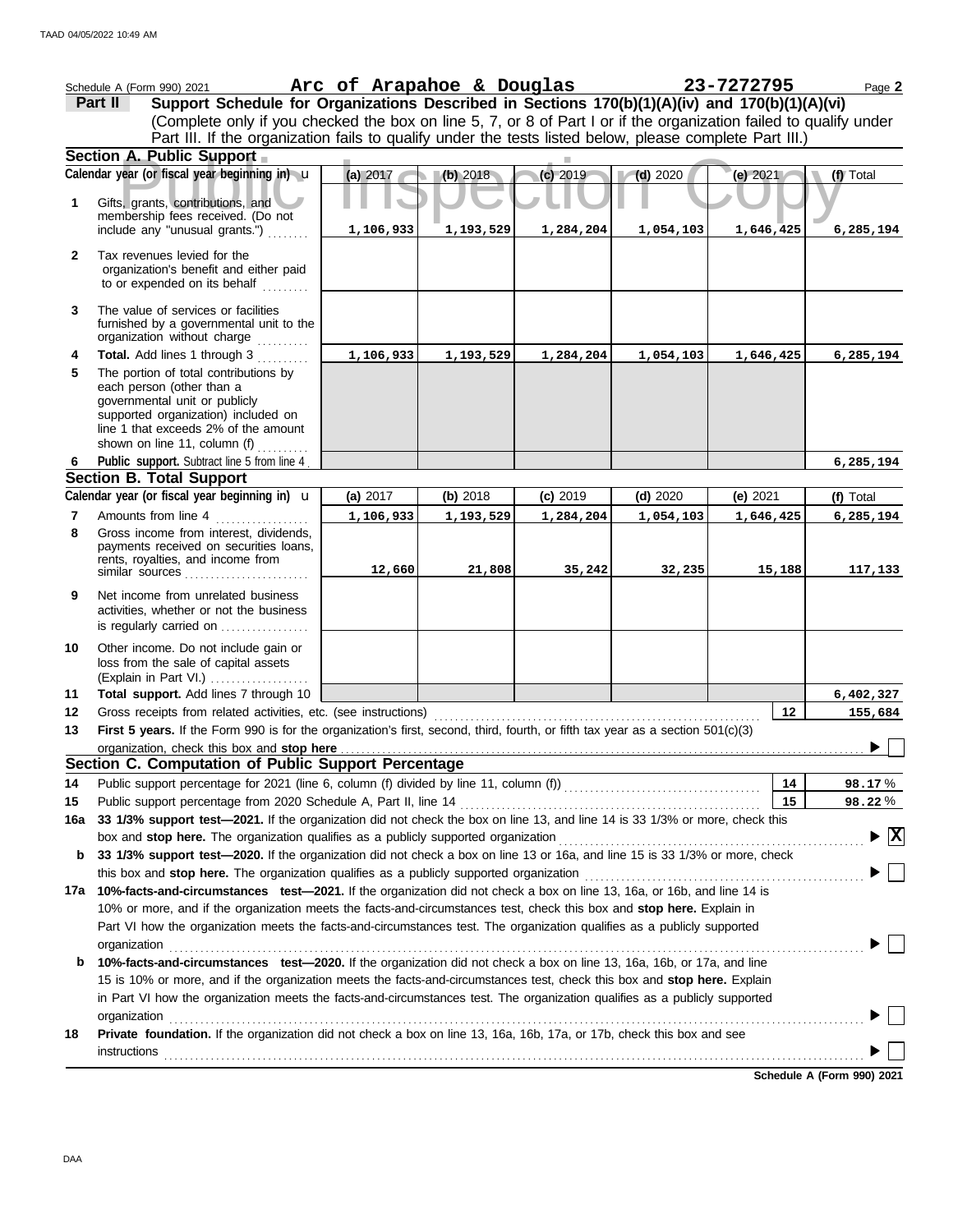|     | Schedule A (Form 990) 2021                                                                                                                                                        |          |          |          | Arc of Arapahoe & Douglas |            | 23-7272795 |    |           | Page 3 |
|-----|-----------------------------------------------------------------------------------------------------------------------------------------------------------------------------------|----------|----------|----------|---------------------------|------------|------------|----|-----------|--------|
|     | Support Schedule for Organizations Described in Section 509(a)(2)<br>Part III                                                                                                     |          |          |          |                           |            |            |    |           |        |
|     | (Complete only if you checked the box on line 10 of Part I or if the organization failed to qualify under Part II.                                                                |          |          |          |                           |            |            |    |           |        |
|     | If the organization fails to qualify under the tests listed below, please complete Part II.)                                                                                      |          |          |          |                           |            |            |    |           |        |
|     | Section A. Public Support                                                                                                                                                         |          |          |          |                           |            |            |    |           |        |
|     | Calendar year (or fiscal year beginning in) u                                                                                                                                     | (a) 2017 |          | (b) 2018 | (c) 2019                  | $(d)$ 2020 | (e) 2021   |    | (f) Total |        |
| 1   | Gifts, grants, contributions, and membership fees<br>received. (Do not include any "unusual grants.")                                                                             |          |          |          |                           |            |            |    |           |        |
| 2   | Gross receipts from admissions, merchandise<br>sold or services performed, or facilities<br>furnished in any activity that is related to the<br>organization's fax-exempt purpose |          |          |          |                           |            |            |    |           |        |
| 3   | Gross receipts from activities that are not an<br>unrelated trade or business under section 513                                                                                   |          |          |          |                           |            |            |    |           |        |
| 4   | Tax revenues levied for the<br>organization's benefit and either paid<br>to or expended on its behalf                                                                             |          |          |          |                           |            |            |    |           |        |
| 5   | The value of services or facilities<br>furnished by a governmental unit to the<br>organization without charge                                                                     |          |          |          |                           |            |            |    |           |        |
| 6   | Total. Add lines 1 through 5                                                                                                                                                      |          |          |          |                           |            |            |    |           |        |
| 7a  | Amounts included on lines 1, 2, and 3<br>received from disqualified persons                                                                                                       |          |          |          |                           |            |            |    |           |        |
| b   | Amounts included on lines 2 and 3<br>received from other than disqualified<br>persons that exceed the greater of \$5,000<br>or 1% of the amount on line 13 for the year           |          |          |          |                           |            |            |    |           |        |
| с   | Add lines 7a and 7b<br><u> 1999 - Johann Stoff, ameri</u> kan                                                                                                                     |          |          |          |                           |            |            |    |           |        |
| 8   | Public support. (Subtract line 7c from<br>line $6.$ )                                                                                                                             |          |          |          |                           |            |            |    |           |        |
|     | <b>Section B. Total Support</b>                                                                                                                                                   |          |          |          |                           |            |            |    |           |        |
|     | Calendar year (or fiscal year beginning in) <b>u</b>                                                                                                                              | (a) 2017 | (b) 2018 |          | $(c)$ 2019                | $(d)$ 2020 | (e) $2021$ |    | (f) Total |        |
| 9   | Amounts from line 6                                                                                                                                                               |          |          |          |                           |            |            |    |           |        |
| 10a | Gross income from interest, dividends,<br>payments received on securities loans, rents,<br>royalties, and income from similar sources                                             |          |          |          |                           |            |            |    |           |        |
|     | Unrelated business taxable income (less<br>section 511 taxes) from businesses<br>acquired after June 30, 1975<br>.                                                                |          |          |          |                           |            |            |    |           |        |
| c   | Add lines 10a and 10b                                                                                                                                                             |          |          |          |                           |            |            |    |           |        |
| 11  | Net income from unrelated business<br>activities not included on line 10b, whether<br>or not the business is regularly carried on                                                 |          |          |          |                           |            |            |    |           |        |
| 12  | Other income. Do not include gain or<br>loss from the sale of capital assets<br>(Explain in Part VI.)<br>.                                                                        |          |          |          |                           |            |            |    |           |        |
| 13  | Total support. (Add lines 9, 10c, 11,<br>and 12.)                                                                                                                                 |          |          |          |                           |            |            |    |           |        |
| 14  | First 5 years. If the Form 990 is for the organization's first, second, third, fourth, or fifth tax year as a section 501(c)(3)                                                   |          |          |          |                           |            |            |    |           |        |
|     | organization, check this box and stop here<br>Section C. Computation of Public Support Percentage                                                                                 |          |          |          |                           |            |            |    |           |        |
|     |                                                                                                                                                                                   |          |          |          |                           |            |            | 15 |           |        |
| 15  |                                                                                                                                                                                   |          |          |          |                           |            |            |    |           | %      |
| 16  | Section D. Computation of Investment Income Percentage                                                                                                                            |          |          |          |                           |            |            | 16 |           | %      |
| 17  |                                                                                                                                                                                   |          |          |          |                           |            |            | 17 |           | %      |
|     |                                                                                                                                                                                   |          |          |          |                           |            |            | 18 |           | %      |
| 19а | 33 1/3% support tests-2021. If the organization did not check the box on line 14, and line 15 is more than 33 1/3%, and line                                                      |          |          |          |                           |            |            |    |           |        |
|     | 17 is not more than 33 1/3%, check this box and stop here. The organization qualifies as a publicly supported organization.                                                       |          |          |          |                           |            |            |    |           |        |
| b   | 33 1/3% support tests-2020. If the organization did not check a box on line 14 or line 19a, and line 16 is more than 33 1/3%, and                                                 |          |          |          |                           |            |            |    |           |        |
|     | line 18 is not more than 33 1/3%, check this box and stop here. The organization qualifies as a publicly supported organization                                                   |          |          |          |                           |            |            |    |           |        |
| 20  |                                                                                                                                                                                   |          |          |          |                           |            |            |    |           |        |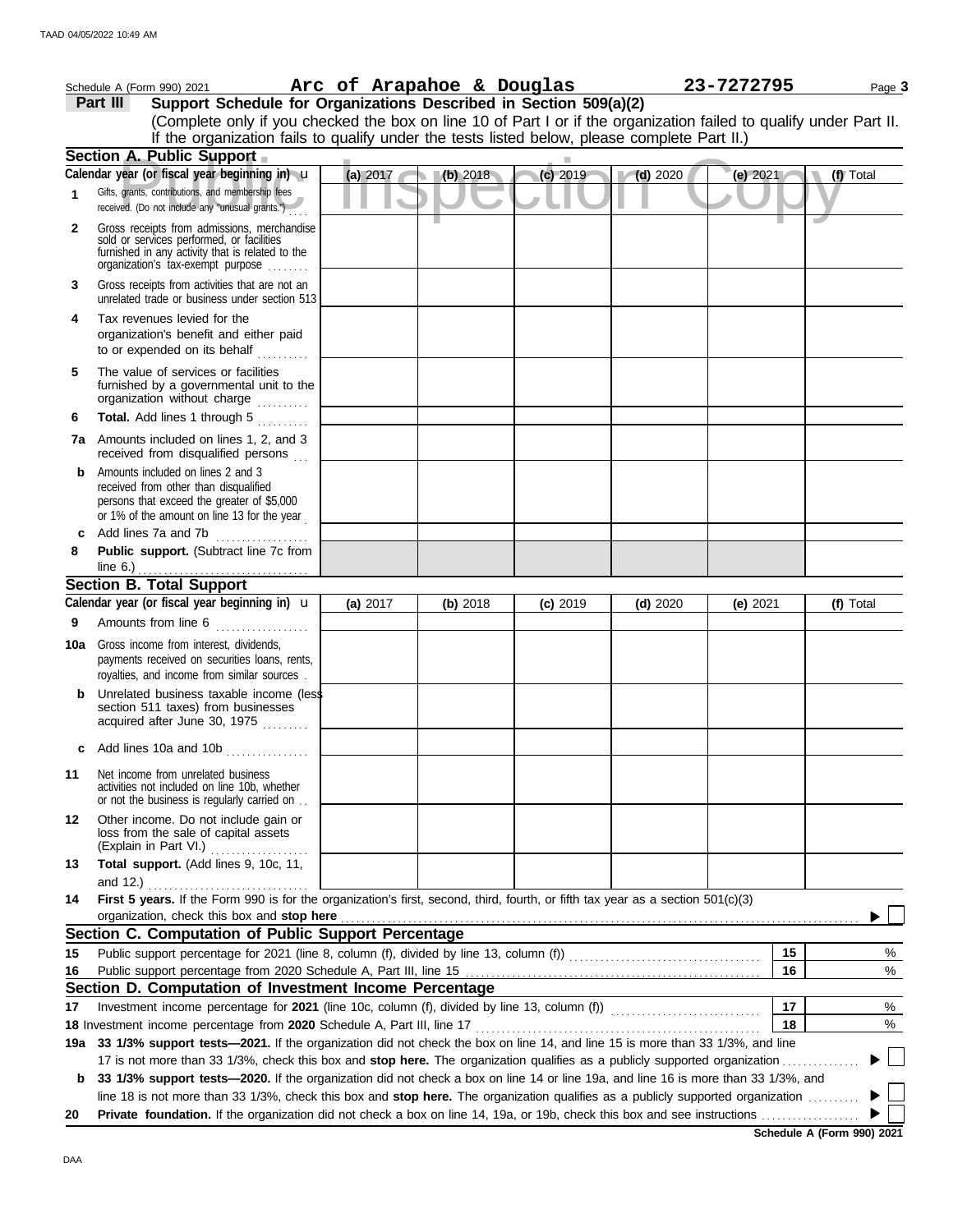|     | Arc of Arapahoe & Douglas<br>23-7272795<br>Schedule A (Form 990) 2021                                                                                                                                      |                 | Page 4                     |
|-----|------------------------------------------------------------------------------------------------------------------------------------------------------------------------------------------------------------|-----------------|----------------------------|
|     | <b>Supporting Organizations</b><br>Part IV                                                                                                                                                                 |                 |                            |
|     | (Complete only if you checked a box in line 12 on Part I. If you checked box 12a, Part I, complete Sections A                                                                                              |                 |                            |
|     | and B. If you checked box 12b, Part I, complete Sections A and C. If you checked box 12c, Part I, complete                                                                                                 |                 |                            |
|     | Sections A, D, and E. If you checked box 12d, Part I, complete Sections A and D, and complete Part V.)                                                                                                     |                 |                            |
|     | Section A. All Supporting Organizations                                                                                                                                                                    |                 |                            |
|     |                                                                                                                                                                                                            |                 | Yes<br>No                  |
| 1   | Are all of the organization's supported organizations listed by name in the organization's governing                                                                                                       |                 |                            |
|     | documents? If "No," describe in Part VI how the supported organizations are designated. If designated by                                                                                                   |                 |                            |
|     | class or purpose, describe the designation. If historic and continuing relationship, explain.                                                                                                              | 1               |                            |
| 2   | Did the organization have any supported organization that does not have an IRS determination of status                                                                                                     |                 |                            |
|     | under section 509(a)(1) or (2)? If "Yes," explain in Part VI how the organization determined that the supported                                                                                            |                 |                            |
|     | organization was described in section 509(a)(1) or (2).                                                                                                                                                    | 2               |                            |
| За  | Did the organization have a supported organization described in section $501(c)(4)$ , (5), or (6)? If "Yes," answer                                                                                        |                 |                            |
|     | lines 3b and 3c below.                                                                                                                                                                                     | 3a              |                            |
| b   | Did the organization confirm that each supported organization qualified under section $501(c)(4)$ , (5), or (6) and                                                                                        |                 |                            |
|     | satisfied the public support tests under section 509(a)(2)? If "Yes," describe in Part VI when and how the                                                                                                 |                 |                            |
|     | organization made the determination.                                                                                                                                                                       | 3b              |                            |
| c   | Did the organization ensure that all support to such organizations was used exclusively for section $170(c)(2)(B)$                                                                                         |                 |                            |
|     | purposes? If "Yes," explain in Part VI what controls the organization put in place to ensure such use.                                                                                                     | 3c              |                            |
| 4a  | Was any supported organization not organized in the United States ("foreign supported organization")? If                                                                                                   |                 |                            |
|     | "Yes," and if you checked box 12a or 12b in Part I, answer lines 4b and 4c below.                                                                                                                          | 4a              |                            |
| b   | Did the organization have ultimate control and discretion in deciding whether to make grants to the foreign                                                                                                |                 |                            |
|     | supported organization? If "Yes," describe in Part VI how the organization had such control and discretion<br>despite being controlled or supervised by or in connection with its supported organizations. | 4b              |                            |
| c   | Did the organization support any foreign supported organization that does not have an IRS determination                                                                                                    |                 |                            |
|     | under sections $501(c)(3)$ and $509(a)(1)$ or $(2)?$ If "Yes," explain in Part VI what controls the organization used                                                                                      |                 |                            |
|     | to ensure that all support to the foreign supported organization was used exclusively for section $170(c)(2)(B)$                                                                                           |                 |                            |
|     | purposes.                                                                                                                                                                                                  | 4c              |                            |
| 5a  | Did the organization add, substitute, or remove any supported organizations during the tax year? If "Yes,"                                                                                                 |                 |                            |
|     | answer lines 5b and 5c below (if applicable). Also, provide detail in Part VI, including (i) the names and EIN                                                                                             |                 |                            |
|     | numbers of the supported organizations added, substituted, or removed; (ii) the reasons for each such action;                                                                                              |                 |                            |
|     | (iii) the authority under the organization's organizing document authorizing such action; and (iv) how the action                                                                                          |                 |                            |
|     | was accomplished (such as by amendment to the organizing document).                                                                                                                                        | 5a              |                            |
| b   | Type I or Type II only. Was any added or substituted supported organization part of a class already                                                                                                        |                 |                            |
|     | designated in the organization's organizing document?                                                                                                                                                      | 5b              |                            |
|     | Substitutions only. Was the substitution the result of an event beyond the organization's control?                                                                                                         | 5c              |                            |
|     | Did the organization provide support (whether in the form of grants or the provision of services or facilities) to                                                                                         |                 |                            |
|     | anyone other than (i) its supported organizations, (ii) individuals that are part of the charitable class benefited                                                                                        |                 |                            |
|     | by one or more of its supported organizations, or (iii) other supporting organizations that also support or                                                                                                |                 |                            |
|     | benefit one or more of the filing organization's supported organizations? If "Yes," provide detail in Part VI.                                                                                             | 6               |                            |
| 7   | Did the organization provide a grant, loan, compensation, or other similar payment to a substantial contributor                                                                                            |                 |                            |
|     | (as defined in section $4958(c)(3)(C)$ ), a family member of a substantial contributor, or a 35% controlled entity                                                                                         |                 |                            |
|     | with regard to a substantial contributor? If "Yes," complete Part I of Schedule L (Form 990).                                                                                                              | 7               |                            |
| 8   | Did the organization make a loan to a disqualified person (as defined in section 4958) not described on line                                                                                               |                 |                            |
|     | 7? If "Yes," complete Part I of Schedule L (Form 990).                                                                                                                                                     | 8               |                            |
| 9a  | Was the organization controlled directly or indirectly at any time during the tax year by one or more                                                                                                      |                 |                            |
|     | disqualified persons, as defined in section 4946 (other than foundation managers and organizations                                                                                                         |                 |                            |
|     | described in section 509(a)(1) or (2))? If "Yes," provide detail in Part VI.                                                                                                                               | 9a              |                            |
| b   | Did one or more disqualified persons (as defined on line 9a) hold a controlling interest in any entity in which<br>the supporting organization had an interest? If "Yes," provide detail in Part VI.       | 9b              |                            |
| c   | Did a disqualified person (as defined on line 9a) have an ownership interest in, or derive any personal benefit                                                                                            |                 |                            |
|     | from, assets in which the supporting organization also had an interest? If "Yes," provide detail in Part VI.                                                                                               | 9c              |                            |
| 10a | Was the organization subject to the excess business holdings rules of section 4943 because of section                                                                                                      |                 |                            |
|     | 4943(f) (regarding certain Type II supporting organizations, and all Type III non-functionally integrated                                                                                                  |                 |                            |
|     | supporting organizations)? If "Yes," answer line 10b below.                                                                                                                                                | 10a             |                            |
| b   | Did the organization have any excess business holdings in the tax year? (Use Schedule C, Form 4720, to                                                                                                     |                 |                            |
|     | determine whether the organization had excess business holdings.)                                                                                                                                          | 10 <sub>b</sub> |                            |
|     |                                                                                                                                                                                                            |                 | Schedule A (Form 990) 2021 |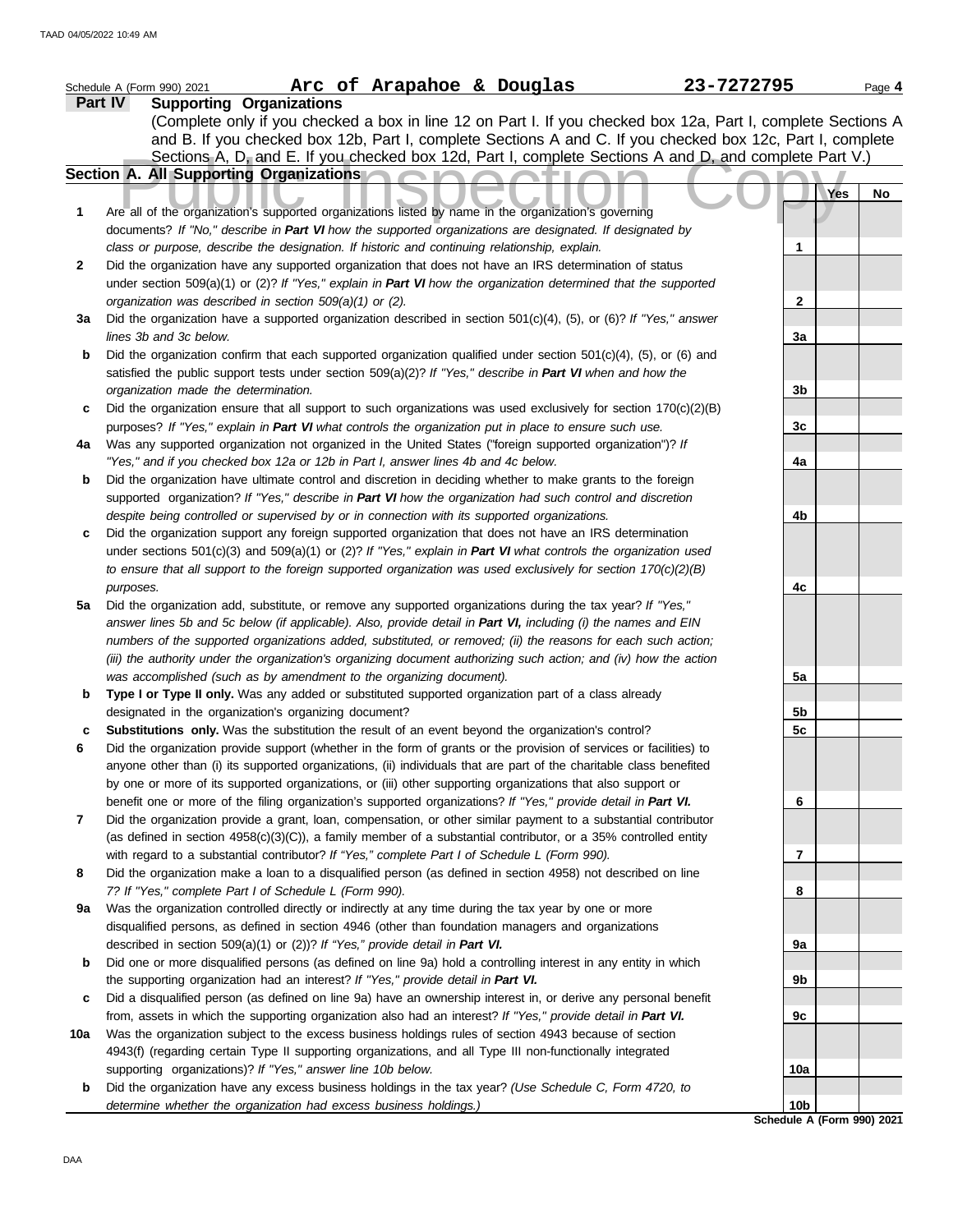|        | Arc of Arapahoe & Douglas<br>23-7272795<br>Schedule A (Form 990) 2021                                                                                                   |                 |            | Page 5    |
|--------|-------------------------------------------------------------------------------------------------------------------------------------------------------------------------|-----------------|------------|-----------|
|        | Part IV<br><b>Supporting Organizations (continued)</b>                                                                                                                  |                 |            |           |
|        |                                                                                                                                                                         |                 | Yes        | No        |
| 11     | Has the organization accepted a gift or contribution from any of the following persons?                                                                                 |                 |            |           |
|        | a A person who directly or indirectly controls, either alone or together with persons described on lines 11b and                                                        |                 |            |           |
|        | 11c below, the governing body of a supported organization?                                                                                                              | 11a             |            |           |
|        | <b>b</b> A family member of a person described on line 11a above?                                                                                                       | 11 <sub>b</sub> |            |           |
|        | c A 35% controlled entity of a person described on line 11a or 11b above? If "Yes" to line 11a, 11b, or 11c,                                                            |                 |            |           |
|        | provide detail in Part VI.<br>Section B. Type I Supporting Organizations                                                                                                | 11c             |            |           |
|        |                                                                                                                                                                         |                 | <b>Yes</b> | No        |
| 1      | Did the governing body, members of the governing body, officers acting in their official capacity, or membership of one or                                              |                 |            |           |
|        | more supported organizations have the power to regularly appoint or elect at least a majority of the organization's officers,                                           |                 |            |           |
|        | directors, or trustees at all times during the tax year? If "No," describe in Part VI how the supported organization(s)                                                 |                 |            |           |
|        | effectively operated, supervised, or controlled the organization's activities. If the organization had more than one supported                                          |                 |            |           |
|        | organization, describe how the powers to appoint and/or remove officers, directors, or trustees were allocated among the                                                |                 |            |           |
|        | supported organizations and what conditions or restrictions, if any, applied to such powers during the tax year.                                                        | 1               |            |           |
| 2      | Did the organization operate for the benefit of any supported organization other than the supported                                                                     |                 |            |           |
|        | organization(s) that operated, supervised, or controlled the supporting organization? If "Yes," explain in Part                                                         |                 |            |           |
|        | VI how providing such benefit carried out the purposes of the supported organization(s) that operated,                                                                  |                 |            |           |
|        | supervised, or controlled the supporting organization.                                                                                                                  | $\mathbf{2}$    |            |           |
|        | Section C. Type II Supporting Organizations                                                                                                                             |                 |            |           |
|        |                                                                                                                                                                         |                 | Yes        | <b>No</b> |
| 1      | Were a majority of the organization's directors or trustees during the tax year also a majority of the directors                                                        |                 |            |           |
|        | or trustees of each of the organization's supported organization(s)? If "No," describe in Part VI how control                                                           |                 |            |           |
|        | or management of the supporting organization was vested in the same persons that controlled or managed                                                                  | 1               |            |           |
|        | the supported organization(s).<br>Section D. All Type III Supporting Organizations                                                                                      |                 |            |           |
|        |                                                                                                                                                                         |                 | Yes        | <b>No</b> |
| 1      | Did the organization provide to each of its supported organizations, by the last day of the fifth month of the                                                          |                 |            |           |
|        | organization's tax year, (i) a written notice describing the type and amount of support provided during the prior tax                                                   |                 |            |           |
|        | year, (ii) a copy of the Form 990 that was most recently filed as of the date of notification, and (iii) copies of the                                                  |                 |            |           |
|        | organization's governing documents in effect on the date of notification, to the extent not previously provided?                                                        | 1               |            |           |
| 2      | Were any of the organization's officers, directors, or trustees either (i) appointed or elected by the supported                                                        |                 |            |           |
|        | organization(s) or (ii) serving on the governing body of a supported organization? If "No," explain in Part VI how                                                      |                 |            |           |
|        | the organization maintained a close and continuous working relationship with the supported organization(s).                                                             | $\mathbf{2}$    |            |           |
| 3      | By reason of the relationship described on line 2, above, did the organization's supported organizations have                                                           |                 |            |           |
|        | a significant voice in the organization's investment policies and in directing the use of the organization's                                                            |                 |            |           |
|        | income or assets at all times during the tax year? If "Yes," describe in Part VI the role the organization's                                                            |                 |            |           |
|        | supported organizations played in this regard.                                                                                                                          | 3               |            |           |
|        | Section E. Type III Functionally Integrated Supporting Organizations                                                                                                    |                 |            |           |
| 1      | Check the box next to the method that the organization used to satisfy the Integral Part Test during the year (see instructions).                                       |                 |            |           |
| a<br>b | The organization satisfied the Activities Test. Complete line 2 below.<br>The organization is the parent of each of its supported organizations. Complete line 3 below. |                 |            |           |
| C      | The organization supported a governmental entity. Describe in Part VI how you supported a governmental entity (see instructions).                                       |                 |            |           |
| 2      | Activities Test, Answer lines 2a and 2b below.                                                                                                                          |                 | Yes        | <b>No</b> |
| a      | Did substantially all of the organization's activities during the tax year directly further the exempt purposes of                                                      |                 |            |           |
|        | the supported organization(s) to which the organization was responsive? If "Yes," then in Part VI identify                                                              |                 |            |           |
|        | those supported organizations and explain how these activities directly furthered their exempt purposes,                                                                |                 |            |           |
|        | how the organization was responsive to those supported organizations, and how the organization determined                                                               |                 |            |           |
|        | that these activities constituted substantially all of its activities.                                                                                                  | 2a              |            |           |
| b      | Did the activities described on line 2a, above, constitute activities that, but for the organization's                                                                  |                 |            |           |
|        | involvement, one or more of the organization's supported organization(s) would have been engaged in? If                                                                 |                 |            |           |
|        | "Yes," explain in Part VI the reasons for the organization's position that its supported organization(s) would                                                          |                 |            |           |
|        | have engaged in these activities but for the organization's involvement.                                                                                                | 2b              |            |           |
| 3      | Parent of Supported Organizations. Answer lines 3a and 3b below.                                                                                                        |                 |            |           |
| а      | Did the organization have the power to regularly appoint or elect a majority of the officers, directors, or                                                             |                 |            |           |
|        | trustees of each of the supported organizations? If "Yes" or "No," provide details in Part VI.                                                                          | 3a              |            |           |
| b      | Did the organization exercise a substantial degree of direction over the policies, programs, and activities of each                                                     |                 |            |           |
|        | of its supported organizations? If "Yes," describe in Part VI the role played by the organization in this regard.                                                       | 3 <sub>b</sub>  |            |           |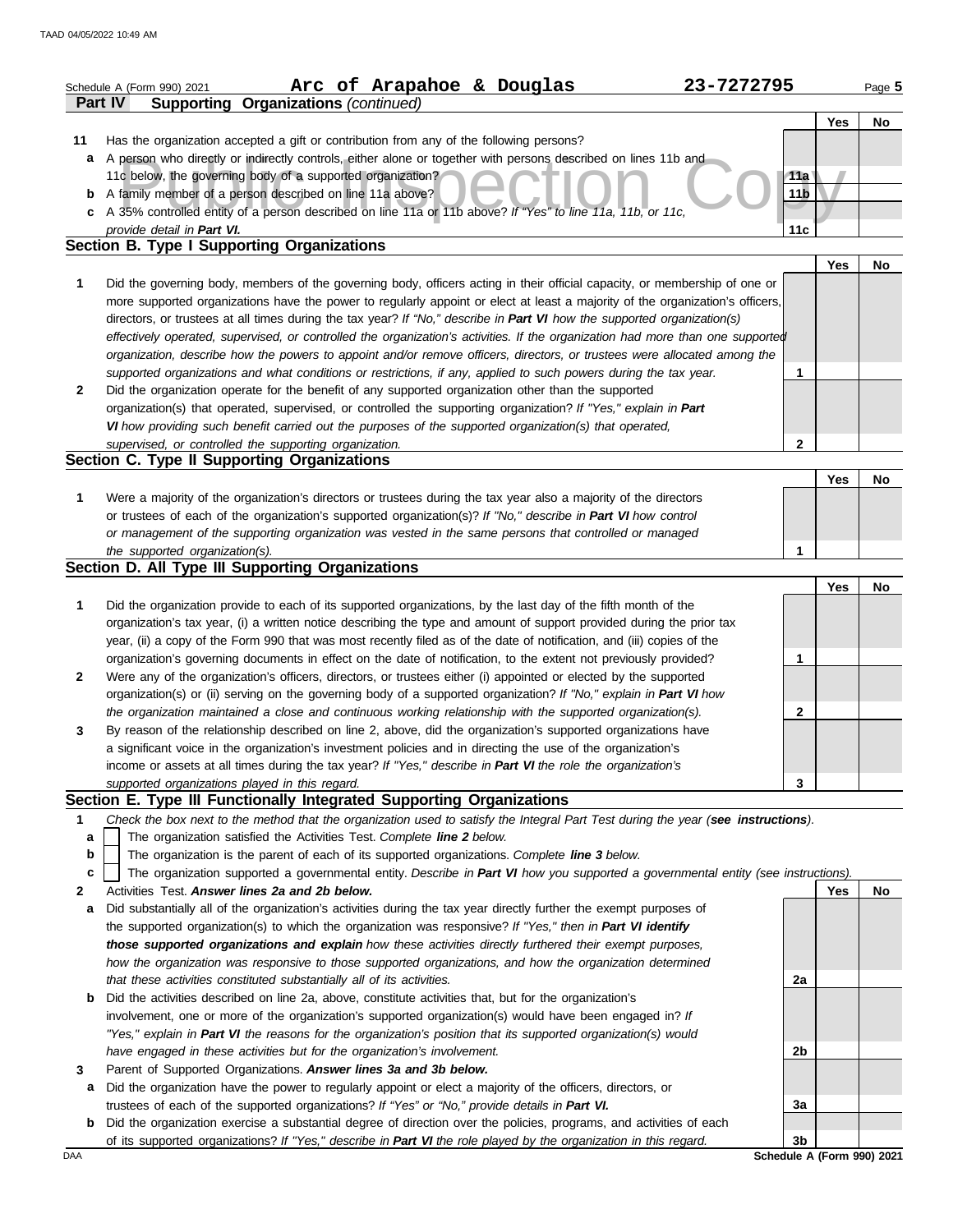|                | Arc of Arapahoe & Douglas<br>Schedule A (Form 990) 2021                                                                          |                | 23-7272795     | Page 6                         |
|----------------|----------------------------------------------------------------------------------------------------------------------------------|----------------|----------------|--------------------------------|
| <b>Part V</b>  | Type III Non-Functionally Integrated 509(a)(3) Supporting Organizations                                                          |                |                |                                |
| $\mathbf 1$    | Check here if the organization satisfied the Integral Part Test as a qualifying trust on Nov. 20, 1970 (explain in Part VI). See |                |                |                                |
|                | instructions. All other Type III non-functionally integrated supporting organizations must complete Sections A through E.        |                |                |                                |
|                | Section A - Adjusted Net Income                                                                                                  |                | (A) Prior Year | (B) Current Year               |
|                |                                                                                                                                  |                |                | (optional)                     |
| 1.             | Net short-term capital gain                                                                                                      | 1              |                |                                |
| $\mathbf{2}$   | Recoveries of prior-year distributions                                                                                           | $\overline{2}$ |                |                                |
| 3              | Other gross income (see instructions)                                                                                            | 3              |                |                                |
| 4              | Add lines 1 through 3.                                                                                                           | 4              |                |                                |
| 5              | Depreciation and depletion                                                                                                       | 5              |                |                                |
| 6              | Portion of operating expenses paid or incurred for production or collection                                                      |                |                |                                |
|                | of gross income or for management, conservation, or maintenance of                                                               |                |                |                                |
|                | property held for production of income (see instructions)                                                                        | 6              |                |                                |
| 7              | Other expenses (see instructions)                                                                                                | 7              |                |                                |
| 8              | Adjusted Net Income (subtract lines 5, 6, and 7 from line 4)                                                                     | 8              |                |                                |
|                | Section B - Minimum Asset Amount                                                                                                 |                | (A) Prior Year | (B) Current Year<br>(optional) |
| 1              | Aggregate fair market value of all non-exempt-use assets (see                                                                    |                |                |                                |
|                | instructions for short tax year or assets held for part of year):                                                                |                |                |                                |
|                | a Average monthly value of securities                                                                                            | 1a             |                |                                |
|                | <b>b</b> Average monthly cash balances                                                                                           | 1b             |                |                                |
|                | c Fair market value of other non-exempt-use assets                                                                               | 1 <sub>c</sub> |                |                                |
|                | d Total (add lines 1a, 1b, and 1c)                                                                                               | 1d             |                |                                |
|                | e Discount claimed for blockage or other factors<br>(explain in detail in Part VI):                                              |                |                |                                |
| $\mathbf{2}$   | Acquisition indebtedness applicable to non-exempt-use assets                                                                     | 2              |                |                                |
| 3              | Subtract line 2 from line 1d.                                                                                                    | 3              |                |                                |
| 4              | Cash deemed held for exempt use. Enter 0.015 of line 3 (for greater amount,                                                      |                |                |                                |
|                | see instructions).                                                                                                               | 4              |                |                                |
| 5              | Net value of non-exempt-use assets (subtract line 4 from line 3)                                                                 | 5              |                |                                |
| 6.             | Multiply line 5 by 0.035.                                                                                                        | 6              |                |                                |
| 7              | Recoveries of prior-year distributions                                                                                           | 7              |                |                                |
| 8              | Minimum Asset Amount (add line 7 to line 6)                                                                                      | 8              |                |                                |
|                | Section C - Distributable Amount                                                                                                 |                |                | <b>Current Year</b>            |
| 1.             | Adjusted net income for prior year (from Section A, line 8, column A)                                                            | 1              |                |                                |
| 2              | Enter 0.85 of line 1.                                                                                                            | 2              |                |                                |
| 3              | Minimum asset amount for prior year (from Section B, line 8, column A)                                                           | 3              |                |                                |
| 4              | Enter greater of line 2 or line 3.                                                                                               | 4              |                |                                |
| 5              | Income tax imposed in prior year                                                                                                 | 5              |                |                                |
| 6              | Distributable Amount. Subtract line 5 from line 4, unless subject to                                                             |                |                |                                |
|                | emergency temporary reduction (see instructions).                                                                                | 6              |                |                                |
| $\overline{7}$ | Check here if the current year is the organization's first as a non-functionally integrated Type III supporting organization     |                |                |                                |
|                | (see instructions).                                                                                                              |                |                |                                |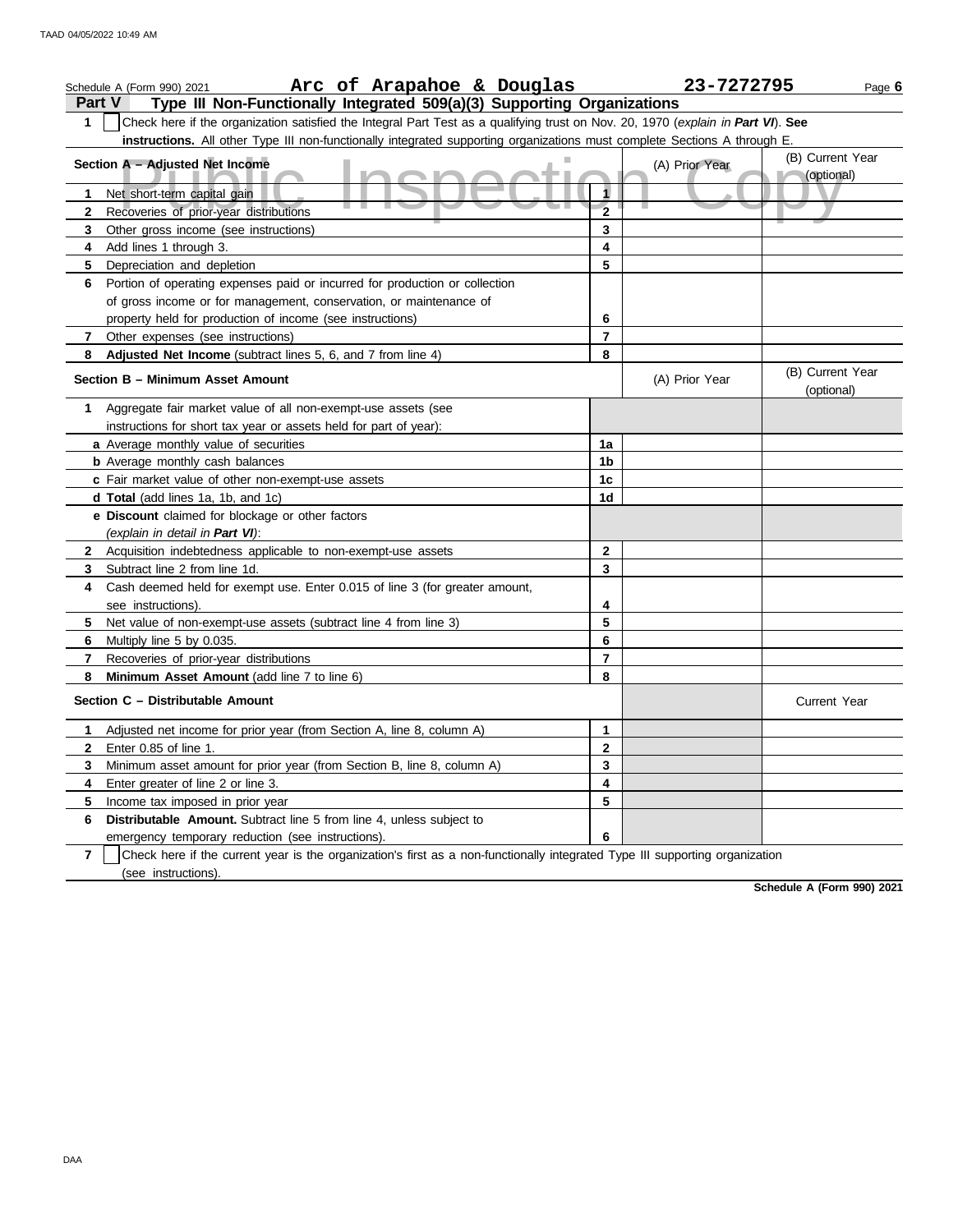| <b>Part V</b>  | Arc of Arapahoe & Douglas<br>Schedule A (Form 990) 2021<br>Type III Non-Functionally Integrated 509(a)(3) Supporting Organizations (continued) |                                    | 23-7272795                                    | Page 7                                           |  |  |  |  |  |  |  |
|----------------|------------------------------------------------------------------------------------------------------------------------------------------------|------------------------------------|-----------------------------------------------|--------------------------------------------------|--|--|--|--|--|--|--|
|                | Section D - Distributions                                                                                                                      |                                    |                                               | <b>Current Year</b>                              |  |  |  |  |  |  |  |
| 1              | Amounts paid to supported organizations to accomplish exempt purposes                                                                          |                                    |                                               |                                                  |  |  |  |  |  |  |  |
| $\mathbf{2}$   |                                                                                                                                                |                                    |                                               |                                                  |  |  |  |  |  |  |  |
| 3              |                                                                                                                                                |                                    |                                               |                                                  |  |  |  |  |  |  |  |
| 4              |                                                                                                                                                |                                    |                                               |                                                  |  |  |  |  |  |  |  |
| 5              | Amounts paid to acquire exempt-use assets<br>Qualified set-aside amounts (prior IRS approval required-provide details in Part VI)              |                                    |                                               |                                                  |  |  |  |  |  |  |  |
| 6              | Other distributions (describe in Part VI). See instructions.                                                                                   |                                    |                                               |                                                  |  |  |  |  |  |  |  |
| 7              | Total annual distributions. Add lines 1 through 6.                                                                                             |                                    |                                               |                                                  |  |  |  |  |  |  |  |
| 8              | Distributions to attentive supported organizations to which the organization is responsive                                                     |                                    |                                               |                                                  |  |  |  |  |  |  |  |
|                | (provide details in Part VI). See instructions.                                                                                                |                                    |                                               |                                                  |  |  |  |  |  |  |  |
| 9              | Distributable amount for 2021 from Section C, line 6                                                                                           |                                    |                                               |                                                  |  |  |  |  |  |  |  |
| 10             | Line 8 amount divided by line 9 amount                                                                                                         |                                    |                                               |                                                  |  |  |  |  |  |  |  |
|                | Section E - Distribution Allocations (see instructions)                                                                                        | (i)<br><b>Excess Distributions</b> | (ii)<br><b>Underdistributions</b><br>Pre-2021 | (iii)<br><b>Distributable</b><br>Amount for 2021 |  |  |  |  |  |  |  |
| 1              | Distributable amount for 2021 from Section C, line 6                                                                                           |                                    |                                               |                                                  |  |  |  |  |  |  |  |
| $\mathbf{2}$   | Underdistributions, if any, for years prior to 2021<br>(reasonable cause required-explain in Part VI). See<br>instructions.                    |                                    |                                               |                                                  |  |  |  |  |  |  |  |
| 3.             | Excess distributions carryover, if any, to 2021                                                                                                |                                    |                                               |                                                  |  |  |  |  |  |  |  |
|                |                                                                                                                                                |                                    |                                               |                                                  |  |  |  |  |  |  |  |
|                |                                                                                                                                                |                                    |                                               |                                                  |  |  |  |  |  |  |  |
|                | <b>c</b> From 2018                                                                                                                             |                                    |                                               |                                                  |  |  |  |  |  |  |  |
|                |                                                                                                                                                |                                    |                                               |                                                  |  |  |  |  |  |  |  |
|                |                                                                                                                                                |                                    |                                               |                                                  |  |  |  |  |  |  |  |
|                | f Total of lines 3a through 3e                                                                                                                 |                                    |                                               |                                                  |  |  |  |  |  |  |  |
|                | g Applied to underdistributions of prior years                                                                                                 |                                    |                                               |                                                  |  |  |  |  |  |  |  |
|                | h Applied to 2021 distributable amount                                                                                                         |                                    |                                               |                                                  |  |  |  |  |  |  |  |
|                | <i>i</i> Carryover from 2016 not applied (see instructions)                                                                                    |                                    |                                               |                                                  |  |  |  |  |  |  |  |
|                | Remainder. Subtract lines 3g, 3h, and 3i from line 3f.                                                                                         |                                    |                                               |                                                  |  |  |  |  |  |  |  |
| 4              | Distributions for 2021 from                                                                                                                    |                                    |                                               |                                                  |  |  |  |  |  |  |  |
|                | \$<br>Section D. line 7:                                                                                                                       |                                    |                                               |                                                  |  |  |  |  |  |  |  |
|                | a Applied to underdistributions of prior years                                                                                                 |                                    |                                               |                                                  |  |  |  |  |  |  |  |
|                | <b>b</b> Applied to 2021 distributable amount                                                                                                  |                                    |                                               |                                                  |  |  |  |  |  |  |  |
|                | c Remainder. Subtract lines 4a and 4b from line 4.                                                                                             |                                    |                                               |                                                  |  |  |  |  |  |  |  |
| 5              | Remaining underdistributions for years prior to 2021, if                                                                                       |                                    |                                               |                                                  |  |  |  |  |  |  |  |
|                | any. Subtract lines 3g and 4a from line 2. For result                                                                                          |                                    |                                               |                                                  |  |  |  |  |  |  |  |
|                | greater than zero, explain in Part VI. See instructions.                                                                                       |                                    |                                               |                                                  |  |  |  |  |  |  |  |
| 6              | Remaining underdistributions for 2021 Subtract lines 3h                                                                                        |                                    |                                               |                                                  |  |  |  |  |  |  |  |
|                | and 4b from line 1. For result greater than zero, explain in                                                                                   |                                    |                                               |                                                  |  |  |  |  |  |  |  |
|                | Part VI. See instructions.                                                                                                                     |                                    |                                               |                                                  |  |  |  |  |  |  |  |
| $\overline{7}$ | Excess distributions carryover to 2022. Add lines 3j<br>and 4c.                                                                                |                                    |                                               |                                                  |  |  |  |  |  |  |  |
| 8              | Breakdown of line 7:                                                                                                                           |                                    |                                               |                                                  |  |  |  |  |  |  |  |
|                |                                                                                                                                                |                                    |                                               |                                                  |  |  |  |  |  |  |  |
|                |                                                                                                                                                |                                    |                                               |                                                  |  |  |  |  |  |  |  |
|                |                                                                                                                                                |                                    |                                               |                                                  |  |  |  |  |  |  |  |
|                |                                                                                                                                                |                                    |                                               |                                                  |  |  |  |  |  |  |  |
|                | <b>e</b> Excess from $2021$ .                                                                                                                  |                                    |                                               |                                                  |  |  |  |  |  |  |  |
|                |                                                                                                                                                |                                    |                                               | Schodule A (Form 000) 2024                       |  |  |  |  |  |  |  |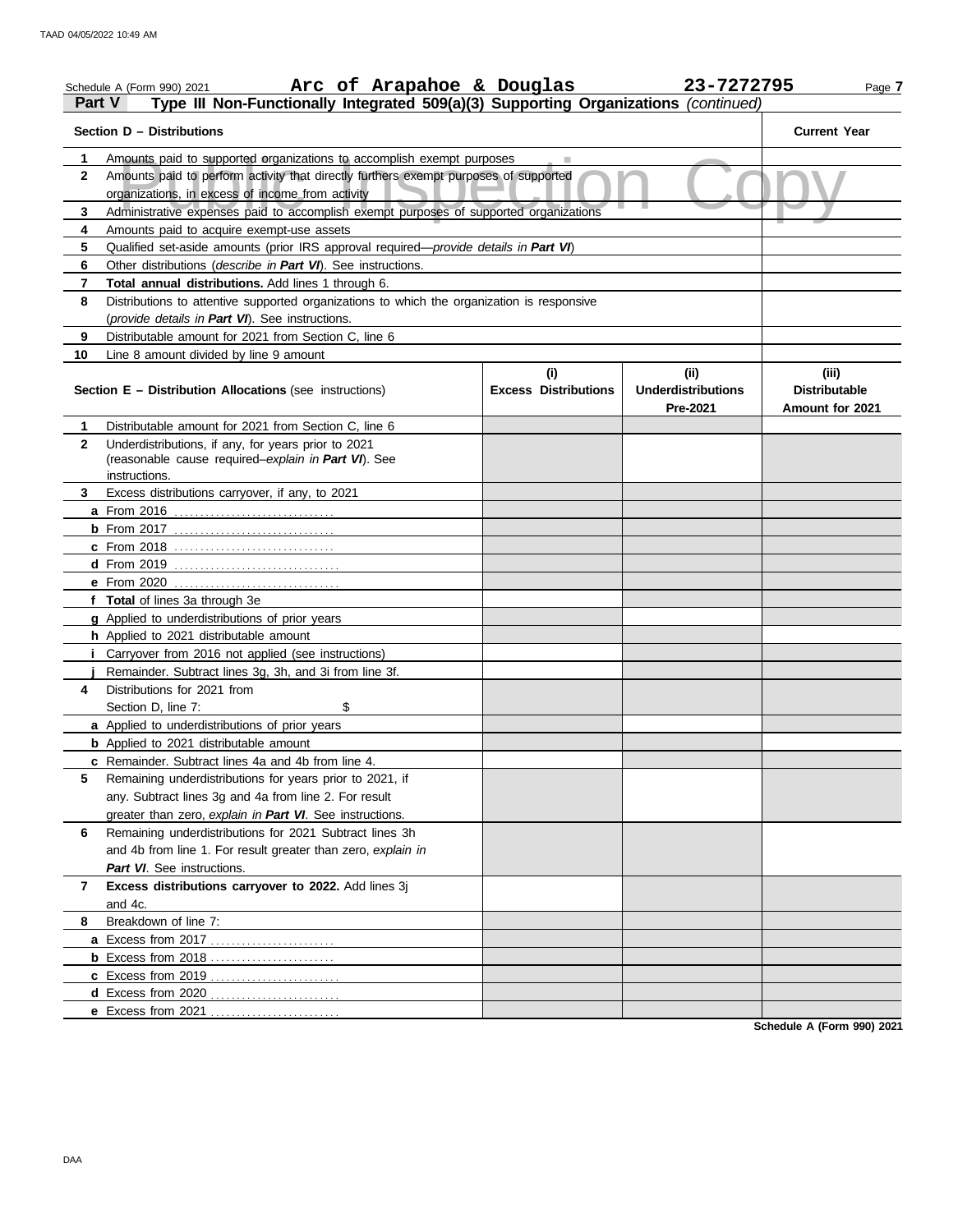| Schedule A (Form 990) 2021 | $\frac{1000}{2021}$ 2021 <b>Arc of Arapahoe &amp; Douglas</b> 23-7272795 Page 8 <b>Supplemental Information.</b> Provide the explanations required by Part II, line 10; Part II, line 17a or 17b; Part |  |  |  |  |  |  |  |
|----------------------------|--------------------------------------------------------------------------------------------------------------------------------------------------------------------------------------------------------|--|--|--|--|--|--|--|
| Part VI                    | III, line 12; Part IV, Section A, lines 1, 2, 3b, 3c, 4b, 4c, 5a, 6, 9a, 9b, 9c, 11a, 11b, and 11c; Part IV, Section                                                                                   |  |  |  |  |  |  |  |
|                            | B, lines 1 and 2; Part IV, Section C, line 1; Part IV, Section D, lines 2 and 3; Part IV, Section E, lines 1c, 2a, 2b,                                                                                 |  |  |  |  |  |  |  |
|                            | 3a, and 3b; Part V, line 1; Part V, Section B, line 1e; Part V, Section D, lines 5, 6, and 8; and Part V, Section E,                                                                                   |  |  |  |  |  |  |  |
|                            | lines 2, 5, and 6. Also complete this part for any additional information. (See instructions.)                                                                                                         |  |  |  |  |  |  |  |
|                            |                                                                                                                                                                                                        |  |  |  |  |  |  |  |
|                            |                                                                                                                                                                                                        |  |  |  |  |  |  |  |
|                            |                                                                                                                                                                                                        |  |  |  |  |  |  |  |
|                            |                                                                                                                                                                                                        |  |  |  |  |  |  |  |
|                            |                                                                                                                                                                                                        |  |  |  |  |  |  |  |
|                            |                                                                                                                                                                                                        |  |  |  |  |  |  |  |
|                            |                                                                                                                                                                                                        |  |  |  |  |  |  |  |
|                            |                                                                                                                                                                                                        |  |  |  |  |  |  |  |
|                            |                                                                                                                                                                                                        |  |  |  |  |  |  |  |
|                            |                                                                                                                                                                                                        |  |  |  |  |  |  |  |
|                            |                                                                                                                                                                                                        |  |  |  |  |  |  |  |
|                            |                                                                                                                                                                                                        |  |  |  |  |  |  |  |
|                            |                                                                                                                                                                                                        |  |  |  |  |  |  |  |
|                            |                                                                                                                                                                                                        |  |  |  |  |  |  |  |
|                            |                                                                                                                                                                                                        |  |  |  |  |  |  |  |
|                            |                                                                                                                                                                                                        |  |  |  |  |  |  |  |
|                            |                                                                                                                                                                                                        |  |  |  |  |  |  |  |
|                            |                                                                                                                                                                                                        |  |  |  |  |  |  |  |
|                            |                                                                                                                                                                                                        |  |  |  |  |  |  |  |
|                            |                                                                                                                                                                                                        |  |  |  |  |  |  |  |
|                            |                                                                                                                                                                                                        |  |  |  |  |  |  |  |
|                            |                                                                                                                                                                                                        |  |  |  |  |  |  |  |
|                            |                                                                                                                                                                                                        |  |  |  |  |  |  |  |
|                            |                                                                                                                                                                                                        |  |  |  |  |  |  |  |
|                            |                                                                                                                                                                                                        |  |  |  |  |  |  |  |
|                            |                                                                                                                                                                                                        |  |  |  |  |  |  |  |
|                            |                                                                                                                                                                                                        |  |  |  |  |  |  |  |
|                            |                                                                                                                                                                                                        |  |  |  |  |  |  |  |
|                            |                                                                                                                                                                                                        |  |  |  |  |  |  |  |
|                            |                                                                                                                                                                                                        |  |  |  |  |  |  |  |
|                            |                                                                                                                                                                                                        |  |  |  |  |  |  |  |
|                            |                                                                                                                                                                                                        |  |  |  |  |  |  |  |
|                            |                                                                                                                                                                                                        |  |  |  |  |  |  |  |
|                            |                                                                                                                                                                                                        |  |  |  |  |  |  |  |
|                            |                                                                                                                                                                                                        |  |  |  |  |  |  |  |
|                            |                                                                                                                                                                                                        |  |  |  |  |  |  |  |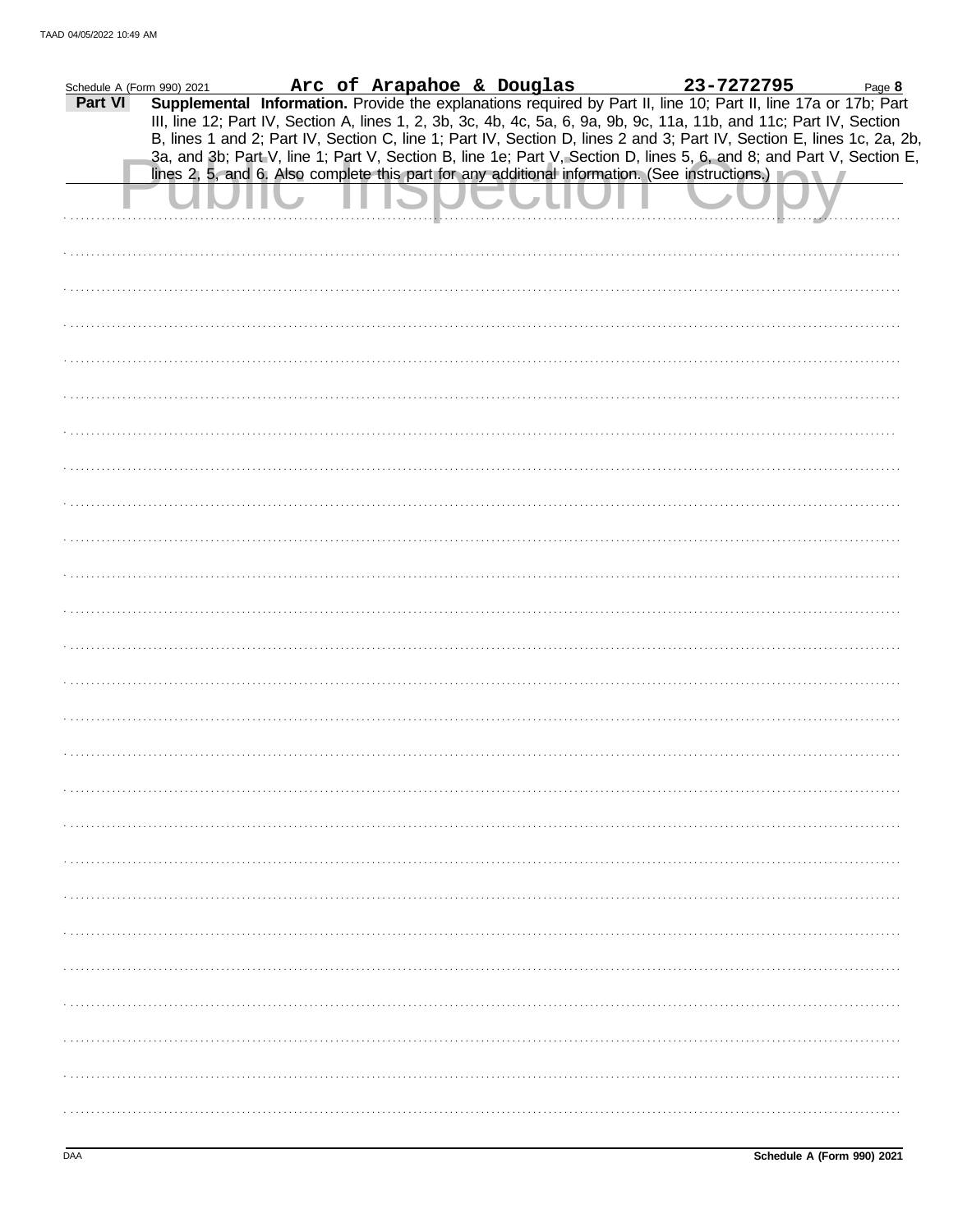| <b>Schedule B</b><br>(Form 990)                                                                                                                                                                                              | <b>Schedule of Contributors</b>                                                                  | OMB No. 1545-0047 |  |  |  |  |  |  |  |  |
|------------------------------------------------------------------------------------------------------------------------------------------------------------------------------------------------------------------------------|--------------------------------------------------------------------------------------------------|-------------------|--|--|--|--|--|--|--|--|
| Department of the Treasury<br>Internal Revenue Service                                                                                                                                                                       | La Attach to Form 990 or Form 990-PF.<br>u Go to www.irs.gov/Form990 for the latest information. | 2021              |  |  |  |  |  |  |  |  |
| <b>Employer identification number</b><br>Name of the organization<br>Arc of Arapahoe & Douglas<br>23-7272795<br>Organization type (check one):                                                                               |                                                                                                  |                   |  |  |  |  |  |  |  |  |
| Filers of:                                                                                                                                                                                                                   | Section:                                                                                         |                   |  |  |  |  |  |  |  |  |
| Form 990 or 990-EZ                                                                                                                                                                                                           | $ X $ 501(c)(<br>3 ) (enter number) organization                                                 |                   |  |  |  |  |  |  |  |  |
|                                                                                                                                                                                                                              | $4947(a)(1)$ nonexempt charitable trust not treated as a private foundation                      |                   |  |  |  |  |  |  |  |  |
|                                                                                                                                                                                                                              | 527 political organization                                                                       |                   |  |  |  |  |  |  |  |  |
| Form 990-PF                                                                                                                                                                                                                  | 501(c)(3) exempt private foundation                                                              |                   |  |  |  |  |  |  |  |  |
|                                                                                                                                                                                                                              | 4947(a)(1) nonexempt charitable trust treated as a private foundation                            |                   |  |  |  |  |  |  |  |  |
|                                                                                                                                                                                                                              | 501(c)(3) taxable private foundation                                                             |                   |  |  |  |  |  |  |  |  |
|                                                                                                                                                                                                                              |                                                                                                  |                   |  |  |  |  |  |  |  |  |
| Check if your organization is covered by the General Rule or a Special Rule.<br>Note: Only a section 501(c)(7), (8), or (10) organization can check boxes for both the General Rule and a Special Rule. See<br>instructions. |                                                                                                  |                   |  |  |  |  |  |  |  |  |
| <b>General Rule</b>                                                                                                                                                                                                          |                                                                                                  |                   |  |  |  |  |  |  |  |  |

For an organization filing Form 990, 990-EZ, or 990-PF that received, during the year, contributions totaling \$5,000 or more (in money or property) from any one contributor. Complete Parts I and II. See instructions for determining a contributor's total contributions.

## **Special Rules**

 $\overline{X}$  For an organization described in section 501(c)(3) filing Form 990 or 990-EZ that met the 33<sup>1</sup>/3% support test of the regulations under sections 509(a)(1) and 170(b)(1)(A)(vi), that checked Schedule A (Form 990), Part II, line 13, 16a, or 16b, and that received from any one contributor, during the year, total contributions of the greater of **(1)** \$5,000; or **(2)** 2% of the amount on (i) Form 990, Part VIII, line 1h; or (ii) Form 990-EZ, line 1. Complete Parts I and II.

literary, or educational purposes, or for the prevention of cruelty to children or animals. Complete Parts I (entering For an organization described in section  $501(c)(7)$ ,  $(8)$ , or  $(10)$  filing Form 990 or 990-EZ that received from any one contributor, during the year, total contributions of more than \$1,000 *exclusively* for religious, charitable, scientific, "N/A" in column (b) instead of the contributor name and address), II, and III.

For an organization described in section 501(c)(7), (8), or (10) filing Form 990 or 990-EZ that received from any one contributor, during the year, contributions *exclusively* for religious, charitable, etc., purposes, but no such contributions totaled more than \$1,000. If this box is checked, enter here the total contributions that were received during the year for an *exclusively* religious, charitable, etc., purpose. Don't complete any of the parts unless the **General Rule** applies to this organization because it received *nonexclusively* religious, charitable, etc., contributions totaling \$5,000 or more during the year . . . . . . . . . . . . . . . . . . . . . . . . . . . . . . . . . . . . . . . . . . . . . . . . . . . . . . . . . . . . . . . . . . . . . . . . . . . .  $\triangleright$  \$

**must** answer "No" on Part IV, line 2, of its Form 990; or check the box on line H of its Form 990-EZ or on its Form 990-PF, Part I, line 2, to certify that it doesn't meet the filing requirements of Schedule B (Form 990). **Caution:** An organization that isn't covered by the General Rule and/or the Special Rules doesn't file Schedule B (Form 990), but it

**For Paperwork Reduction Act Notice, see the instructions for Form 990, 990-EZ, or 990-PF.**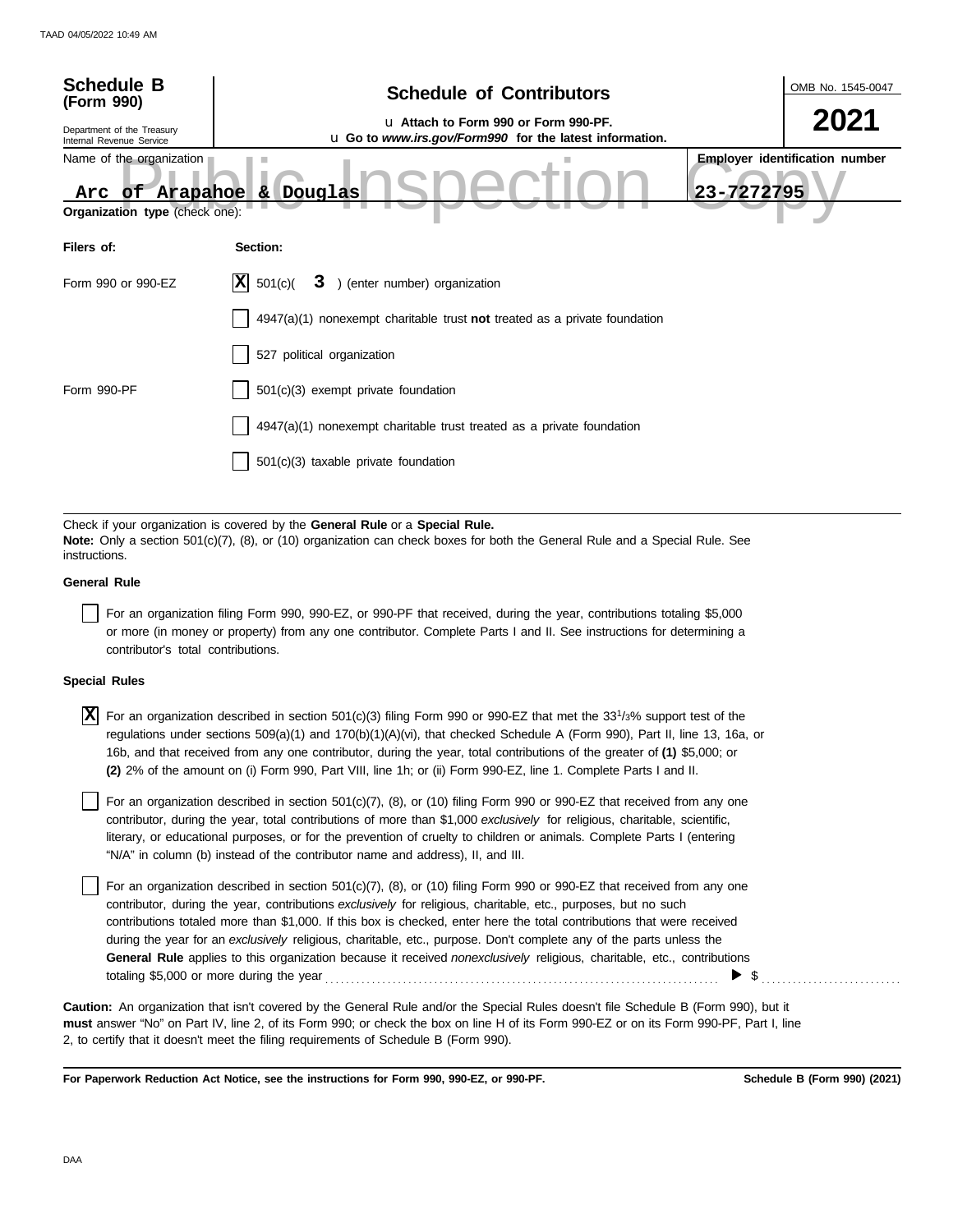|              | Schedule B (Form 990) (2021)<br>Name of organization<br>Arc of Arapahoe & Douglas              |                                   | Page 1 of 1<br>Page 2<br>Employer identification number<br>23-7272795                                           |
|--------------|------------------------------------------------------------------------------------------------|-----------------------------------|-----------------------------------------------------------------------------------------------------------------|
| Part I       | Contributors (see instructions). Use duplicate copies of Part I if additional space is needed. |                                   |                                                                                                                 |
| (a)<br>No.   | (b)<br>Name, address, and ZIP + 4                                                              | (c)<br><b>Total contributions</b> | (d)<br>Type of contribution                                                                                     |
| $\mathbf{1}$ |                                                                                                | \$1,310,785                       | Person<br>Payroll<br><b>Noncash</b><br>(Complete Part II for<br>noncash contributions.)                         |
| (a)<br>No.   | (b)<br>Name, address, and ZIP + 4                                                              | (c)<br><b>Total contributions</b> | (d)<br>Type of contribution                                                                                     |
| $\mathbf{2}$ |                                                                                                | 298,200<br>S.                     | Person<br>Payroll<br><b>Noncash</b><br>(Complete Part II for<br>noncash contributions.)                         |
| (a)<br>No.   | (b)<br>Name, address, and ZIP + 4                                                              | (c)<br><b>Total contributions</b> | (d)<br>Type of contribution                                                                                     |
|              |                                                                                                | \$                                | Person<br>Payroll<br><b>Noncash</b><br>(Complete Part II for<br>noncash contributions.)                         |
| (a)<br>No.   | (b)<br>Name, address, and ZIP + 4                                                              | (c)<br><b>Total contributions</b> | (d)<br>Type of contribution                                                                                     |
|              |                                                                                                | \$                                | Person<br>Payroll<br>Noncash<br>(Complete Part II for<br>noncash contributions.)                                |
| (a)          | (b)                                                                                            | (c)                               | (d)                                                                                                             |
| No.<br>.     | Name, address, and ZIP + 4                                                                     | <b>Total contributions</b><br>\$  | Type of contribution<br>Person<br>Payroll<br><b>Noncash</b><br>(Complete Part II for<br>noncash contributions.) |
| (a)<br>No.   | (b)<br>Name, address, and ZIP + 4                                                              | (c)<br><b>Total contributions</b> | (d)<br>Type of contribution                                                                                     |
|              |                                                                                                | \$                                | Person<br>Payroll<br>Noncash<br>(Complete Part II for<br>noncash contributions.)                                |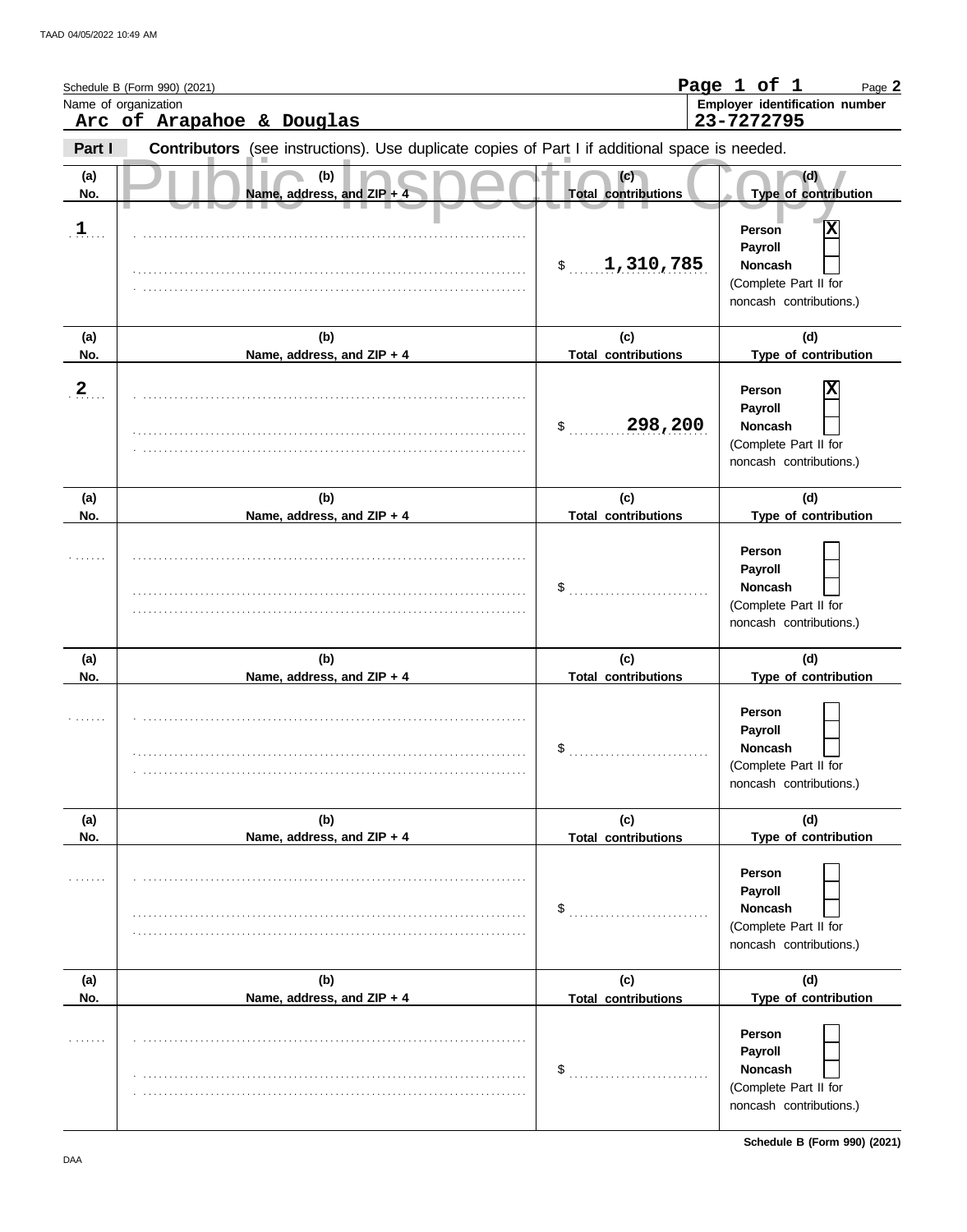| <b>SCHEDULE D</b><br>(Form 990)<br>Department of the Treasury                                               |                                                                                                                                                                                                                                                                                                                                 | Supplemental Financial Statements<br>u Complete if the organization answered "Yes" on Form 990,<br>Part IV, line 6, 7, 8, 9, 10, 11a, 11b, 11c, 11d, 11e, 11f, 12a, or 12b.<br>u Attach to Form 990.                           |    | OMB No. 1545-0047<br><b>Open to Public</b> |  |  |
|-------------------------------------------------------------------------------------------------------------|---------------------------------------------------------------------------------------------------------------------------------------------------------------------------------------------------------------------------------------------------------------------------------------------------------------------------------|--------------------------------------------------------------------------------------------------------------------------------------------------------------------------------------------------------------------------------|----|--------------------------------------------|--|--|
| Internal Revenue Service<br><b>u Go to www.irs.gov/Form990 for instructions and the latest information.</b> |                                                                                                                                                                                                                                                                                                                                 |                                                                                                                                                                                                                                |    | <b>Inspection</b>                          |  |  |
| <b>Employer identification number</b><br>Name of the organization                                           |                                                                                                                                                                                                                                                                                                                                 |                                                                                                                                                                                                                                |    |                                            |  |  |
| 23-7272795<br>Arc of Arapahoe & Douglas                                                                     |                                                                                                                                                                                                                                                                                                                                 |                                                                                                                                                                                                                                |    |                                            |  |  |
|                                                                                                             | Part I                                                                                                                                                                                                                                                                                                                          | Organizations Maintaining Donor Advised Funds or Other Similar Funds or Accounts.                                                                                                                                              |    |                                            |  |  |
|                                                                                                             |                                                                                                                                                                                                                                                                                                                                 | Complete if the organization answered "Yes" on Form 990, Part IV, line 6.                                                                                                                                                      |    |                                            |  |  |
|                                                                                                             |                                                                                                                                                                                                                                                                                                                                 | (a) Donor advised funds                                                                                                                                                                                                        |    | (b) Funds and other accounts               |  |  |
| 1                                                                                                           | Total number at end of year                                                                                                                                                                                                                                                                                                     |                                                                                                                                                                                                                                |    |                                            |  |  |
| 2                                                                                                           |                                                                                                                                                                                                                                                                                                                                 | Aggregate value of contributions to (during year)                                                                                                                                                                              |    |                                            |  |  |
| 3                                                                                                           |                                                                                                                                                                                                                                                                                                                                 | Aggregate value of grants from (during year)                                                                                                                                                                                   |    |                                            |  |  |
| 4                                                                                                           |                                                                                                                                                                                                                                                                                                                                 |                                                                                                                                                                                                                                |    |                                            |  |  |
| 5                                                                                                           |                                                                                                                                                                                                                                                                                                                                 | Did the organization inform all donors and donor advisors in writing that the assets held in donor advised                                                                                                                     |    |                                            |  |  |
|                                                                                                             |                                                                                                                                                                                                                                                                                                                                 |                                                                                                                                                                                                                                |    | Yes<br>No                                  |  |  |
| 6                                                                                                           |                                                                                                                                                                                                                                                                                                                                 | Did the organization inform all grantees, donors, and donor advisors in writing that grant funds can be used                                                                                                                   |    |                                            |  |  |
|                                                                                                             |                                                                                                                                                                                                                                                                                                                                 | only for charitable purposes and not for the benefit of the donor or donor advisor, or for any other purpose                                                                                                                   |    |                                            |  |  |
|                                                                                                             |                                                                                                                                                                                                                                                                                                                                 |                                                                                                                                                                                                                                |    | <b>Yes</b><br>No                           |  |  |
|                                                                                                             | Part II                                                                                                                                                                                                                                                                                                                         | <b>Conservation Easements.</b>                                                                                                                                                                                                 |    |                                            |  |  |
|                                                                                                             |                                                                                                                                                                                                                                                                                                                                 | Complete if the organization answered "Yes" on Form 990, Part IV, line 7.                                                                                                                                                      |    |                                            |  |  |
| 1.                                                                                                          |                                                                                                                                                                                                                                                                                                                                 | Purpose(s) of conservation easements held by the organization (check all that apply).                                                                                                                                          |    |                                            |  |  |
|                                                                                                             |                                                                                                                                                                                                                                                                                                                                 |                                                                                                                                                                                                                                |    |                                            |  |  |
|                                                                                                             |                                                                                                                                                                                                                                                                                                                                 | Preservation of land for public use (for example, recreation or education<br>Preservation of a historically important land area                                                                                                |    |                                            |  |  |
|                                                                                                             | Protection of natural habitat                                                                                                                                                                                                                                                                                                   | Preservation of a certified historic structure                                                                                                                                                                                 |    |                                            |  |  |
|                                                                                                             | Preservation of open space                                                                                                                                                                                                                                                                                                      |                                                                                                                                                                                                                                |    |                                            |  |  |
| 2                                                                                                           |                                                                                                                                                                                                                                                                                                                                 | Complete lines 2a through 2d if the organization held a qualified conservation contribution in the form of a conservation                                                                                                      |    |                                            |  |  |
|                                                                                                             | easement on the last day of the tax year.                                                                                                                                                                                                                                                                                       |                                                                                                                                                                                                                                |    | Held at the End of the Tax Year            |  |  |
|                                                                                                             |                                                                                                                                                                                                                                                                                                                                 | a Total number of conservation easements [11] matter contracts and a set of conservation of conservation easements [11] matter conservation except a set of conservation except a set of conservation of a set of conservation | 2a |                                            |  |  |
| b                                                                                                           |                                                                                                                                                                                                                                                                                                                                 |                                                                                                                                                                                                                                | 2b |                                            |  |  |
| C                                                                                                           |                                                                                                                                                                                                                                                                                                                                 | Number of conservation easements on a certified historic structure included in (a)                                                                                                                                             | 2c |                                            |  |  |
|                                                                                                             |                                                                                                                                                                                                                                                                                                                                 | d Number of conservation easements included in (c) acquired after 7/25/06, and not on a                                                                                                                                        |    |                                            |  |  |
|                                                                                                             |                                                                                                                                                                                                                                                                                                                                 | historic structure listed in the National Register                                                                                                                                                                             | 2d |                                            |  |  |
| 3                                                                                                           |                                                                                                                                                                                                                                                                                                                                 | Number of conservation easements modified, transferred, released, extinguished, or terminated by the organization during the                                                                                                   |    |                                            |  |  |
|                                                                                                             | tax year <b>u</b>                                                                                                                                                                                                                                                                                                               |                                                                                                                                                                                                                                |    |                                            |  |  |
|                                                                                                             |                                                                                                                                                                                                                                                                                                                                 | Number of states where property subject to conservation easement is located $\mathbf u$                                                                                                                                        |    |                                            |  |  |
| 5                                                                                                           |                                                                                                                                                                                                                                                                                                                                 |                                                                                                                                                                                                                                |    |                                            |  |  |
|                                                                                                             | Does the organization have a written policy regarding the periodic monitoring, inspection, handling of                                                                                                                                                                                                                          |                                                                                                                                                                                                                                |    |                                            |  |  |
|                                                                                                             | Yes<br>No<br>violations, and enforcement of the conservation easements it holds?<br>Staff and volunteer hours devoted to monitoring, inspecting, handling of violations, and enforcing conservation easements during the year                                                                                                   |                                                                                                                                                                                                                                |    |                                            |  |  |
| 6                                                                                                           |                                                                                                                                                                                                                                                                                                                                 |                                                                                                                                                                                                                                |    |                                            |  |  |
|                                                                                                             | $\mathbf u$ and $\mathbf u$ and $\mathbf u$ and $\mathbf u$ and $\mathbf u$ and $\mathbf u$ and $\mathbf u$ and $\mathbf u$ and $\mathbf u$ and $\mathbf u$ and $\mathbf u$ and $\mathbf u$ and $\mathbf u$ and $\mathbf u$ and $\mathbf u$ and $\mathbf u$ and $\mathbf u$ and $\mathbf u$ and $\mathbf u$ and $\mathbf u$ and |                                                                                                                                                                                                                                |    |                                            |  |  |
| 7                                                                                                           |                                                                                                                                                                                                                                                                                                                                 | Amount of expenses incurred in monitoring, inspecting, handling of violations, and enforcing conservation easements during the year                                                                                            |    |                                            |  |  |
|                                                                                                             |                                                                                                                                                                                                                                                                                                                                 |                                                                                                                                                                                                                                |    |                                            |  |  |
| 8                                                                                                           |                                                                                                                                                                                                                                                                                                                                 | Does each conservation easement reported on line 2(d) above satisfy the requirements of section 170(h)(4)(B)(i)                                                                                                                |    |                                            |  |  |
|                                                                                                             |                                                                                                                                                                                                                                                                                                                                 |                                                                                                                                                                                                                                |    | Yes  <br>No                                |  |  |
| 9                                                                                                           |                                                                                                                                                                                                                                                                                                                                 | In Part XIII, describe how the organization reports conservation easements in its revenue and expense statement and                                                                                                            |    |                                            |  |  |
|                                                                                                             |                                                                                                                                                                                                                                                                                                                                 | balance sheet, and include, if applicable, the text of the footnote to the organization's financial statements that describes the                                                                                              |    |                                            |  |  |
|                                                                                                             |                                                                                                                                                                                                                                                                                                                                 | organization's accounting for conservation easements.                                                                                                                                                                          |    |                                            |  |  |
|                                                                                                             | <b>Part III</b>                                                                                                                                                                                                                                                                                                                 | Organizations Maintaining Collections of Art, Historical Treasures, or Other Similar Assets.                                                                                                                                   |    |                                            |  |  |
|                                                                                                             |                                                                                                                                                                                                                                                                                                                                 | Complete if the organization answered "Yes" on Form 990, Part IV, line 8.                                                                                                                                                      |    |                                            |  |  |
|                                                                                                             |                                                                                                                                                                                                                                                                                                                                 | 1a If the organization elected, as permitted under FASB ASC 958, not to report in its revenue statement and balance sheet works                                                                                                |    |                                            |  |  |
|                                                                                                             |                                                                                                                                                                                                                                                                                                                                 | of art, historical treasures, or other similar assets held for public exhibition, education, or research in furtherance of public                                                                                              |    |                                            |  |  |
|                                                                                                             |                                                                                                                                                                                                                                                                                                                                 | service, provide in Part XIII the text of the footnote to its financial statements that describes these items.                                                                                                                 |    |                                            |  |  |
|                                                                                                             |                                                                                                                                                                                                                                                                                                                                 | <b>b</b> If the organization elected, as permitted under FASB ASC 958, to report in its revenue statement and balance sheet works of                                                                                           |    |                                            |  |  |
|                                                                                                             |                                                                                                                                                                                                                                                                                                                                 | art, historical treasures, or other similar assets held for public exhibition, education, or research in furtherance of public service,                                                                                        |    |                                            |  |  |
|                                                                                                             |                                                                                                                                                                                                                                                                                                                                 | provide the following amounts relating to these items:                                                                                                                                                                         |    |                                            |  |  |
|                                                                                                             |                                                                                                                                                                                                                                                                                                                                 |                                                                                                                                                                                                                                |    |                                            |  |  |
|                                                                                                             |                                                                                                                                                                                                                                                                                                                                 |                                                                                                                                                                                                                                |    | $\mathbf{u}$ \$                            |  |  |
|                                                                                                             |                                                                                                                                                                                                                                                                                                                                 |                                                                                                                                                                                                                                |    | $\mathbf{u}$ \$                            |  |  |
| 2                                                                                                           |                                                                                                                                                                                                                                                                                                                                 | If the organization received or held works of art, historical treasures, or other similar assets for financial gain, provide the                                                                                               |    |                                            |  |  |
|                                                                                                             | following amounts required to be reported under FASB ASC 958 relating to these items:                                                                                                                                                                                                                                           |                                                                                                                                                                                                                                |    |                                            |  |  |
|                                                                                                             |                                                                                                                                                                                                                                                                                                                                 |                                                                                                                                                                                                                                |    |                                            |  |  |
|                                                                                                             |                                                                                                                                                                                                                                                                                                                                 |                                                                                                                                                                                                                                |    |                                            |  |  |
| DAA                                                                                                         |                                                                                                                                                                                                                                                                                                                                 | For Paperwork Reduction Act Notice, see the Instructions for Form 990.                                                                                                                                                         |    | Schedule D (Form 990) 2021                 |  |  |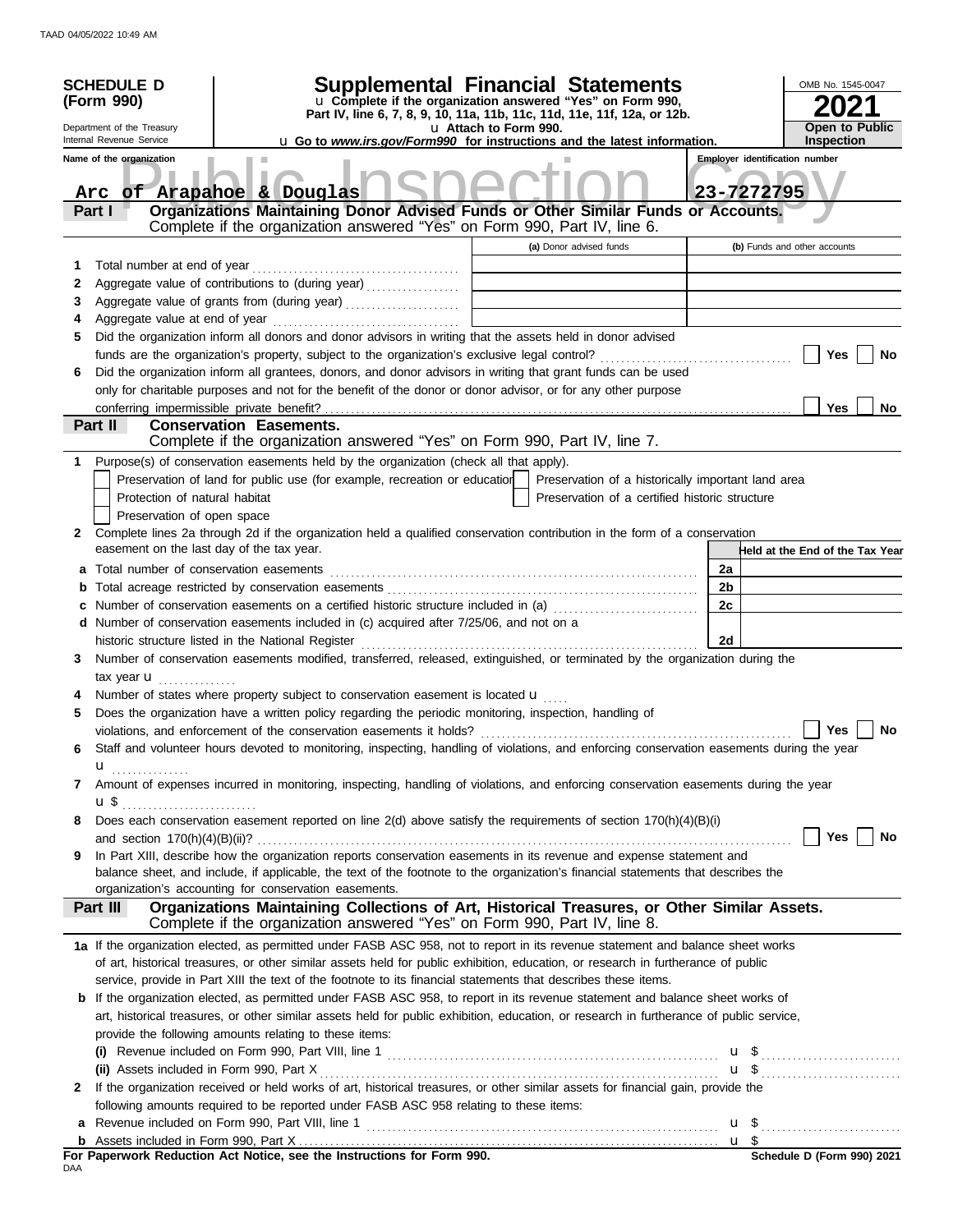|                  | Schedule D (Form 990) 2021 Arc of Arapahoe & Douglas<br>Organizations Maintaining Collections of Art, Historical Treasures, or Other Similar Assets (continued)<br>Part III                                                                                                                                                                                                                                                                           |                         |                |                         | 23-7272795           | Page 2              |
|------------------|-------------------------------------------------------------------------------------------------------------------------------------------------------------------------------------------------------------------------------------------------------------------------------------------------------------------------------------------------------------------------------------------------------------------------------------------------------|-------------------------|----------------|-------------------------|----------------------|---------------------|
|                  | 3 Using the organization's acquisition, accession, and other records, check any of the following that make significant use of its                                                                                                                                                                                                                                                                                                                     |                         |                |                         |                      |                     |
| a<br>b<br>c<br>5 | collection items (check all that apply):<br>Public exhibition<br>Loan or exchange program<br>Other <b>Contract Lines</b><br>Scholarly research<br>Preservation for future generations<br>Provide a description of the organization's collections and explain how they further the organization's exempt purpose in Part<br>XIII.<br>During the year, did the organization solicit or receive donations of art, historical treasures, or other similar |                         |                |                         |                      |                     |
|                  | assets to be sold to raise funds rather than to be maintained as part of the organization's collection?<br><b>Escrow and Custodial Arrangements.</b><br><b>Part IV</b>                                                                                                                                                                                                                                                                                |                         |                |                         |                      | Yes<br>No           |
|                  | Complete if the organization answered "Yes" on Form 990, Part IV, line 9, or reported an amount on Form<br>990, Part X, line 21.                                                                                                                                                                                                                                                                                                                      |                         |                |                         |                      |                     |
|                  | 1a Is the organization an agent, trustee, custodian or other intermediary for contributions or other assets not                                                                                                                                                                                                                                                                                                                                       |                         |                |                         |                      |                     |
|                  | included on Form 990, Part X?                                                                                                                                                                                                                                                                                                                                                                                                                         |                         |                |                         |                      | Yes<br>No           |
|                  | <b>b</b> If "Yes," explain the arrangement in Part XIII and complete the following table:                                                                                                                                                                                                                                                                                                                                                             |                         |                |                         |                      |                     |
|                  |                                                                                                                                                                                                                                                                                                                                                                                                                                                       |                         |                |                         |                      | Amount              |
|                  | c Beginning balance                                                                                                                                                                                                                                                                                                                                                                                                                                   |                         |                |                         | 1с.<br>1d            |                     |
|                  |                                                                                                                                                                                                                                                                                                                                                                                                                                                       |                         |                |                         | 1е                   |                     |
|                  |                                                                                                                                                                                                                                                                                                                                                                                                                                                       |                         |                |                         | 1f                   |                     |
|                  | 2a Did the organization include an amount on Form 990, Part X, line 21, for escrow or custodial account liability?                                                                                                                                                                                                                                                                                                                                    |                         |                |                         |                      | Yes<br>No           |
|                  |                                                                                                                                                                                                                                                                                                                                                                                                                                                       |                         |                |                         |                      |                     |
|                  | <b>Endowment Funds.</b><br><b>Part V</b>                                                                                                                                                                                                                                                                                                                                                                                                              |                         |                |                         |                      |                     |
|                  | Complete if the organization answered "Yes" on Form 990, Part IV, line 10.                                                                                                                                                                                                                                                                                                                                                                            |                         |                |                         | (d) Three years back | (e) Four years back |
|                  | 1a Beginning of year balance                                                                                                                                                                                                                                                                                                                                                                                                                          | (a) Current year        | (b) Prior year | (c) Two years back      |                      |                     |
|                  |                                                                                                                                                                                                                                                                                                                                                                                                                                                       |                         |                |                         |                      |                     |
|                  | c Net investment earnings, gains, and                                                                                                                                                                                                                                                                                                                                                                                                                 |                         |                |                         |                      |                     |
|                  |                                                                                                                                                                                                                                                                                                                                                                                                                                                       |                         |                |                         |                      |                     |
|                  | d Grants or scholarships                                                                                                                                                                                                                                                                                                                                                                                                                              |                         |                |                         |                      |                     |
|                  | e Other expenditures for facilities and                                                                                                                                                                                                                                                                                                                                                                                                               |                         |                |                         |                      |                     |
|                  | programs                                                                                                                                                                                                                                                                                                                                                                                                                                              |                         |                |                         |                      |                     |
|                  | f Administrative expenses                                                                                                                                                                                                                                                                                                                                                                                                                             |                         |                |                         |                      |                     |
|                  | g End of year balance<br>2 Provide the estimated percentage of the current year end balance (line 1g, column (a)) held as:                                                                                                                                                                                                                                                                                                                            |                         |                |                         |                      |                     |
|                  | a Board designated or quasi-endowment u                                                                                                                                                                                                                                                                                                                                                                                                               |                         |                |                         |                      |                     |
|                  | <b>b</b> Permanent endowment <b>u</b> %                                                                                                                                                                                                                                                                                                                                                                                                               |                         |                |                         |                      |                     |
|                  | c Term endowment <b>u</b> %                                                                                                                                                                                                                                                                                                                                                                                                                           |                         |                |                         |                      |                     |
|                  | The percentages on lines 2a, 2b, and 2c should equal 100%.                                                                                                                                                                                                                                                                                                                                                                                            |                         |                |                         |                      |                     |
|                  | 3a Are there endowment funds not in the possession of the organization that are held and administered for the                                                                                                                                                                                                                                                                                                                                         |                         |                |                         |                      |                     |
|                  | organization by:                                                                                                                                                                                                                                                                                                                                                                                                                                      |                         |                |                         |                      | Yes   No            |
|                  |                                                                                                                                                                                                                                                                                                                                                                                                                                                       |                         |                |                         |                      | 3a(i)               |
|                  |                                                                                                                                                                                                                                                                                                                                                                                                                                                       |                         |                |                         |                      | 3a(ii)<br>3b        |
|                  |                                                                                                                                                                                                                                                                                                                                                                                                                                                       |                         |                |                         |                      |                     |
|                  | Describe in Part XIII the intended uses of the organization's endowment funds.<br>Land, Buildings, and Equipment.<br><b>Part VI</b>                                                                                                                                                                                                                                                                                                                   |                         |                |                         |                      |                     |
|                  | Complete if the organization answered "Yes" on Form 990, Part IV, line 11a. See Form 990, Part X, line 10.                                                                                                                                                                                                                                                                                                                                            |                         |                |                         |                      |                     |
|                  | Description of property                                                                                                                                                                                                                                                                                                                                                                                                                               | (a) Cost or other basis |                | (b) Cost or other basis | (c) Accumulated      | (d) Book value      |
|                  |                                                                                                                                                                                                                                                                                                                                                                                                                                                       | (investment)            |                | (other)                 | depreciation         |                     |
|                  |                                                                                                                                                                                                                                                                                                                                                                                                                                                       |                         |                | 280,540                 |                      | 280,540             |
|                  |                                                                                                                                                                                                                                                                                                                                                                                                                                                       |                         |                | 795,845                 | 165,975              | 629,870             |
|                  | c Leasehold improvements                                                                                                                                                                                                                                                                                                                                                                                                                              |                         |                | 30,105                  | 23,049               | 7,056               |
|                  | e Other                                                                                                                                                                                                                                                                                                                                                                                                                                               |                         |                |                         |                      |                     |
|                  | Total. Add lines 1a through 1e. (Column (d) must equal Form 990, Part X, column (B), line 10c.)                                                                                                                                                                                                                                                                                                                                                       |                         |                |                         | u                    | 917,466             |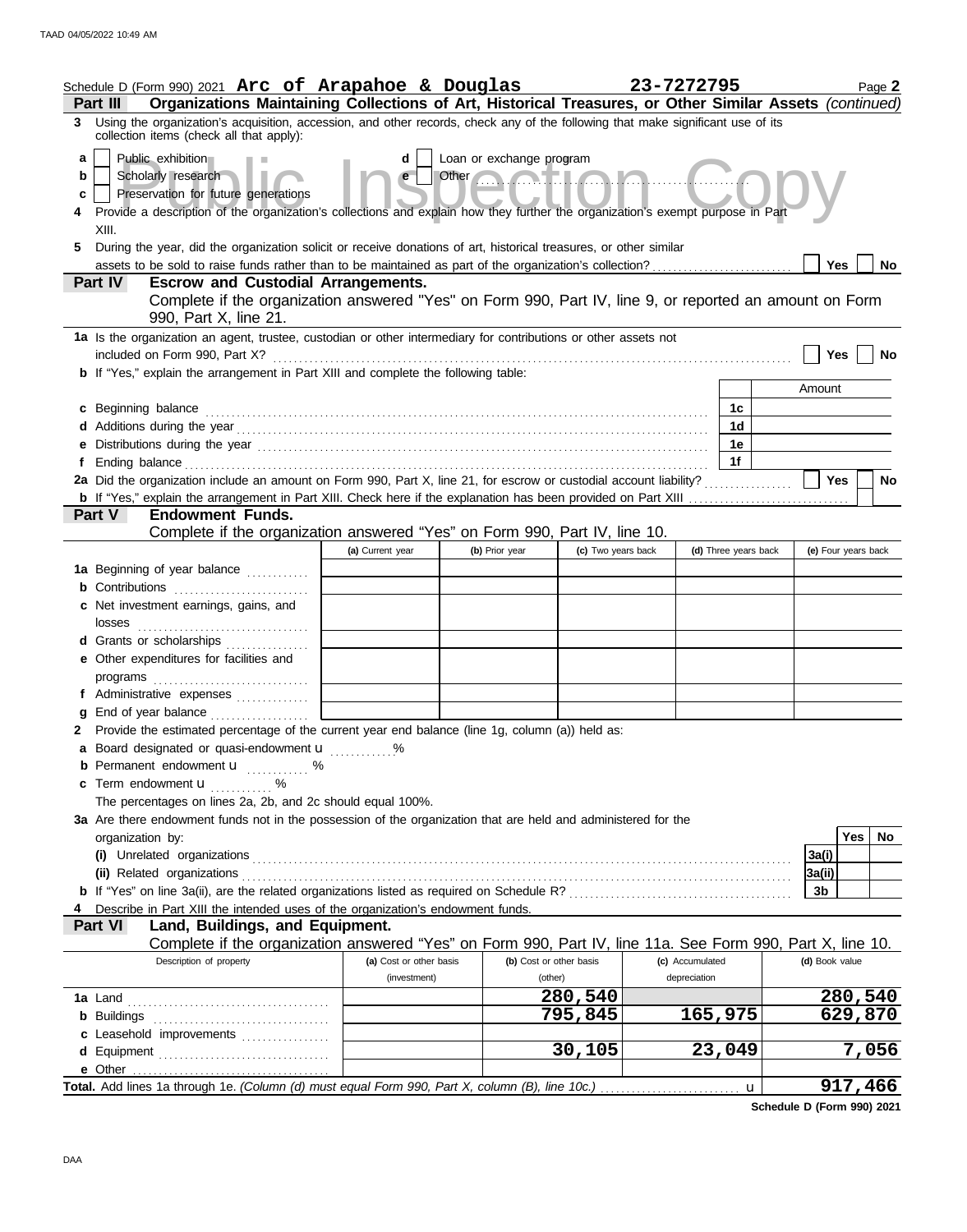|                                        | Schedule D (Form 990) 2021 Arc of Arapahoe & Douglas                                                                                                 |                 |                | 23-7272795                       | Page 3         |
|----------------------------------------|------------------------------------------------------------------------------------------------------------------------------------------------------|-----------------|----------------|----------------------------------|----------------|
| <b>Part VII</b>                        | <b>Investments - Other Securities.</b><br>Complete if the organization answered "Yes" on Form 990, Part IV, line 11b. See Form 990, Part X, line 12. |                 |                |                                  |                |
|                                        | (a) Description of security or category                                                                                                              |                 | (b) Book value | (c) Method of valuation:         |                |
|                                        | (including name of security)                                                                                                                         |                 | ٠              | Cost or end-of-year market value |                |
| (1) Financial derivatives<br>(3) Other | (2) Closely held equity interests<br>$\mathbb{R}$                                                                                                    | $\mathbf{u}$    | de p           | <b>Marina</b>                    |                |
|                                        |                                                                                                                                                      |                 |                |                                  |                |
| (B)                                    |                                                                                                                                                      |                 |                |                                  |                |
| (C)                                    |                                                                                                                                                      |                 |                |                                  |                |
| (D)                                    |                                                                                                                                                      |                 |                |                                  |                |
| (E)                                    |                                                                                                                                                      |                 |                |                                  |                |
|                                        |                                                                                                                                                      |                 |                |                                  |                |
| (G)                                    |                                                                                                                                                      |                 |                |                                  |                |
| (H)                                    | Total. (Column (b) must equal Form 990, Part X, col. (B) line 12.)                                                                                   |                 |                |                                  |                |
| <b>Part VIII</b>                       | Investments - Program Related.                                                                                                                       | u               |                |                                  |                |
|                                        | Complete if the organization answered "Yes" on Form 990, Part IV, line 11c. See Form 990, Part X, line 13.                                           |                 |                |                                  |                |
|                                        | (a) Description of investment                                                                                                                        |                 | (b) Book value | (c) Method of valuation:         |                |
|                                        |                                                                                                                                                      |                 |                | Cost or end-of-year market value |                |
| (1)                                    |                                                                                                                                                      |                 |                |                                  |                |
| (2)                                    |                                                                                                                                                      |                 |                |                                  |                |
| (3)                                    |                                                                                                                                                      |                 |                |                                  |                |
| (4)                                    |                                                                                                                                                      |                 |                |                                  |                |
| (5)                                    |                                                                                                                                                      |                 |                |                                  |                |
| (6)                                    |                                                                                                                                                      |                 |                |                                  |                |
| (7)                                    |                                                                                                                                                      |                 |                |                                  |                |
| (8)                                    |                                                                                                                                                      |                 |                |                                  |                |
| (9)                                    |                                                                                                                                                      |                 |                |                                  |                |
|                                        | Total. (Column (b) must equal Form 990, Part X, col. (B) line 13.)                                                                                   | u               |                |                                  |                |
| Part IX                                | Other Assets.<br>Complete if the organization answered "Yes" on Form 990, Part IV, line 11d. See Form 990, Part X, line 15.                          |                 |                |                                  |                |
|                                        |                                                                                                                                                      | (a) Description |                |                                  | (b) Book value |
| (1)                                    |                                                                                                                                                      |                 |                |                                  |                |
| (2)                                    |                                                                                                                                                      |                 |                |                                  |                |
| (3)                                    |                                                                                                                                                      |                 |                |                                  |                |
| (4)                                    |                                                                                                                                                      |                 |                |                                  |                |
| (5)                                    |                                                                                                                                                      |                 |                |                                  |                |
| (6)<br>(7)                             |                                                                                                                                                      |                 |                |                                  |                |
| (8)                                    |                                                                                                                                                      |                 |                |                                  |                |
| (9)                                    |                                                                                                                                                      |                 |                |                                  |                |
|                                        |                                                                                                                                                      |                 |                | u                                |                |
| Part X                                 | <b>Other Liabilities.</b>                                                                                                                            |                 |                |                                  |                |
|                                        | Complete if the organization answered "Yes" on Form 990, Part IV, line 11e or 11f. See Form 990, Part X,<br>line 25.                                 |                 |                |                                  |                |
| 1.                                     | (a) Description of liability                                                                                                                         |                 |                |                                  | (b) Book value |
| (1)                                    | Federal income taxes                                                                                                                                 |                 |                |                                  |                |
| (2)                                    | Copier lease                                                                                                                                         |                 |                |                                  | 7,638          |
| (3)                                    |                                                                                                                                                      |                 |                |                                  |                |
| (4)                                    |                                                                                                                                                      |                 |                |                                  |                |
| (5)                                    |                                                                                                                                                      |                 |                |                                  |                |
| (6)                                    |                                                                                                                                                      |                 |                |                                  |                |
| (7)                                    |                                                                                                                                                      |                 |                |                                  |                |
| (8)                                    |                                                                                                                                                      |                 |                |                                  |                |

Total. *(Column (b) must equal Form 990, Part X, col. (B) line 25.)* (9)

Liability for uncertain tax positions. In Part XIII, provide the text of the footnote to the organization's financial statements that reports the **2.**

**7,638**

 $\Box$ 

u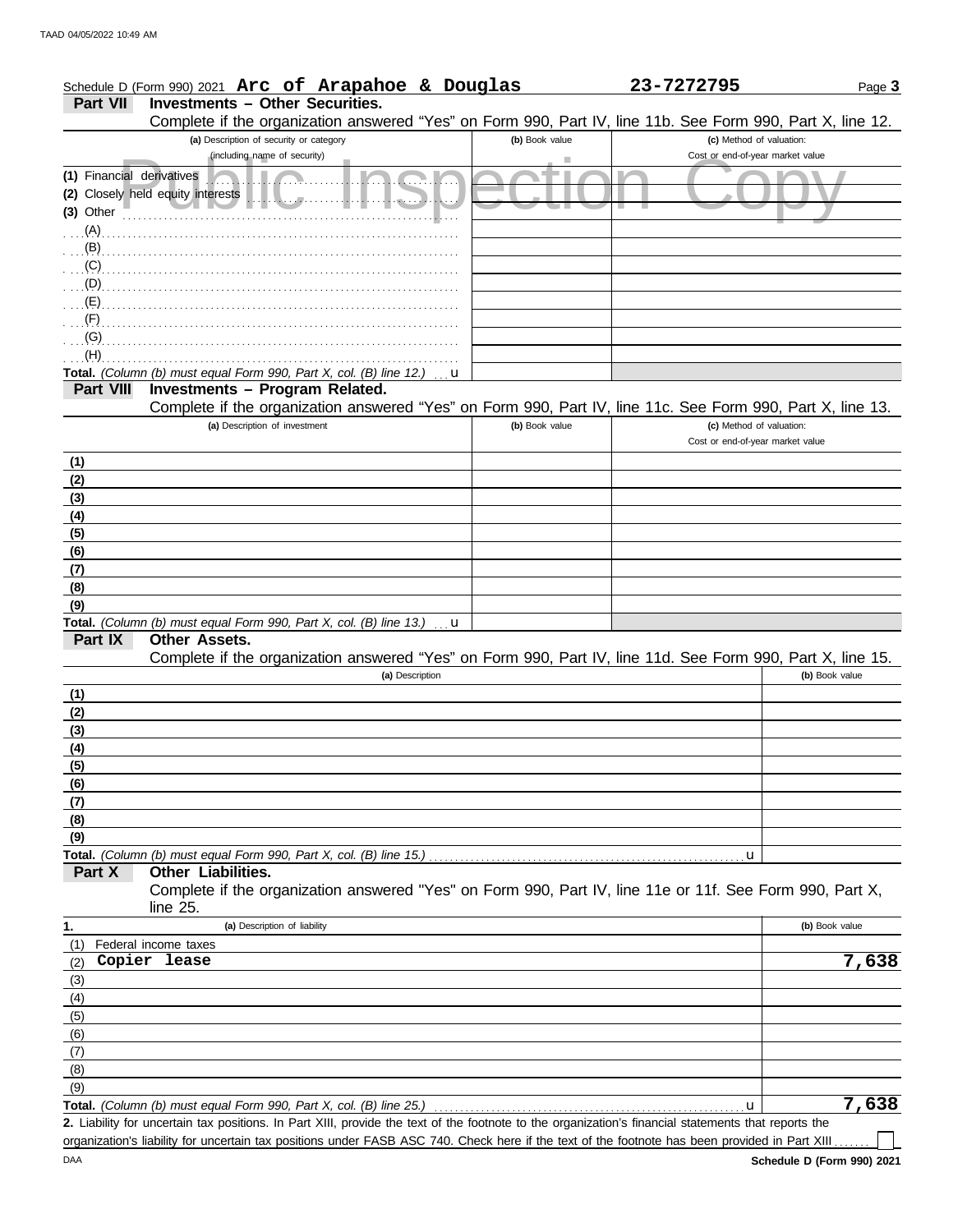|    | Schedule D (Form 990) 2021 Arc of Arapahoe & Douglas                                                                                                                                                                                 | 23-7272795           |    | Page 4         |
|----|--------------------------------------------------------------------------------------------------------------------------------------------------------------------------------------------------------------------------------------|----------------------|----|----------------|
|    | Reconciliation of Revenue per Audited Financial Statements With Revenue per Return.<br><b>Part XI</b>                                                                                                                                |                      |    |                |
|    | Complete if the organization answered "Yes" on Form 990, Part IV, line 12a.                                                                                                                                                          |                      |    |                |
| 1. | Total revenue, gains, and other support per audited financial statements                                                                                                                                                             |                      |    | 1,814,149      |
| 2  | Amounts included on line 1 but not on Form 990, Part VIII, line 12:                                                                                                                                                                  |                      |    |                |
| а  | Net unrealized gains (losses) on investments <b>and the contract of the contract of the contract of the contract of the contract of the contract of the contract of the contract of the contract of the contract of the contract</b> | 152,215<br>2a        |    |                |
|    |                                                                                                                                                                                                                                      | 2 <sub>b</sub>       |    |                |
| с  |                                                                                                                                                                                                                                      | 2c                   |    |                |
| d  |                                                                                                                                                                                                                                      | 2d                   |    |                |
| е  |                                                                                                                                                                                                                                      |                      | 2e | <u>152,215</u> |
| 3  |                                                                                                                                                                                                                                      |                      | 3  | 1,661,934      |
|    | Amounts included on Form 990, Part VIII, line 12, but not on line 1:                                                                                                                                                                 |                      |    |                |
|    | Investment expenses not included on Form 990, Part VIII, line 7b                                                                                                                                                                     | 4a                   |    |                |
|    |                                                                                                                                                                                                                                      | 4 <sub>b</sub>       |    |                |
|    | Add lines 4a and 4b                                                                                                                                                                                                                  |                      | 4с |                |
| 5  |                                                                                                                                                                                                                                      |                      | 5  | 1,661,934      |
|    | Reconciliation of Expenses per Audited Financial Statements With Expenses per Return.<br><b>Part XII</b>                                                                                                                             |                      |    |                |
|    | Complete if the organization answered "Yes" on Form 990, Part IV, line 12a.                                                                                                                                                          |                      |    |                |
| 1  | Total expenses and losses per audited financial statements                                                                                                                                                                           |                      | 1  | 1,107,264      |
| 2  | Amounts included on line 1 but not on Form 990, Part IX, line 25:                                                                                                                                                                    |                      |    |                |
|    |                                                                                                                                                                                                                                      | 2a                   |    |                |
|    |                                                                                                                                                                                                                                      | 2 <sub>b</sub>       |    |                |
|    |                                                                                                                                                                                                                                      | 2c                   |    |                |
| с  | Other losses                                                                                                                                                                                                                         | 2d                   |    |                |
| d  |                                                                                                                                                                                                                                      |                      |    |                |
| е  |                                                                                                                                                                                                                                      |                      | 2e | 1,107,264      |
| З  |                                                                                                                                                                                                                                      |                      | 3  |                |
|    | Amounts included on Form 990, Part IX, line 25, but not on line 1:                                                                                                                                                                   |                      |    |                |
|    | Investment expenses not included on Form 990, Part VIII, line 7b<br>an an Dùbhlachd an Dùbhaidh.<br>Bailtean an Dùbhaidh an Dùbhaidh an Dùbhaidh an Dùbhaidh an Dùbhaidh an Dùbhaidh an Dùbhaidh an Dùbhaidh.                        | 4a<br>4 <sub>b</sub> |    |                |
|    |                                                                                                                                                                                                                                      |                      |    |                |
| b  |                                                                                                                                                                                                                                      |                      |    |                |
|    | c Add lines 4a and 4b                                                                                                                                                                                                                |                      | 4c |                |
|    |                                                                                                                                                                                                                                      |                      | 5  | 1,107,264      |
|    | Part XIII Supplemental Information.                                                                                                                                                                                                  |                      |    |                |
|    | Provide the descriptions required for Part II, lines 3, 5, and 9; Part III, lines 1a and 4; Part IV, lines 1b and 2b; Part V, line 4; Part X, line                                                                                   |                      |    |                |
|    | 2; Part XI, lines 2d and 4b; and Part XII, lines 2d and 4b. Also complete this part to provide any additional information.                                                                                                           |                      |    |                |
|    |                                                                                                                                                                                                                                      |                      |    |                |
|    |                                                                                                                                                                                                                                      |                      |    |                |
|    |                                                                                                                                                                                                                                      |                      |    |                |
|    |                                                                                                                                                                                                                                      |                      |    |                |
|    |                                                                                                                                                                                                                                      |                      |    |                |
|    |                                                                                                                                                                                                                                      |                      |    |                |
|    |                                                                                                                                                                                                                                      |                      |    |                |
|    |                                                                                                                                                                                                                                      |                      |    |                |
|    |                                                                                                                                                                                                                                      |                      |    |                |
|    |                                                                                                                                                                                                                                      |                      |    |                |
|    |                                                                                                                                                                                                                                      |                      |    |                |
|    |                                                                                                                                                                                                                                      |                      |    |                |
|    |                                                                                                                                                                                                                                      |                      |    |                |
|    |                                                                                                                                                                                                                                      |                      |    |                |
|    |                                                                                                                                                                                                                                      |                      |    |                |
|    |                                                                                                                                                                                                                                      |                      |    |                |
|    |                                                                                                                                                                                                                                      |                      |    |                |
|    |                                                                                                                                                                                                                                      |                      |    |                |
|    |                                                                                                                                                                                                                                      |                      |    |                |
|    |                                                                                                                                                                                                                                      |                      |    |                |
|    |                                                                                                                                                                                                                                      |                      |    |                |
|    |                                                                                                                                                                                                                                      |                      |    |                |
|    |                                                                                                                                                                                                                                      |                      |    |                |
|    |                                                                                                                                                                                                                                      |                      |    |                |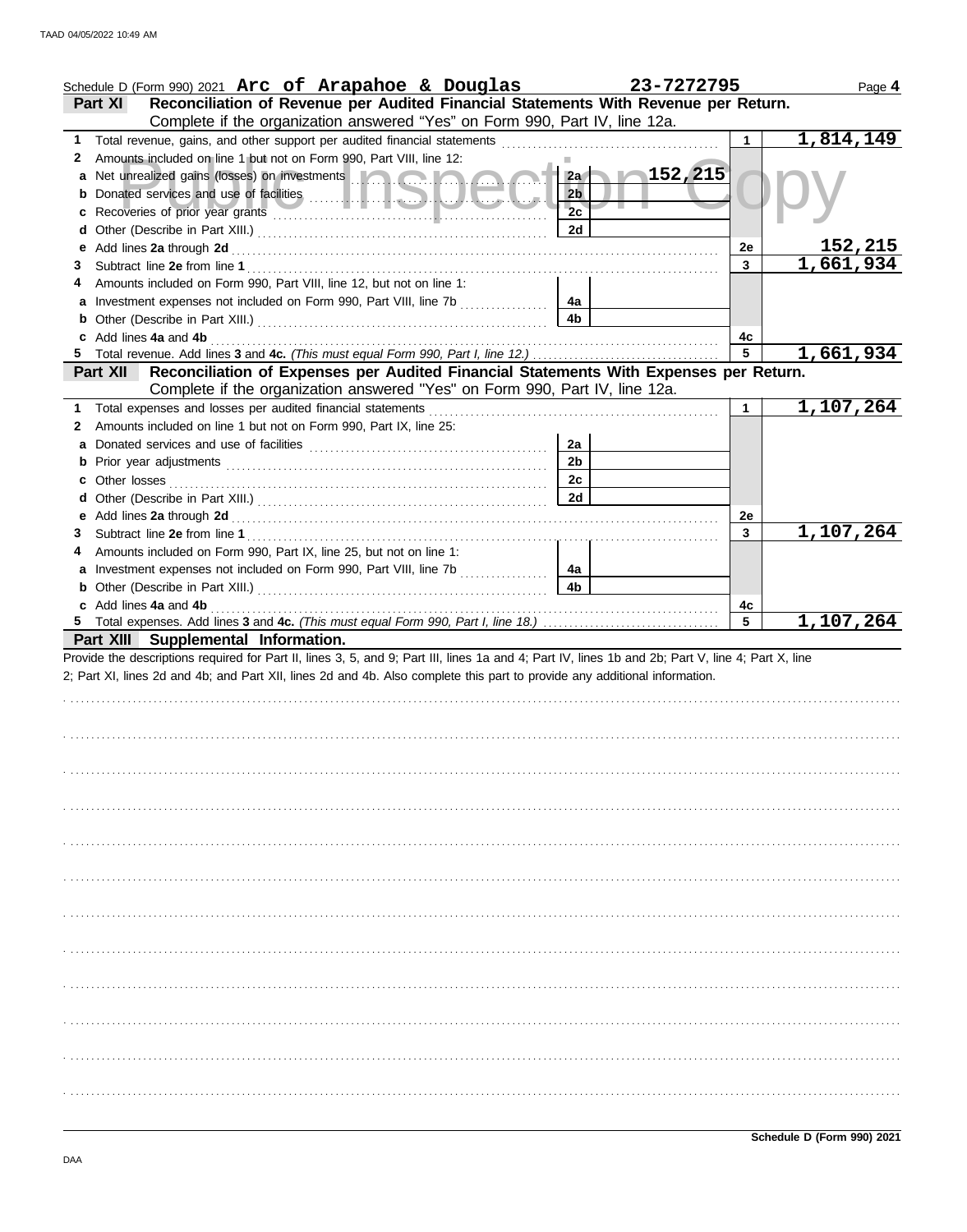|                                                                                                        |     |            |    | 23-7272795 | Page 5 |
|--------------------------------------------------------------------------------------------------------|-----|------------|----|------------|--------|
| Schedule D (Form 990) 2021 Arc of Arapahoe & Douglas<br>Part XIII Supplemental Information (continued) |     |            |    |            |        |
|                                                                                                        |     |            |    |            |        |
|                                                                                                        |     |            |    |            |        |
|                                                                                                        | ЦJ. | c Inspecti | On |            |        |
|                                                                                                        |     |            |    |            |        |
|                                                                                                        |     |            |    |            |        |
|                                                                                                        |     |            |    |            |        |
|                                                                                                        |     |            |    |            |        |
|                                                                                                        |     |            |    |            |        |
|                                                                                                        |     |            |    |            |        |
|                                                                                                        |     |            |    |            |        |
|                                                                                                        |     |            |    |            |        |
|                                                                                                        |     |            |    |            |        |
|                                                                                                        |     |            |    |            |        |
|                                                                                                        |     |            |    |            |        |
|                                                                                                        |     |            |    |            |        |
|                                                                                                        |     |            |    |            |        |
|                                                                                                        |     |            |    |            |        |
|                                                                                                        |     |            |    |            |        |
|                                                                                                        |     |            |    |            |        |
|                                                                                                        |     |            |    |            |        |
|                                                                                                        |     |            |    |            |        |
|                                                                                                        |     |            |    |            |        |
|                                                                                                        |     |            |    |            |        |
|                                                                                                        |     |            |    |            |        |
|                                                                                                        |     |            |    |            |        |
|                                                                                                        |     |            |    |            |        |
|                                                                                                        |     |            |    |            |        |
|                                                                                                        |     |            |    |            |        |
|                                                                                                        |     |            |    |            |        |
|                                                                                                        |     |            |    |            |        |
|                                                                                                        |     |            |    |            |        |
|                                                                                                        |     |            |    |            |        |
|                                                                                                        |     |            |    |            |        |
|                                                                                                        |     |            |    |            |        |
|                                                                                                        |     |            |    |            |        |
|                                                                                                        |     |            |    |            |        |
|                                                                                                        |     |            |    |            |        |
|                                                                                                        |     |            |    |            |        |
|                                                                                                        |     |            |    |            |        |
|                                                                                                        |     |            |    |            |        |
|                                                                                                        |     |            |    |            |        |
|                                                                                                        |     |            |    |            |        |
|                                                                                                        |     |            |    |            |        |
|                                                                                                        |     |            |    |            |        |
|                                                                                                        |     |            |    |            |        |
|                                                                                                        |     |            |    |            |        |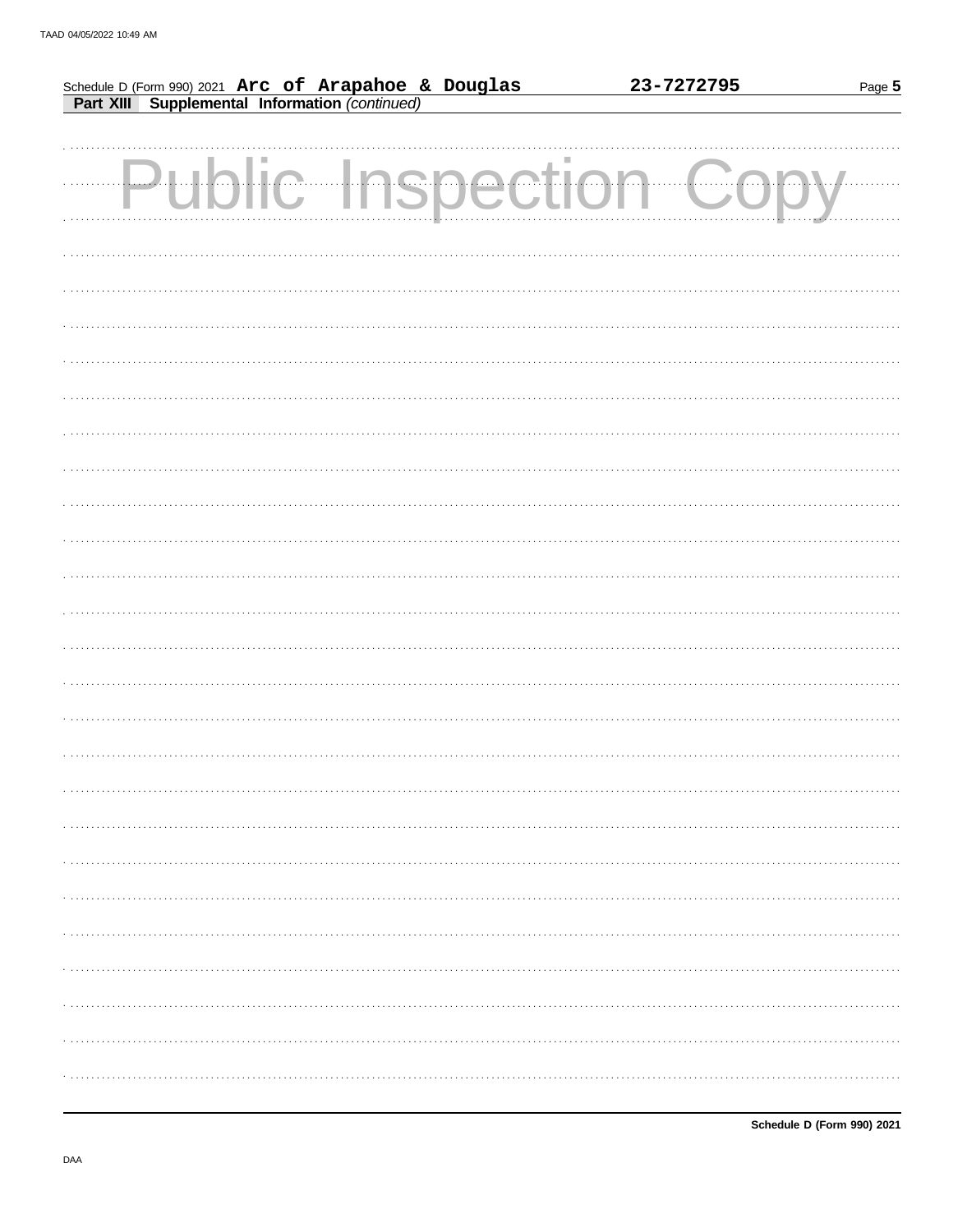| Supplemental Information to Form 990 or 990-EZ<br><b>SCHEDULE O</b><br>(Form 990)<br>Complete to provide information for responses to specific questions on<br>Form 990 or 990-EZ or to provide any additional information.<br>u Attach to Form 990 or Form 990-EZ.<br>Department of the Treasury<br>Internal Revenue Service<br>u Go to www.irs.gov/Form990 for the latest information.<br><b>Employer identification number</b><br>Name of the organization<br>23-7272795<br>Arc of Arapahoe & Douglas<br>Amended Return Explanation<br>An error was made in recording depreciation on the tax form. This filing<br>corrects the depreciation amount. The following lines were affected:<br>Total Fixed assets dereased by \$456<br>Total Assets decreased by \$456<br>Depreciation expense increased by \$456<br>Total expense increased by \$456 | OMB No. 1545-0047<br>2021<br><b>Open to Public</b><br>Inspection |
|------------------------------------------------------------------------------------------------------------------------------------------------------------------------------------------------------------------------------------------------------------------------------------------------------------------------------------------------------------------------------------------------------------------------------------------------------------------------------------------------------------------------------------------------------------------------------------------------------------------------------------------------------------------------------------------------------------------------------------------------------------------------------------------------------------------------------------------------------|------------------------------------------------------------------|
| Net assets decreased by \$456<br>Form 990, Part VI, Line 6 - Classes of Members or Stockholders<br>The Arc of Arapahoe & Douglas Counties is a membership organization whose<br>members receive services, information, advocacy assistance and support from<br>the organization.                                                                                                                                                                                                                                                                                                                                                                                                                                                                                                                                                                     |                                                                  |
| Form 990, Part VI, Line 7a - Election of Members and Their Rights<br>Members of the Arc of Arapahoe & Douglas Counties elect all members of the<br>Board of Directors.                                                                                                                                                                                                                                                                                                                                                                                                                                                                                                                                                                                                                                                                               |                                                                  |
| Form 990, Part VI, Line 11b - Organization's Process to Review Form 990<br>The Form 990 is provided to all board members by email prior to submitting.                                                                                                                                                                                                                                                                                                                                                                                                                                                                                                                                                                                                                                                                                               |                                                                  |
| Form 990, Part VI, Line 12c - Enforcement of Conflicts Policy<br>Members of the Board of Directors are required to disclose any conflict of<br>interest on a yearly basis.                                                                                                                                                                                                                                                                                                                                                                                                                                                                                                                                                                                                                                                                           |                                                                  |